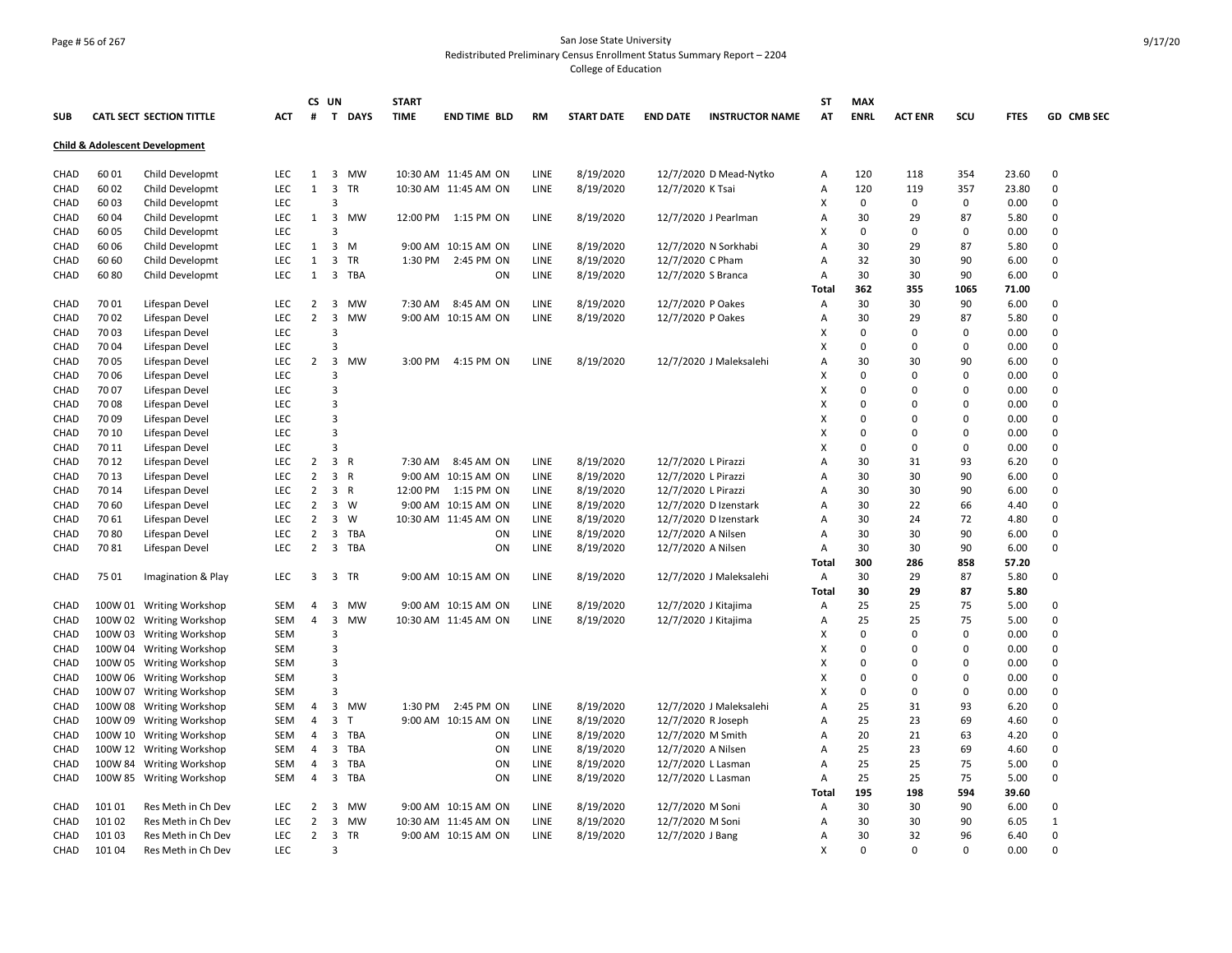# Page # 57 of 267 San Jose State University Redistributed Preliminary Census Enrollment Status Summary Report – 2204 College of Education

|             |        |                                 |            |                | CS UN                   |              | <b>START</b> |                      |           |                   |                     |                               | <b>ST</b> | <b>MAX</b>  |                |             |             |              |                   |  |
|-------------|--------|---------------------------------|------------|----------------|-------------------------|--------------|--------------|----------------------|-----------|-------------------|---------------------|-------------------------------|-----------|-------------|----------------|-------------|-------------|--------------|-------------------|--|
| <b>SUB</b>  |        | <b>CATL SECT SECTION TITTLE</b> | <b>ACT</b> | #              | $\mathbf{T}$            | <b>DAYS</b>  | <b>TIME</b>  | <b>END TIME BLD</b>  | <b>RM</b> | <b>START DATE</b> | <b>END DATE</b>     | <b>INSTRUCTOR NAME</b>        | AT        | <b>ENRL</b> | <b>ACT ENR</b> | SCU         | <b>FTES</b> |              | <b>GD CMB SEC</b> |  |
| CHAD        | 101 05 | Res Meth in Ch Dev              | <b>LEC</b> |                | 3                       |              |              |                      |           |                   |                     |                               | х         | 0           | 0              | 0           | 0.00        | 0            |                   |  |
| CHAD        | 101 06 | Res Meth in Ch Dev              | <b>LEC</b> | $\overline{2}$ | $\overline{\mathbf{3}}$ | $\top$       |              | 12:00 PM 1:15 PM ON  | LINE      | 8/19/2020         |                     | 12/7/2020 J Jabagchourian     | A         | 30          | 32             | 96          | 6.40        | 0            |                   |  |
|             |        |                                 |            |                |                         |              |              |                      |           |                   |                     |                               | Total     | 120         | 124            | 372         | 24.85       |              |                   |  |
| CHAD        | 102 80 | Dev of Self in Soc              | <b>LEC</b> | $\overline{2}$ |                         | 3 TBA        |              | ON                   | LINE      | 8/19/2020         | 12/7/2020 A Nilsen  |                               | Α         | 30          | 30             | 90          | 6.00        | 0            |                   |  |
|             |        |                                 |            |                |                         |              |              |                      |           |                   |                     |                               | Total     | 30          | 30             | 90          | 6.00        |              |                   |  |
| CHAD        | 104 01 | Program Evaluation              | LEC        | $\overline{2}$ | $\overline{\mathbf{3}}$ | <b>TR</b>    | 12:00 PM     | 1:15 PM ON           | LINE      | 8/19/2020         | 12/7/2020 R Marx    |                               | Α         | 30          | 30             | 90          | 6.00        | $\mathbf 0$  |                   |  |
|             |        |                                 |            |                |                         |              |              |                      |           |                   |                     |                               | Total     | 30          | 30             | 90          | 6.00        |              |                   |  |
| <b>CHAD</b> | 106 80 | Concepts of Child               | LEC        | 2              | 3                       | <b>TBA</b>   |              | ON                   | LINE      | 8/19/2020         |                     | 12/7/2020 T Campbell          | A         | 30          | 29             | 87          | 5.80        | 0            |                   |  |
| CHAD        | 10681  | Concepts of Child               | LEC        | $\overline{2}$ | 3                       | TBA          |              | ON                   | LINE      | 8/19/2020         |                     | 12/7/2020 T Campbell          | A         | 30          | 31             | 93          | 6.20        | $\mathbf 0$  |                   |  |
| CHAD        | 10682  | Concepts of Child               | <b>LEC</b> | $\overline{2}$ | 3                       | TBA          |              | ON                   | LINE      | 8/19/2020         | 12/7/2020 R Love    |                               | A         | 30          | 29             | 87          | 5.80        | 0            |                   |  |
| CHAD        | 10683  | Concepts of Child               | <b>LEC</b> | $\overline{2}$ | $\overline{\mathbf{3}}$ | TBA          |              | ON                   | LINE      | 8/19/2020         | 12/7/2020 R Love    |                               | Α         | 30          | 28             | 84          | 5.60        | 0            |                   |  |
|             |        |                                 |            |                |                         |              |              |                      |           |                   |                     |                               | Total     | 120         | 117            | 351         | 23.40       |              |                   |  |
| CHAD        | 13101  | Resl & Risk School              | <b>LEC</b> |                | 3                       |              |              |                      |           |                   |                     |                               | х         | $\Omega$    | 0              | 0           | 0.00        | 0            |                   |  |
| CHAD        | 13102  | Resl & Risk School              | LEC        | 3              | $\overline{\mathbf{3}}$ | TBA          |              | ON                   | LINE      | 8/19/2020         | 12/7/2020 M Smith   |                               | A         | 30          | 19             | 57          | 3.80        | $\mathbf 0$  |                   |  |
|             |        |                                 |            |                |                         |              |              |                      |           |                   |                     |                               | Total     | 30          | 19             | 57          | 3.80        |              |                   |  |
| CHAD        | 14901  | Child Health & Act              | <b>LEC</b> |                | 3                       |              |              |                      |           |                   |                     |                               | х         | $\Omega$    | 0              | $\Omega$    | 0.00        | 0            |                   |  |
| KIN         | 149 01 | Child Health & Act              | LEC        |                | $\overline{3}$          |              |              |                      |           |                   |                     |                               | x         | $\Omega$    | $\Omega$       | 0           | 0.00        | $\mathbf 0$  |                   |  |
| CHAD        | 14902  | Child Health & Act              | <b>LEC</b> |                | 3                       |              |              |                      |           |                   |                     |                               | x         | $\Omega$    | 0              | $\Omega$    | 0.00        | $\mathbf 0$  |                   |  |
| KIN         | 14902  | Child Health & Act              | LEC        |                | $\overline{3}$          |              |              |                      |           |                   |                     |                               | x         | $\Omega$    | $\mathbf 0$    | $\mathbf 0$ | 0.00        | $\mathbf 0$  |                   |  |
| CHAD        | 14903  | Child Health & Act              | LEC        | $\overline{2}$ | $\mathbf{3}$            | $\mathsf{R}$ |              | 10:30 AM 11:45 AM ON | LINE      | 8/19/2020         | 12/7/2020 L Pirazzi |                               | A         | 40          | 20             | 60          | 4.00        | $\mathbf{0}$ | C                 |  |
| CHAD        | 14904  | Child Health & Act              | <b>LEC</b> | $\overline{2}$ | $\overline{3}$          | R            |              | 10:30 AM 11:45 AM ON | LINE      | 8/19/2020         | 12/7/2020 L Pirazzi |                               | Α         | 40          | 20             | 60          | 4.00        | $\mathbf{0}$ | $\mathsf{C}$      |  |
|             |        |                                 |            |                |                         |              |              |                      |           |                   |                     |                               |           | 80          |                | 120         |             |              |                   |  |
|             |        |                                 |            |                |                         |              |              |                      |           |                   |                     |                               | Total     |             | 40             |             | 8.00        |              |                   |  |
| CHAD        | 15001  | Devlp Comm Compet               | LEC        | $\overline{2}$ | 3                       | TR           |              | 10:30 AM 11:45 AM ON | LINE      | 8/19/2020         | 12/7/2020 J Bang    |                               | A         | 30          | 30             | 90          | 6.00        | 0            |                   |  |
| CHAD        | 15002  | Devlp Comm Compet               | <b>LEC</b> | $\overline{2}$ | 3                       | TR           | 1:30 PM      | 2:45 PM ON           | LINE      | 8/19/2020         | 12/7/2020 J Bang    |                               | A         | 30          | 29             | 87          | 5.80        | $\mathbf 0$  |                   |  |
| CHAD        | 15003  | Devlp Comm Compet               | <b>LEC</b> | $\overline{2}$ | 3                       | MW           |              | 10:30 AM 11:45 AM ON | LINE      | 8/19/2020         | 12/7/2020 L Lasman  |                               | A         | 30          | 29             | 87          | 5.80        | $\mathbf 0$  |                   |  |
| CHAD        | 15004  | Devlp Comm Compet               | <b>LEC</b> | $\overline{2}$ | $\overline{\mathbf{3}}$ | <b>MW</b>    | 12:00 PM     | 1:15 PM ON           | LINE      | 8/19/2020         | 12/7/2020 L Lasman  |                               | Α         | 30          | 29             | 87          | 5.80        | $\Omega$     |                   |  |
|             |        |                                 |            |                |                         |              |              |                      |           |                   |                     |                               | Tota      | 120         | 117            | 351         | 23.40       |              |                   |  |
| CHAD        | 15101  | Dev Literacy in Div Soc         | LEC        |                | 3                       |              |              |                      |           |                   |                     |                               | х         | $\Omega$    | $\Omega$       | 0           | 0.00        | $\Omega$     |                   |  |
| CHAD        | 15102  | Dev Literacy in Div Soc         | <b>LEC</b> |                | 3                       |              |              |                      |           |                   |                     |                               | x         | $\Omega$    | $\mathbf 0$    | 0           | 0.00        | $\mathbf 0$  |                   |  |
| CHAD        | 15103  | Dev Literacy in Div Soc         | LEC        | 2              | 3                       | - т          |              | 9:00 AM 10:15 AM ON  | LINE      | 8/19/2020         |                     | 12/7/2020 T O'Donnell-Johnson | Α         | 30          | 31             | 93          | 6.20        | $\mathbf 0$  |                   |  |
| CHAD        | 15104  | Dev Literacy in Div Soc         | LEC        |                | $2 \quad 3 \quad T$     |              |              | 10:30 AM 11:45 AM ON | LINE      | 8/19/2020         |                     | 12/7/2020 T O'Donnell-Johnson | Α         | 30          | 32             | 96          | 6.40        | 0            |                   |  |
|             |        |                                 |            |                |                         |              |              |                      |           |                   |                     |                               | Tota      | 60          | 63             | 189         | 12.60       |              |                   |  |
| CHAD        | 15201  | <b>Foundations EC Cur</b>       | LEC        |                | 3                       |              |              |                      |           |                   |                     |                               | х         | $\Omega$    | 0              | 0           | 0.00        | 0            |                   |  |
| CHAD        | 15202  | <b>Foundations EC Cur</b>       | <b>LEC</b> |                | 3                       |              |              |                      |           |                   |                     |                               | х         | $\Omega$    | 0              | 0           | 0.00        | $\mathbf 0$  |                   |  |
| CHAD        | 152 03 | <b>Foundations EC Cur</b>       | <b>LEC</b> | $\overline{2}$ | 3                       | M            |              | 9:00 AM 10:15 AM ON  | LINE      | 8/19/2020         |                     | 12/7/2020 T O'Donnell-Johnson | Α         | 30          | 29             | 87          | 5.80        | $\mathbf 0$  |                   |  |
| CHAD        | 15204  | <b>Foundations EC Cur</b>       | <b>LEC</b> | $\overline{2}$ | $\overline{\mathbf{3}}$ | M            |              | 10:30 AM 11:45 AM ON | LINE      | 8/19/2020         |                     | 12/7/2020 T O'Donnell-Johnson | A         | 30          | 28             | 84          | 5.65        | 1            |                   |  |
|             |        |                                 |            |                |                         |              |              |                      |           |                   |                     |                               | Total     | 60          | 57             | 171         | 11.45       |              |                   |  |
| CHAD        | 15701  | <b>Supervising Adults</b>       | LEC        | 2              | 3                       | W            | 12:00 PM     | 1:15 PM ON           | LINE      | 8/19/2020         |                     | 12/7/2020 D Izenstark         | Α         | 30          | 32             | 96          | 6.40        | 0            |                   |  |
| CHAD        | 15702  | <b>Supervising Adults</b>       | LEC        | $\overline{2}$ | $\overline{\mathbf{3}}$ | TR           | 12:00 PM     | 1:15 PM ON           | LINE      | 8/19/2020         |                     | 12/7/2020 J Maleksalehi       | Α         | 30          | 33             | 99          | 6.60        | $\mathbf 0$  |                   |  |
|             |        |                                 |            |                |                         |              |              |                      |           |                   |                     |                               | Total     | 60          | 65             | 195         | 13.00       |              |                   |  |
| CHAD        | 15801  | Prac Ch/Youth                   | <b>LEC</b> | $\overline{2}$ | 3                       | W            | 3:00 PM      | 3:50 PM ON           | LINE      | 8/19/2020         |                     | 12/7/2020 E Middaugh          | Α         | 30          | 27             | 27          | 5.40        | 0            |                   |  |
| CHAD        | 15802  | Prac Ch/Youth                   | LAB        | 15             | $^{\circ}$              | TBA          |              | ON                   | LINE      | 8/19/2020         |                     | 12/7/2020 E Middaugh          | Α         | 30          | 27             | 54          | 0.00        | 0            |                   |  |
|             |        |                                 |            |                |                         |              |              |                      |           |                   |                     |                               | Total     | 60          | 54             | 81          | 5.40        |              |                   |  |
| CHAD        | 15901  | Child Dev K-8 Prac              | LEC        | $\overline{2}$ | $\overline{\mathbf{3}}$ | T            | 1:30 PM      | 2:20 PM ON           | LINE      | 8/19/2020         | 12/7/2020 R Marx    |                               | A         | 30          | 37             | 37          | 7.40        | 0            |                   |  |
| CHAD        | 159 02 | Child Dev K-8 Prac              | LAB        | 15             | $^{\circ}$              | <b>TBA</b>   |              | ON                   | LINE      | 8/19/2020         | 12/7/2020 R Marx    |                               | Α         | 30          | 37             | 74          | 0.00        | $\mathbf 0$  |                   |  |
|             |        |                                 |            |                |                         |              |              |                      |           |                   |                     |                               | Tota      | 60          | 74             | 111         | 7.40        |              |                   |  |
| CHAD        | 16001  | Child Dev Pract                 | <b>LEC</b> | $\overline{2}$ | 3                       | R            | 3:30 PM      | 4:20 PM ON           | LINE      | 8/19/2020         | 12/7/2020 J Foster  |                               | A         | 32          | 33             | 33          | 6.60        | $\mathbf 0$  |                   |  |
| CHAD        | 16002  | Child Dev Pract                 | LAB        | 15             | $\mathbf 0$             | <b>TBA</b>   |              | ON                   | LINE      | 8/19/2020         | 12/7/2020 J Foster  |                               | A         | 6           | $\overline{7}$ | 14          | 0.00        | $\mathbf 0$  |                   |  |
| CHAD        | 16003  | Child Dev Pract                 | LAB        | 15             | 0                       | TBA          |              | ON                   | LINE      | 8/19/2020         | 12/7/2020 J Foster  |                               | A         | 6           | 9              | 18          | 0.00        | $\mathbf 0$  |                   |  |
| CHAD        | 16004  | Child Dev Pract                 | LAB        |                | 15 0                    | TBA          |              | ON                   | LINE      | 8/19/2020         | 12/7/2020 J Foster  |                               | Α         | 6           | 8              | 16          | 0.00        | 0            |                   |  |
|             |        |                                 |            |                |                         |              |              |                      |           |                   |                     |                               |           |             |                |             |             |              |                   |  |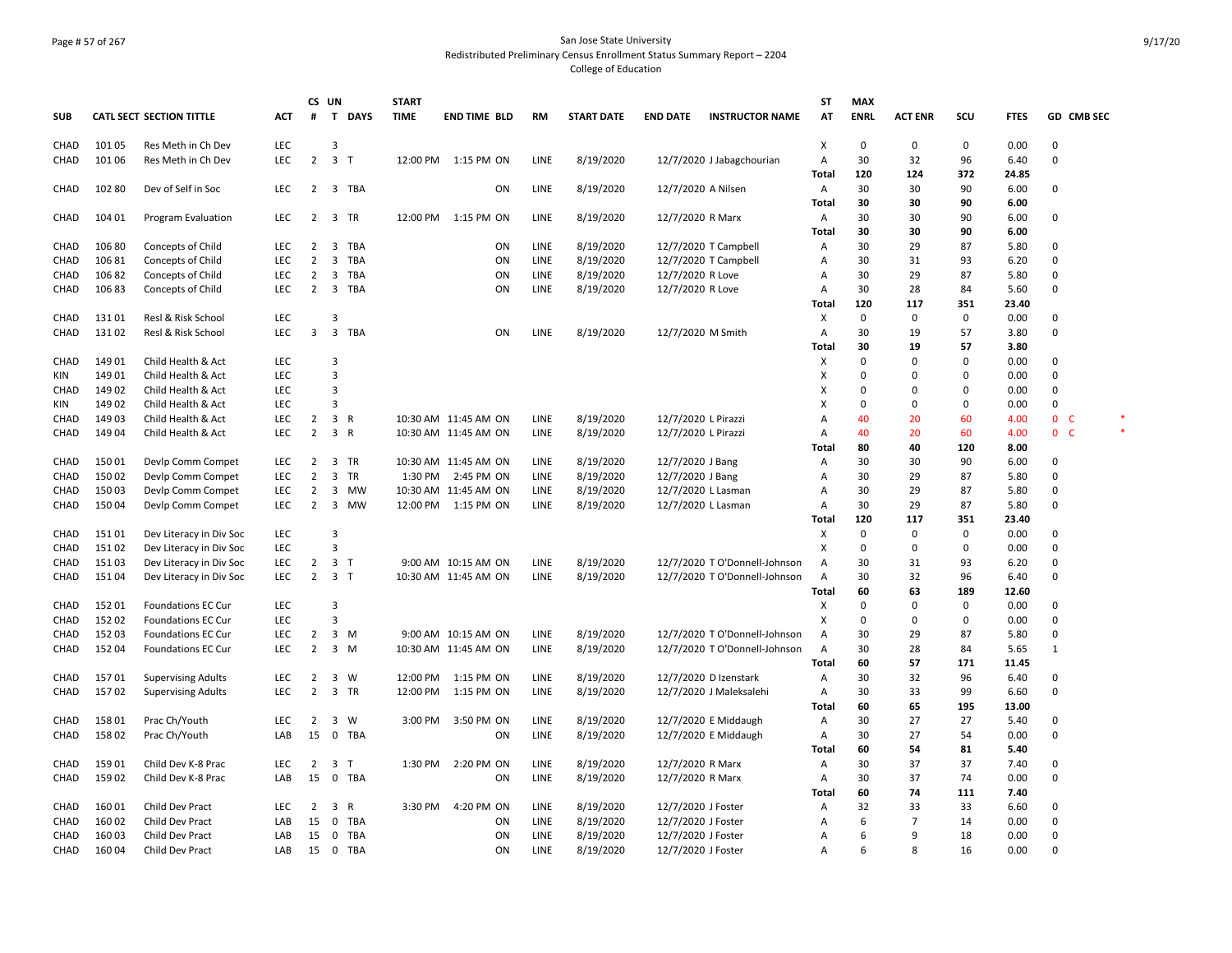#### Page # 58 of 267 San Jose State University Redistributed Preliminary Census Enrollment Status Summary Report – 2204 College of Education

|              |                |                                                  |                          |                                  | CS UN                   |                | <b>START</b> |                       |                     |                        |                                       |                                            | <b>ST</b>           | <b>MAX</b>              |                         |             |              |                      |
|--------------|----------------|--------------------------------------------------|--------------------------|----------------------------------|-------------------------|----------------|--------------|-----------------------|---------------------|------------------------|---------------------------------------|--------------------------------------------|---------------------|-------------------------|-------------------------|-------------|--------------|----------------------|
| <b>SUB</b>   |                | CATL SECT SECTION TITTLE                         | <b>ACT</b>               | #                                | T                       | <b>DAYS</b>    | <b>TIME</b>  | <b>END TIME BLD</b>   | <b>RM</b>           | <b>START DATE</b>      | <b>END DATE</b>                       | <b>INSTRUCTOR NAME</b>                     | AT                  | <b>ENRL</b>             | <b>ACT ENR</b>          | scu         | <b>FTES</b>  | GD CMB SEC           |
| CHAD         | 16005          | Child Dev Pract                                  | LAB                      |                                  | $\mathbf 0$             |                |              |                       |                     |                        |                                       |                                            | х                   | 0                       | 0                       | $\mathbf 0$ | 0.00         | $\Omega$             |
| CHAD         | 16006          | Child Dev Pract                                  | LAB                      | 15                               | $\mathsf{O}$            | TBA            |              | ON                    | LINE                | 8/19/2020              | 12/7/2020 J Fraser                    |                                            | A                   | 4                       | 9                       | 18          | 0.00         | $\mathbf 0$          |
| CHAD         | 16007          | Child Dev Pract                                  | LAB                      |                                  | $\Omega$                |                |              |                       |                     |                        |                                       |                                            | х                   | 0                       | $\Omega$                | 0           | 0.00         | $\Omega$             |
|              |                |                                                  |                          |                                  |                         |                |              |                       |                     |                        |                                       |                                            | Total               | 54                      | 66                      | 99          | 6.60         |                      |
| CHAD         | 16101          | Ch Care Admin II                                 | <b>LEC</b>               | 3                                | 3                       | TBA            |              | ON                    | LINE                | 8/19/2020              |                                       | 12/7/2020 M Conroy                         | Α                   | 30                      | 33                      | 99          | 6.60         | 0                    |
|              |                |                                                  |                          |                                  |                         |                |              |                       |                     |                        |                                       |                                            | Total               | 30                      | 33                      | 99          | 6.60         |                      |
| CHAD         | 16201          | Chid/Adol Mult Soc                               | <b>LEC</b>               | 2                                |                         | 3 MW           |              | 12:00 PM 1:15 PM ON   | LINE                | 8/19/2020              | 12/7/2020 K Cross                     |                                            | A                   | 30                      | 34                      | 102         | 6.80         | $\Omega$             |
| CHAD         | 16202          | Chld/Adol Mult Soc                               | LEC                      | $\overline{2}$                   | 3                       | <b>TR</b>      | 1:30 PM      | 2:45 PM ON            | LINE                | 8/19/2020              |                                       | 12/7/2020 J Maleksalehi                    | A                   | 30                      | 33                      | 99          | 6.60         | $\Omega$             |
| CHAD         | 162 03         | Chld/Adol Mult Soc                               | <b>LEC</b>               | $\overline{2}$                   |                         | 3 <sub>T</sub> |              | 12:00 PM 1:15 PM ON   | LINE                | 8/19/2020              | 12/7/2020 A Shah                      |                                            | A                   | 30                      | 32                      | 96          | 6.40         | $\Omega$             |
|              |                |                                                  |                          |                                  |                         |                |              |                       |                     |                        |                                       |                                            | Total               | 90                      | 99                      | 297         | 19.80        |                      |
| CHAD         | 16301          | Crit Iss Adol Dev                                | <b>LEC</b>               | $\overline{2}$                   |                         | 3 TR           |              | 9:00 AM 10:15 AM ON   | <b>LINE</b>         | 8/19/2020              | 12/7/2020 K Tsai                      |                                            | A                   | 30                      | 31                      | 93          | 6.20         | $\Omega$             |
| CHAD         | 163 02         | Crit Iss Adol Dev                                | <b>LEC</b>               | $\overline{2}$                   | $\overline{3}$          | <b>TR</b>      | 1:30 PM      | 2:45 PM ON            | LINE                | 8/19/2020              | 12/7/2020 S Kaul                      |                                            | $\overline{A}$      | 30                      | 30                      | 90          | 6.00         | $\Omega$             |
|              |                |                                                  |                          |                                  |                         |                |              |                       |                     |                        |                                       |                                            | Total               | 60                      | 61                      | 183         | 12.20        |                      |
| <b>CHAD</b>  | 164 01         | <b>Contem Parenting</b>                          | LEC                      |                                  | $\overline{3}$          |                |              |                       |                     |                        |                                       |                                            | х                   | $\mathbf 0$             | $\Omega$                | $\mathbf 0$ | 0.00         | $\Omega$             |
| <b>CHAD</b>  | 164 02         | <b>Contem Parenting</b>                          | LEC                      |                                  | $\overline{3}$          |                |              |                       |                     |                        |                                       |                                            | X                   | $\mathbf 0$             | $\Omega$                | $\mathbf 0$ | 0.00         | $\Omega$             |
| CHAD         | 164 03         | <b>Contem Parenting</b>                          | LEC                      | $\overline{2}$                   | 3                       | <b>TR</b>      |              | 12:00 PM   1:15 PM ON | LINE                | 8/19/2020              | 12/7/2020 S Kaul                      |                                            | A                   | 30                      | 31                      | 93          | 6.20         | $\Omega$             |
| CHAD         | 164 04         | <b>Contem Parenting</b>                          | LEC                      | $\overline{2}$                   | 3                       | M              |              | 10:30 AM 11:45 AM ON  | <b>LINE</b>         | 8/19/2020              | 12/7/2020 A Shah                      |                                            | Α                   | 30                      | 30                      | 90          | 6.00         | $\Omega$             |
| CHAD         | 164 05         | <b>Contem Parenting</b>                          | LEC                      | $\overline{2}$                   | $\mathbf{3}$            | M              |              | 12:00 PM 1:15 PM ON   | <b>LINE</b>         | 8/19/2020              | 12/7/2020 A Shah                      |                                            | $\overline{A}$      | 30                      | 32                      | 96          | 6.40         | 0                    |
|              |                |                                                  |                          |                                  |                         |                |              |                       |                     |                        |                                       |                                            | <b>Total</b>        | 90                      | 93                      | 279         | 18.60        |                      |
| CHAD         | 165 01         | Risk/Resilienc                                   | LEC                      |                                  | $\overline{3}$          |                |              |                       |                     |                        |                                       |                                            | х                   | $\Omega$                | $\Omega$                | $\mathbf 0$ | 0.00         | $\Omega$             |
| CHAD         | 165 02         | Risk/Resilienc                                   | LEC                      |                                  | 3                       |                |              |                       |                     |                        |                                       |                                            | Χ                   | 0                       | 0                       | $\mathbf 0$ | 0.00         | 0                    |
| CHAD         | 165 03         | Risk/Resilienc                                   | LEC                      |                                  | 3                       |                |              |                       |                     |                        |                                       |                                            | Х                   | 0                       | $\Omega$                | 0           | 0.00         | 0                    |
| CHAD         | 16504          | Risk/Resilienc                                   | <b>LEC</b>               |                                  | $\overline{3}$          |                |              |                       |                     |                        |                                       |                                            | х                   | 0                       | $\Omega$                | 0           | 0.00         | $\Omega$             |
| CHAD         | 165 05         | Risk/Resilienc                                   | LEC                      | 3                                |                         | 3 R            |              | 9:00 AM 10:15 AM ON   | LINE                | 8/19/2020              |                                       | 12/7/2020 M Smith                          | $\overline{A}$      | 30                      | 29                      | 87          | 5.80         | $\Omega$             |
| CHAD         | 165 06         | Risk/Resilienc                                   | LEC                      | 3                                | 3                       | R              |              | 10:30 AM 11:45 AM ON  | LINE                | 8/19/2020              |                                       | 12/7/2020 M Smith                          | Α                   | 30                      | 23                      | 69          | 4.60         | $\Omega$             |
| CHAD         | 165 07         | Risk/Resilienc                                   | LEC                      | 3                                | 3                       | $\mathsf{T}$   |              | 10:30 AM 11:45 AM ON  | LINE                | 8/19/2020              | 12/7/2020 C Pham                      |                                            | A                   | 30                      | 30                      | 90          | 6.00         | $\Omega$             |
| CHAD         | 165 08         | Risk/Resilienc                                   | LEC                      | 3                                |                         | 3 <sub>T</sub> |              | 12:00 PM 1:15 PM ON   | LINE                | 8/19/2020              | 12/7/2020 C Pham                      |                                            | A                   | 30                      | 30                      | 90          | 6.00         | 0                    |
|              |                |                                                  |                          |                                  |                         |                |              |                       |                     |                        |                                       |                                            | Total               | 120                     | 112                     | 336         | 22.40        |                      |
| CHAD         | 16801          | Soc Emot Dev Ch & Adol                           | LEC                      |                                  | 3                       |                |              |                       |                     |                        |                                       |                                            | х                   | $\mathbf 0$             | $\mathbf 0$<br>$\Omega$ | $\mathbf 0$ | 0.00         | $\Omega$<br>$\Omega$ |
| CHAD         | 16802          | Soc Emot Dev Ch & Adol                           | LEC                      |                                  | 3<br>$\overline{3}$     |                |              |                       |                     |                        |                                       |                                            | X                   | $\mathbf 0$<br>$\Omega$ | $\Omega$                | $\mathbf 0$ | 0.00         | $\Omega$             |
| <b>CHAD</b>  | 16803          | Soc Emot Dev Ch & Adol                           | <b>LEC</b><br>LEC        |                                  | $\overline{3}$          |                |              |                       |                     |                        |                                       |                                            | X                   | $\mathbf 0$             | $\Omega$                | $\mathbf 0$ | 0.00         | $\Omega$             |
| CHAD         | 16804          | Soc Emot Dev Ch & Adol                           |                          |                                  |                         | TBA            |              |                       |                     |                        |                                       |                                            | X                   |                         |                         | $\mathbf 0$ | 0.00         | $\Omega$             |
| CHAD         | 16805<br>16806 | Soc Emot Dev Ch & Adol                           | <b>LEC</b>               | 2                                | $\overline{3}$          | TBA            |              | ON                    | LINE                | 8/19/2020              |                                       | 12/7/2020 K Connell                        | Α                   | 30<br>30                | 32<br>31                | 96          | 6.40         | $\Omega$             |
| CHAD         | 16880          | Soc Emot Dev Ch & Adol<br>Soc Emot Dev Ch & Adol | <b>LEC</b><br><b>LEC</b> | $\overline{2}$<br>$\overline{2}$ | 3<br>3                  | TBA            |              | ON<br>ON              | <b>LINE</b><br>LINE | 8/19/2020<br>8/19/2020 |                                       | 12/7/2020 K Connell<br>12/7/2020 K Connell | Α<br>$\overline{A}$ | 30                      | 30                      | 93<br>90    | 6.20<br>6.00 | $\Omega$             |
| CHAD         | 16881          | Soc Emot Dev Ch & Adol                           | LEC                      | $\overline{2}$                   |                         | 3 TBA          |              | ON                    | LINE                |                        |                                       |                                            | $\overline{A}$      | 30                      | 29                      | 87          | 5.80         | $\Omega$             |
| CHAD         |                |                                                  |                          |                                  |                         |                |              |                       |                     | 8/19/2020              |                                       | 12/7/2020 K Connell                        | Total               | 120                     | 122                     | 366         | 24.40        |                      |
| CHAD         | 16901          | Motiv Child/Adoles                               | <b>LEC</b>               | $\overline{2}$                   | $\overline{\mathbf{3}}$ | MW             |              | 9:00 AM 10:15 AM ON   | LINE                | 8/19/2020              |                                       | 12/7/2020 D Bee-Gates                      | Α                   | 30                      | 31                      | 93          | 6.20         | $\Omega$             |
|              | 16902          | Motiv Child/Adoles                               | LEC                      | $\overline{2}$                   | 3                       | MW             |              | 10:30 AM 11:45 AM ON  | LINE                | 8/19/2020              |                                       | 12/7/2020 D Bee-Gates                      |                     | 30                      | 30                      | 90          | 6.00         | 0                    |
| CHAD         |                |                                                  | <b>LEC</b>               | $\overline{2}$                   |                         | MW             |              | 1:30 PM 2:45 PM ON    |                     |                        |                                       |                                            | Α                   | 30                      | 35                      | 105         | 7.00         | $\Omega$             |
| CHAD<br>CHAD | 16903<br>16904 | Motiv Child/Adoles<br>Motiv Child/Adoles         | <b>LEC</b>               | $\overline{2}$                   | 3<br>$\mathbf{3}$       | TR             |              | 10:30 AM 11:45 AM ON  | LINE<br>LINE        | 8/19/2020<br>8/19/2020 | 12/7/2020 K Cross<br>12/7/2020 R Love |                                            | Α<br>$\overline{A}$ | 30                      | 30                      | 90          | 6.00         | 0                    |
| CHAD         | 16905          | Motiv Child/Adoles                               | <b>LEC</b>               | $\overline{2}$                   | $\mathbf{3}$            | <b>TR</b>      |              | 12:00 PM   1:15 PM ON | LINE                | 8/19/2020              |                                       |                                            | Α                   | 30                      | 27                      | 81          | 5.40         | $\Omega$             |
|              |                |                                                  |                          |                                  |                         |                |              |                       |                     |                        | 12/7/2020 R Love                      |                                            | Total               | 150                     | 153                     | 459         | 30.60        |                      |
|              | 17001          |                                                  | LEC                      | 2                                | 3                       | MW             | 12:00 PM     | 1:15 PM ON            | LINE                |                        |                                       |                                            | Α                   | 30                      | 31                      | 93          | 6.20         | 0                    |
| CHAD         |                | Cont Infl Cog Devl<br>Cont Infl Cog Devl         |                          | $\overline{2}$                   | $\overline{3}$          | <b>MW</b>      |              | 1:30 PM 2:45 PM ON    | LINE                | 8/19/2020              | 12/7/2020 M Soni                      |                                            |                     | 30                      | 30                      | 90          |              | 0                    |
| CHAD<br>CHAD | 17002<br>17003 | Cont Infl Cog Devl                               | LEC<br>LEC               |                                  | $\overline{3}$          |                |              |                       |                     | 8/19/2020              | 12/7/2020 M Soni                      |                                            | Α<br>х              | 0                       | $\Omega$                | $\mathbf 0$ | 6.00<br>0.00 | $\Omega$             |
| CHAD         | 17004          | Cont Infl Cog Devl                               | LEC                      |                                  | $\overline{3}$          |                |              |                       |                     |                        |                                       |                                            | X                   | $\mathbf 0$             | $\Omega$                | 0           | 0.00         | $\Omega$             |
| CHAD         | 17005          | Cont Infl Cog Devl                               | <b>LEC</b>               | $\overline{2}$                   | 3                       | R              |              | 9:00 AM 10:15 AM ON   | LINE                | 8/19/2020              |                                       | 12/7/2020 J Jabagchourian                  | Α                   | 30                      | 32                      | 96          | 6.40         | $\Omega$             |
| CHAD         | 17006          | Cont Infl Cog Devl                               | <b>LEC</b>               | 2                                |                         | 3 R            |              | 10:30 AM 11:45 AM ON  | LINE                | 8/19/2020              |                                       | 12/7/2020 J Jabagchourian                  | Α                   | 30                      | 32                      | 96          | 6.40         | $\Omega$             |
|              |                |                                                  |                          |                                  |                         |                |              |                       |                     |                        |                                       |                                            | Total               | 120                     | 125                     | 375         | 25.00        |                      |
|              |                |                                                  |                          |                                  |                         |                |              |                       |                     |                        |                                       |                                            |                     |                         |                         |             |              |                      |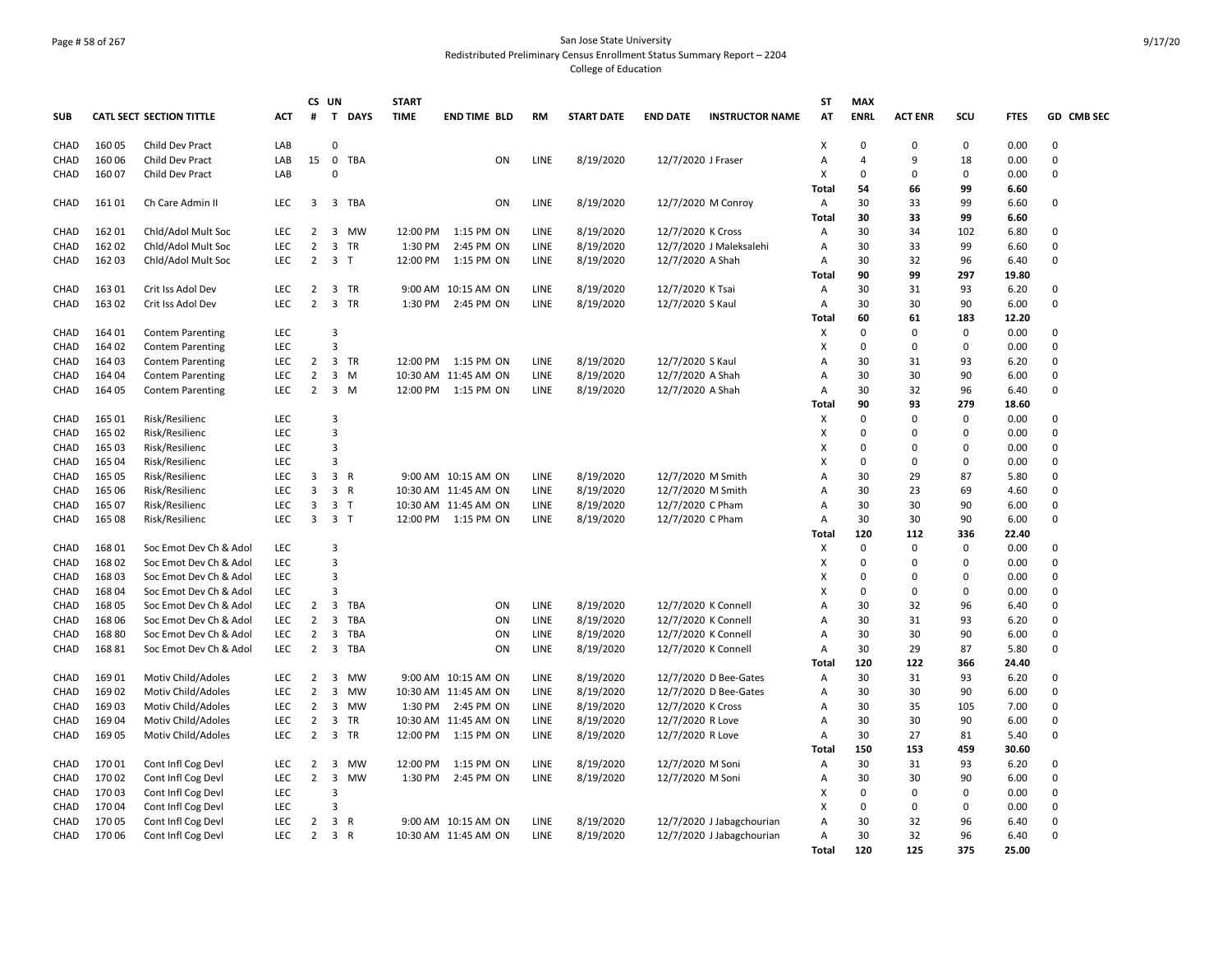# Page # 59 of 267 San Jose State University Redistributed Preliminary Census Enrollment Status Summary Report – 2204 College of Education

| <b>SUB</b>  |         | CATL SECT SECTION TITTLE | <b>ACT</b> | CS UN<br>#     | $\mathbf T$    | <b>DAYS</b>  | <b>START</b><br><b>TIME</b> | <b>END TIME BLD</b>  | <b>RM</b>   | <b>START DATE</b> | <b>END DATE</b>     | <b>INSTRUCTOR NAME</b>                          | <b>ST</b><br>AT | <b>MAX</b><br><b>ENRL</b> | <b>ACT ENR</b> | scu         | <b>FTES</b> | GD CMB SEC  |
|-------------|---------|--------------------------|------------|----------------|----------------|--------------|-----------------------------|----------------------|-------------|-------------------|---------------------|-------------------------------------------------|-----------------|---------------------------|----------------|-------------|-------------|-------------|
| CHAD        | 17301   | Cr Iss Inf/Tod Dev       | LEC        | 3              | 3              | <b>MW</b>    |                             | 10:30 AM 11:45 AM ON | LINE        | 8/19/2020         | 12/7/2020 M Fusaro  |                                                 | Α               | 30                        | 29             | 87          | 5.80        | 0           |
| CHAD        | 17302   | Cr Iss Inf/Tod Dev       | <b>LEC</b> | 3              | 3              | <b>MW</b>    | 1:30 PM                     | 2:45 PM ON           | <b>LINE</b> | 8/19/2020         | 12/7/2020 M Fusaro  |                                                 | A               | 30                        | 31             | 93          | 6.20        | 0           |
| <b>CHAD</b> | 17303   | Cr Iss Inf/Tod Dev       | LEC        |                | 3              |              |                             |                      |             |                   |                     |                                                 | X               | 0                         | 0              | 0           | 0.00        | $\Omega$    |
| CHAD        | 17380   | Cr Iss Inf/Tod Dev       | LEC        | 3              |                | 3 TBA        |                             | ON                   | LINE        | 8/19/2020         | 12/7/2020 J Fraser  |                                                 | A               | 30                        | 32             | 96          | 6.40        | $\Omega$    |
|             |         |                          |            |                |                |              |                             |                      |             |                   |                     |                                                 | Total           | 90                        | 92             | 276         | 18.40       |             |
| <b>CHAD</b> | 18001   | <b>Indiv Studies</b>     | <b>SUP</b> | 36             | 1              | TBA          |                             | ON                   | <b>LINE</b> | 8/19/2020         | 12/7/2020 E Slusser |                                                 | A               | 1                         | 0              | 0           | 0.00        | $\Omega$    |
| CHAD        | 18002   | <b>Indiv Studies</b>     | <b>SUP</b> | 78             | $\overline{2}$ | TBA          |                             | ON                   | LINE        | 8/19/2020         | 12/7/2020 E Slusser |                                                 | A               |                           | 0              | $\mathbf 0$ | 0.00        | 0           |
| CHAD        | 18003   | <b>Indiv Studies</b>     | SUP        | 78             | 3              | <b>TBA</b>   |                             | ON                   | LINE        | 8/19/2020         | 12/7/2020 E Slusser |                                                 | A               | 1                         | U              | 0           | 0.00        | $\Omega$    |
| <b>CHAD</b> | 18004   | <b>Indiv Studies</b>     | SUP        | 78             | 4              | <b>TBA</b>   |                             | ON                   | LINE        | 8/19/2020         | 12/7/2020 E Slusser |                                                 | A               |                           | 0              | 0           | 0.00        | $\Omega$    |
|             |         |                          |            |                |                |              |                             |                      |             |                   |                     |                                                 | Total           | 4                         | 0              | 0           | 0.00        |             |
| <b>CHAD</b> | 195 01  | Sr Sem Child Dev         | <b>SEM</b> |                | 3              |              |                             |                      |             |                   |                     |                                                 | X               | $\Omega$                  | 0              | 0           | 0.00        | 0           |
| CHAD        | 195 02  | Sr Sem Child Dev         | <b>SEM</b> |                | 3              |              |                             |                      |             |                   |                     |                                                 | X               | 0                         | 0              | 0           | 0.00        | $\Omega$    |
| CHAD        | 195 03  | Sr Sem Child Dev         | <b>SEM</b> | 5              |                | $3 \, M$     |                             | 10:30 AM 11:45 AM ON | <b>LINE</b> | 8/19/2020         |                     | 12/7/2020 N Sorkhabi                            | A               | 20                        | 22             | 66          | 4.40        | $\Omega$    |
| CHAD        | 195 04  | Sr Sem Child Dev         | SEM        | 5              | 3              | $\mathsf{T}$ | 12:00 PM                    | 1:15 PM ON           | LINE        | 8/19/2020         |                     | 12/7/2020 N Sorkhabi                            | A               | 20                        | 20             | 60          | 4.00        | $\Omega$    |
| <b>CHAD</b> | 19580   | Sr Sem Child Dev         | SEM        | -5             | 3              | <b>TBA</b>   |                             | ON                   | LINE        | 8/19/2020         | 12/7/2020 M Mcvey   |                                                 | A               | 20                        | 19             | 57          | 3.80        | $\Omega$    |
| CHAD        | 19581   | Sr Sem Child Dev         | SEM        | 5              | 3              | TBA          |                             | ON                   | LINE        | 8/19/2020         | 12/7/2020 M Mcvey   |                                                 | A               | 20                        | 21             | 63          | 4.20        | $\Omega$    |
|             |         |                          |            |                |                |              |                             |                      |             |                   |                     |                                                 | Total           | 80                        | 82             | 246         | 16.40       |             |
| CHAD        | 196 01  | Soc Media/Soc Issues     | <b>LEC</b> | $\overline{2}$ | 3              | W            |                             | 10:30 AM 11:45 AM ON | <b>LINE</b> | 8/19/2020         |                     | 12/7/2020 E Middaugh                            | A               | 30                        | 19             | 57          | 3.80        | 0           |
|             |         |                          |            |                |                |              |                             |                      |             |                   |                     |                                                 | Total           | 30                        | 19             | 57          | 3.80        |             |
| CHAD        | 19901   | Sen Honors Thesis        | SUP        | 25             |                | 1 TBA        |                             | ON                   | LINE        | 8/19/2020         | 12/7/2020 E Slusser |                                                 | A               | 1                         | $\Omega$       | 0           | 0.00        | 0           |
|             |         |                          |            |                |                |              |                             |                      |             |                   |                     |                                                 | Total           | 1                         | 0              | 0           | 0.00        |             |
| <b>CHAD</b> | 260A 01 | Sem CHAD: Research       | <b>SEM</b> | -5             | 3              | W            | 4:00 PM                     | 6:45 PM ON           | LINE        | 8/19/2020         |                     | 12/7/2020 J Jabagchourian                       | A               | 15                        | 12             | 36          | 3.00        | 12          |
|             |         |                          |            |                |                |              |                             |                      |             |                   |                     |                                                 | Total           | 15                        | 12             | 36          | 3.00        |             |
| CHAD        | 27001   | Sem Cog/Lang Dev         | SEM        | -5             |                | 3 M          | 4:00 PM                     | 6:45 PM ON           | LINE        | 8/19/2020         |                     | 12/7/2020 D Mead-Nytko                          | A               | 15                        | 19             | 57          | 4.75        | 19          |
|             |         |                          |            |                |                |              |                             |                      |             |                   |                     |                                                 | Total           | 15                        | 19             | 57          | 4.75        |             |
| CHAD        | 298 01  | Spec in Child & Adol Dev | <b>SUP</b> | 78             |                | 3 TBA        |                             | ON                   | LINE        | 8/19/2020         | 12/7/2020 E Slusser |                                                 | A               | 15                        | 0              | 0           | 0.00        | 0           |
|             |         |                          |            |                |                |              |                             |                      |             |                   |                     |                                                 | Total           | 15                        | 0              | 0           | 0.00        |             |
| CHAD        | 299 01  | Master's Thesis          | <b>SUP</b> | 78             |                | 3 TBA        |                             | ON                   | LINE        | 8/19/2020         | 12/7/2020 E Slusser |                                                 | A               | 15                        | 0              | 0           | 0.00        | $\mathbf 0$ |
|             |         |                          |            |                |                |              |                             |                      |             |                   |                     |                                                 | Total           | 15                        | 0              | 0           | 0.00        |             |
|             |         |                          |            |                |                |              |                             |                      |             |                   |                     | <b>Child &amp; Adolescent Development Total</b> |                 | 2816                      | 2746           | 7947        | 531.45      |             |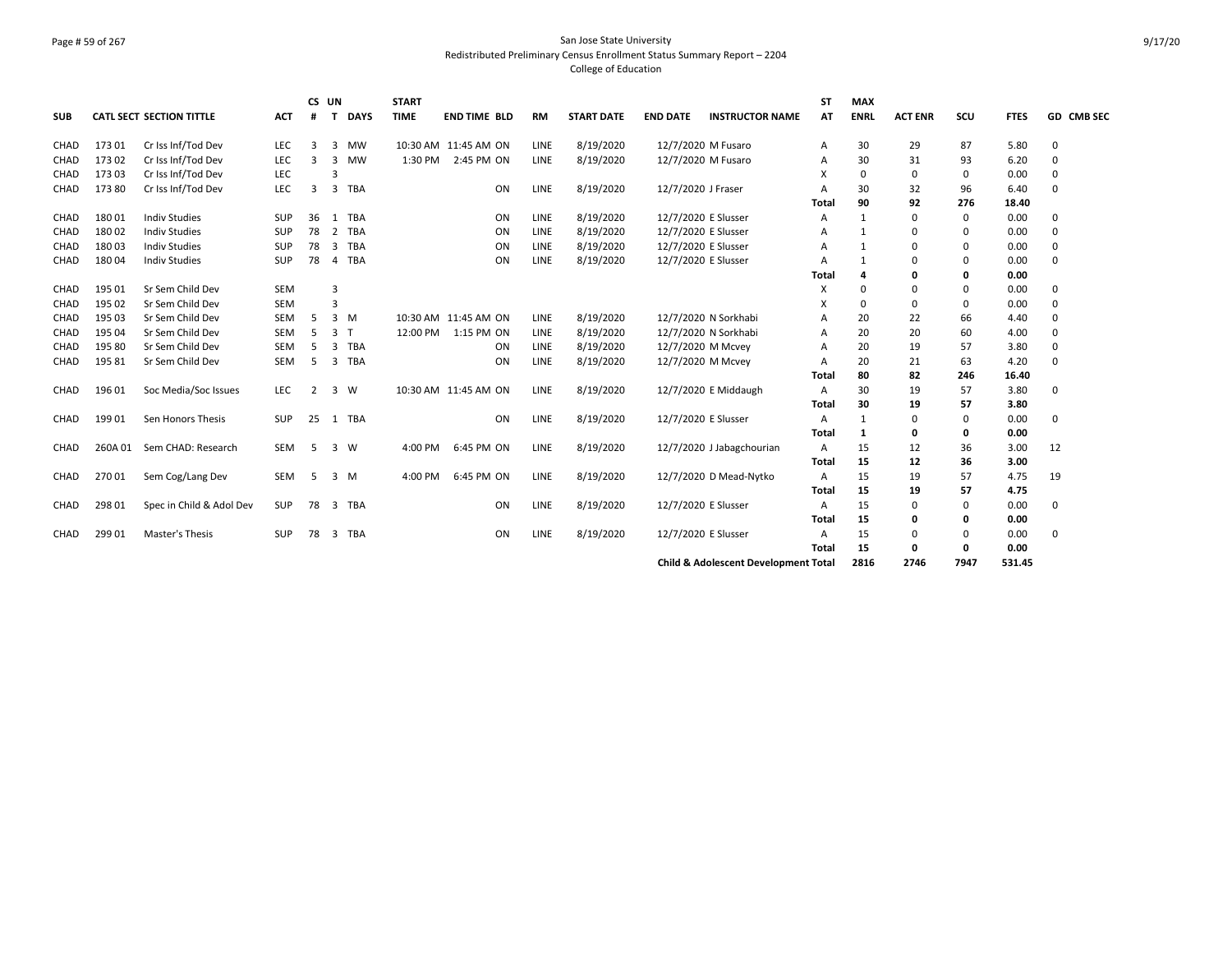# Page # 60 of 267 San Jose State University Redistributed Preliminary Census Enrollment Status Summary Report – 2204 College of Education

|             |        |                                               |            |                | CS UN                   |                | <b>START</b> |                     |             |                   |                   |                          | <b>ST</b>    | <b>MAX</b>  |                |             |             |            |
|-------------|--------|-----------------------------------------------|------------|----------------|-------------------------|----------------|--------------|---------------------|-------------|-------------------|-------------------|--------------------------|--------------|-------------|----------------|-------------|-------------|------------|
| <b>SUB</b>  |        | CATL SECT SECTION TITTLE                      | <b>ACT</b> | #              | $\mathbf{T}$            | <b>DAYS</b>    | <b>TIME</b>  | <b>END TIME BLD</b> | <b>RM</b>   | <b>START DATE</b> | <b>END DATE</b>   | <b>INSTRUCTOR NAME</b>   | AT           | <b>ENRL</b> | <b>ACT ENR</b> | scu         | <b>FTES</b> | GD CMB SEC |
|             |        | <b>Communicative Disorders &amp; Sciences</b> |            |                |                         |                |              |                     |             |                   |                   |                          |              |             |                |             |             |            |
| EDAU        | 115 01 | Intro Hearing Sci                             | <b>LEC</b> | $\overline{2}$ | $\overline{\mathbf{3}}$ | M              |              | 9:00 AM 11:45 AM ON | LINE        | 8/19/2020         |                   | 12/7/2020 M Kondo        | Α            | 36          | 21             | 63          | 4.20        | 0          |
| EDAU        | 115 02 | Intro Hearing Sci                             | <b>LEC</b> |                | 3                       |                |              |                     |             |                   |                   |                          | X            | 0           | 0              | $\mathbf 0$ | 0.00        | 0          |
| EDAU        | 115 03 | Intro Hearing Sci                             | <b>LEC</b> | $\overline{2}$ | $\overline{\mathbf{3}}$ | W              |              | 9:00 AM 11:45 AM ON | LINE        | 8/19/2020         |                   | 12/7/2020 M Kondo        | Α            | 30          | 20             | 60          | 5.00        | 20         |
| EDAU        | 115 04 | Intro Hearing Sci                             | LEC        | $\overline{2}$ |                         | 3 M            | 1:00 PM      | 3:45 PM ON          | LINE        | 8/19/2020         |                   | 12/7/2020 M Kondo        | A            | 40          | 32             | 96          | 6.40        | 0          |
|             |        |                                               |            |                |                         |                |              |                     |             |                   |                   |                          | Total        | 106         | 73             | 219         | 15.60       |            |
| EDAU        | 17201  | Prin Aural Rehab                              | <b>SEM</b> | 5              | 3                       | W              | 1:00 PM      | 3:45 PM ON          | <b>LINE</b> | 8/19/2020         |                   | 12/7/2020 J McCullough   | Α            | 40          | 28             | 84          | 5.60        | 0          |
| EDAU        | 17202  | Prin Aural Rehab                              | <b>SEM</b> | 5              | $\overline{3}$          | W              | 4:00 PM      | 6:45 PM ON          | <b>LINE</b> | 8/19/2020         |                   | 12/7/2020 E Merritt      | A            | 35          | 26             | 78          | 5.20        | 0          |
|             |        |                                               |            |                |                         |                |              |                     |             |                   |                   |                          | Total        | 75          | 54             | 162         | 10.80       |            |
| EDAU        | 17701  | <b>Pract Audiology</b>                        | <b>SUP</b> | 25             | 3 <sub>T</sub>          |                |              | 9:00 AM 11:45 AM ON | <b>LINE</b> | 8/19/2020         |                   | 12/7/2020 E Merritt      | Α            | 8           | $\overline{7}$ | 21          | 1.40        | 0          |
| EDAU        | 17702  | <b>Pract Audiology</b>                        | <b>SUP</b> | 25             |                         | 3 W            |              | 9:00 AM 11:45 AM ON | <b>LINE</b> | 8/19/2020         |                   | 12/7/2020 E Merritt      | A            | 8           | 6              | 18          | 1.20        | 0          |
| EDAU        | 17703  | <b>Pract Audiology</b>                        | <b>SUP</b> | 25             | 3 R                     |                |              | 9:00 AM 11:45 AM ON | <b>LINE</b> | 8/19/2020         |                   | 12/7/2020 E Merritt      | Α            | 8           | 5              | 15          | 1.00        | 0          |
|             |        |                                               |            |                |                         |                |              |                     |             |                   |                   |                          | Total        | 24          | 18             | 54          | 3.60        |            |
| EDSP        | 102 01 | Lang Development                              | <b>LEC</b> | 1              | $\overline{\mathbf{3}}$ | $\mathsf{T}$   |              | 9:00 AM 11:45 AM ON | LINE        | 8/19/2020         | 12/7/2020 J Novak |                          | Α            | 35          | 23             | 69          | 4.60        | 0          |
| EDSP        | 102 02 | Lang Development                              | <b>LEC</b> | $\mathbf{1}$   |                         | 3 <sub>T</sub> | 1:00 PM      | 3:45 PM ON          | LINE        | 8/19/2020         | 12/7/2020 J Novak |                          | Α            | 30          | 20             | 60          | 5.00        | 20         |
| EDSP        | 102 03 | Lang Development                              | <b>LEC</b> | $\mathbf{1}$   |                         | 3 R            |              | 9:00 AM 11:45 AM ON | <b>LINE</b> | 8/19/2020         |                   | 12/7/2020 L Lustigman    | Α            | 35          | 24             | 72          | 4.80        | 0          |
|             |        |                                               |            |                |                         |                |              |                     |             |                   |                   |                          | Total        | 100         | 67             | 201         | 14.40       |            |
| EDSP        | 11001  | Res Hum Comm Dis                              | <b>LEC</b> | 2              |                         | 3 W            |              | 9:00 AM 11:45 AM ON | LINE        | 8/19/2020         |                   | 12/7/2020 P Cascella     | Α            | 35          | 22             | 66          | 4.40        | 0          |
| <b>EDSP</b> | 11002  | Res Hum Comm Dis                              | <b>LEC</b> | $\overline{2}$ | 3                       | W              | 1:00 PM      | 3:45 PM ON          | <b>LINE</b> | 8/19/2020         |                   | 12/7/2020 P Cascella     | Α            | 35          | 28             | 84          | 5.60        | 0          |
|             |        |                                               |            |                |                         |                |              |                     |             |                   |                   |                          | Total        | 70          | 50             | 150         | 10.00       |            |
| <b>EDSP</b> | 11101  | <b>Intro Phonetics</b>                        | <b>SEM</b> | 4              | 3                       | M              |              | 9:00 AM 11:45 AM ON | LINE        | 8/19/2020         |                   | 12/7/2020 M McCollum     | Α            | 35          | 22             | 66          | 4.40        | 0          |
| <b>EDSP</b> | 11102  | <b>Intro Phonetics</b>                        | <b>SEM</b> | $\overline{4}$ | 3                       | M              | 1:00 PM      | 3:45 PM ON          | <b>LINE</b> | 8/19/2020         |                   | 12/7/2020 M McCollum     | A            | 22          | 17             | 51          | 4.25        | 17         |
| <b>EDSP</b> | 11103  | <b>Intro Phonetics</b>                        | SEM        | 4              |                         | $3 \, M$       | 4:00 PM      | 6:45 PM ON          | LINE        | 8/19/2020         |                   | 12/7/2020 M McCollum     | Α            | 30          | 28             | 84          | 5.60        | 0          |
|             |        |                                               |            |                |                         |                |              |                     |             |                   |                   |                          | Total        | 87          | 67             | 201         | 14.25       |            |
| <b>EDSP</b> | 11301  | Speech Science                                | LEC.       | $\overline{2}$ | 3 T                     |                | 4:00 PM      | 6:45 PM ON          | <b>LINE</b> | 8/19/2020         |                   | 12/7/2020 K Castillo     | Α            | 25          | 20             | 60          | 5.00        | 20         |
|             |        |                                               |            |                |                         |                |              |                     |             |                   |                   |                          | <b>Total</b> | 25          | 20             | 60          | 5.00        |            |
| <b>EDSP</b> | 16101  | Nrml Proc SP & Lang                           | LEC        | $\overline{2}$ | $\overline{\mathbf{3}}$ | M              |              | 9:00 AM 11:45 AM ON | LINE        | 8/19/2020         |                   | 12/7/2020 M Cuellar      | Α            | 25          | 22             | 66          | 5.45        | 21         |
| <b>EDSP</b> | 16102  | Nrml Proc SP & Lang                           | LEC        | $\overline{2}$ | 3                       | M              | 1:00 PM      | 3:45 PM ON          | LINE        | 8/19/2020         |                   | 12/7/2020 M Cuellar      | Α            | 35          | 28             | 84          | 5.60        | 0          |
| EDSP        | 16103  | Nrml Proc SP & Lang                           | LEC        | $\overline{2}$ | 3                       | M              | 4:00 PM      | 6:45 PM ON          | LINE        | 8/19/2020         |                   | 12/7/2020 K Castillo     | Α            | 35          | 26             | 78          | 5.20        | 0          |
| EDSP        | 16104  | Nrml Proc SP & Lang                           | <b>LEC</b> |                | 3                       |                |              |                     |             |                   |                   |                          | х            | 0           | $\Omega$       | $\mathbf 0$ | 0.00        | 0          |
|             |        |                                               |            |                |                         |                |              |                     |             |                   |                   |                          | Total        | 95          | 76             | 228         | 16.25       |            |
| <b>EDSP</b> | 17701  | Prac Sp Path                                  | <b>SUP</b> | 25             | 3 T                     |                |              | 9:00 AM 11:45 AM ON | LINE        | 8/19/2020         |                   | 12/7/2020 H Jonesrebandt | Α            | 6           | 6              | 18          | 1.20        | 0          |
|             |        |                                               |            |                |                         |                |              |                     |             |                   |                   |                          | <b>Total</b> | 6           | 6              | 18          | 1.20        |            |
| EDSP        | 22101  | Res Sem in Comm Disord                        | SEM        | 5              |                         | 3 <sub>T</sub> |              | 9:00 AM 11:45 AM ON | LINE        | 8/19/2020         |                   | 12/7/2020 L Lustigman    | Α            | 22          | 17             | 51          | 4.25        | 17         |
| <b>EDSP</b> | 22102  | Res Sem in Comm Disord                        | <b>SEM</b> | 5              | 3 <sub>T</sub>          |                | 1:00 PM      | 3:45 PM ON          | LINE        | 8/19/2020         |                   | 12/7/2020 L Lustigman    | Α            | 22          | 17             | 51          | 4.25        | 17         |
|             |        |                                               |            |                |                         |                |              |                     |             |                   |                   |                          | <b>Total</b> | 44          | 34             | 102         | 8.50        |            |
| <b>EDSP</b> | 25101  | Sem Phon Dis                                  | SEM        | 5              | $\overline{3}$          | -F             |              | 8:30 AM 11:15 AM ON | LINE        | 8/19/2020         |                   | 12/7/2020 P Cascella     | Α            | 25          | 18             | 54          | 4.50        | 18         |
| <b>EDSP</b> | 25102  | Sem Phon Dis                                  | <b>SEM</b> | 5              | 3 F                     |                | 12:30 PM     | 3:15 PM ON          | <b>LINE</b> | 8/19/2020         |                   | 12/7/2020 P Cascella     | Α            | 25          | 16             | 48          | 4.00        | 16         |
|             |        |                                               |            |                |                         |                |              |                     |             |                   |                   |                          | Total        | 50          | 34             | 102         | 8.50        |            |
| <b>EDSP</b> | 25201  | <b>Fluency Disorders</b>                      | SEM        | 5              | $\overline{3}$          | F              |              | 9:30 AM 12:15 PM ON | LINE        | 8/19/2020         | 12/7/2020 P Tsai  |                          | Α            | 25          | 23             | 69          | 5.75        | 23         |
| <b>EDSP</b> | 25202  | <b>Fluency Disorders</b>                      | SEM        | 5              |                         | 3 F            | 1:00 PM      | 3:45 PM ON          | LINE        | 8/19/2020         | 12/7/2020 P Tsai  |                          | Α            | 25          | 18             | 54          | 4.50        | 18         |
|             |        |                                               |            |                |                         |                |              |                     |             |                   |                   |                          | Total        | 50          | 41             | 123         | 10.25       |            |
| EDSP        | 254 01 | Sem Neurl Dis                                 | SEM        | 5              | 3                       | W              |              | 9:00 AM 11:45 AM ON | LINE        | 8/19/2020         |                   | 12/7/2020 A Schaack      | Α            | 22          | 17             | 51          | 4.25        | 17         |
| EDSP        | 254 02 | Sem Neurl Dis                                 | SEM        | 5              |                         | 3 W            | 1:00 PM      | 3:45 PM ON          | LINE        | 8/19/2020         |                   | 12/7/2020 A Schaack      | Α            | 22          | 18             | 54          | 4.50        | 18         |
|             |        |                                               |            |                |                         |                |              |                     |             |                   |                   |                          | Total        | 44          | 35             | 105         | 8.75        |            |
| EDSP        | 25901  | Sem Lang Dis Child                            | SEM        | 5              | 3                       | R              |              | 9:00 AM 11:45 AM ON | LINE        | 8/19/2020         | 12/7/2020 J Novak |                          | Α            | 22          | 17             | 51          | 4.25        | 17         |
| EDSP        | 25902  | Sem Lang Dis Child                            | <b>SEM</b> | 5              | 3 R                     |                | 12:00 PM     | 2:45 PM ON          | LINE        | 8/19/2020         | 12/7/2020 J Novak |                          | A            | 22          | 17             | 51          | 4.25        | 17         |
|             |        |                                               |            |                |                         |                |              |                     |             |                   |                   |                          | Total        | 44          | 34             | 102         | 8.50        |            |
| <b>EDSP</b> | 26201  | Spch/Lang Crs-Cult                            | <b>SEM</b> |                | 5 3 T                   |                | 5:00 PM      | 7:45 PM ON          | LINE        | 8/19/2020         |                   | 12/7/2020 M McCollum     | A            | 25          | 19             | 57          | 4.75        | 19         |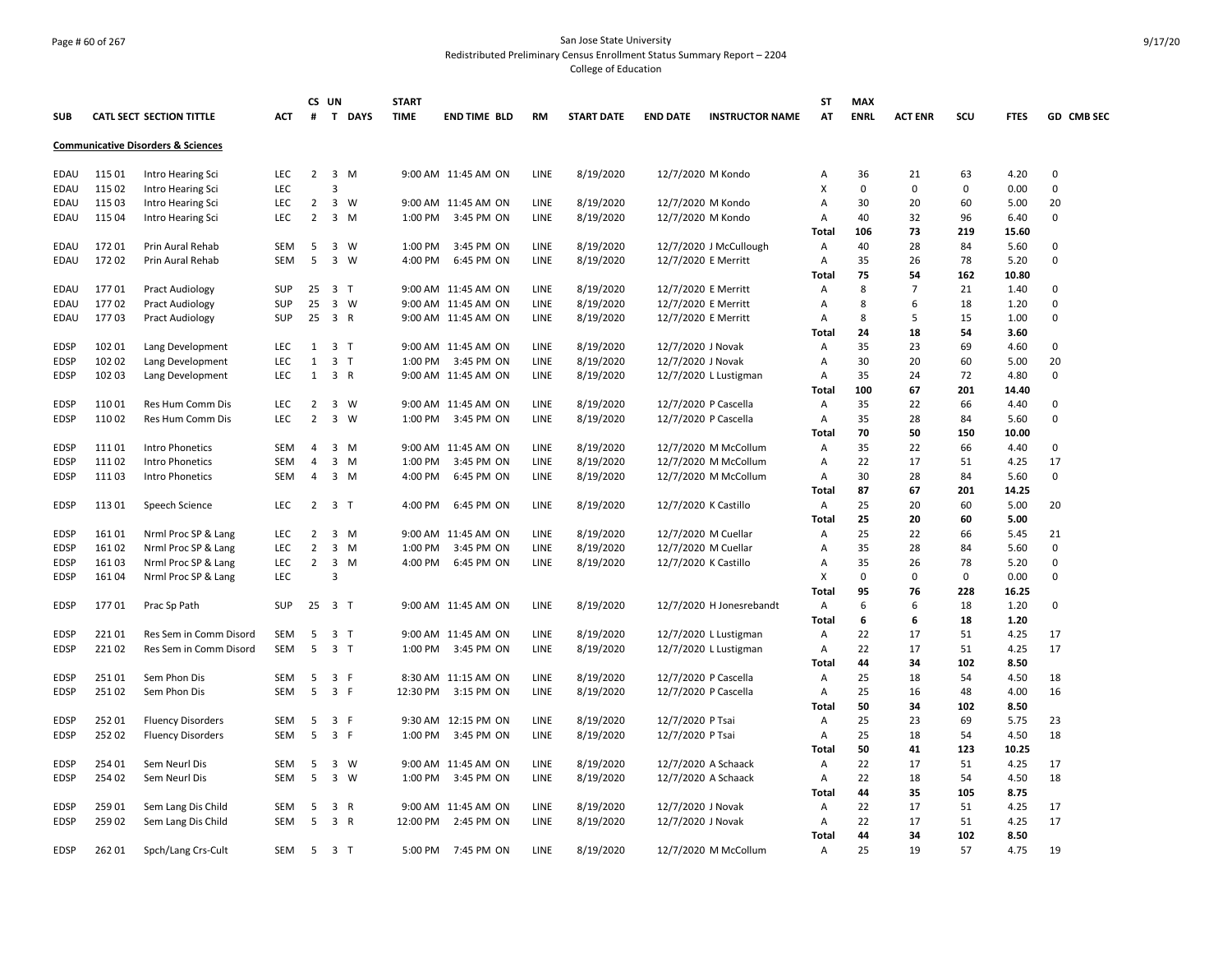# Page # 61 of 267 San Jose State University Redistributed Preliminary Census Enrollment Status Summary Report – 2204 College of Education

| <b>SUB</b>  |        | CATL SECT SECTION TITTLE | <b>ACT</b> | CS UN<br>Ħ |              | <b>DAYS</b> | <b>START</b><br><b>TIME</b> | <b>END TIME BLD</b> | <b>RM</b>   | <b>START DATE</b> | <b>END DATE</b>     | <b>INSTRUCTOR NAME</b>                              | ST<br>ΑT | <b>MAX</b><br><b>ENRL</b> | <b>ACT ENR</b> | SCU  | <b>FTES</b> | <b>GD CMB SEC</b> |
|-------------|--------|--------------------------|------------|------------|--------------|-------------|-----------------------------|---------------------|-------------|-------------------|---------------------|-----------------------------------------------------|----------|---------------------------|----------------|------|-------------|-------------------|
| <b>EDSP</b> | 26202  | Spch/Lang Crs-Cult       | SEM        | -5         | 3            | W           | 5:00 PM                     | 7:45 PM ON          | LINE        | 8/19/2020         | 12/7/2020 W Quach   |                                                     | A        | 30                        | 22             | 66   | 5.50        | 22                |
|             |        |                          |            |            |              |             |                             |                     |             |                   |                     |                                                     | Total    | 55                        | 41             | 123  | 10.25       |                   |
| <b>EDSP</b> | 26901  | Fld Exp PS Spa/Aud       | <b>SUP</b> | 25         | 6            | TBA         |                             | ON                  | LINE        | 8/19/2020         | 12/7/2020 W Quach   |                                                     | A        | 10                        |                | 42   | 3.50        |                   |
| <b>EDSP</b> | 269 02 | Fld Exp PS Spa/Aud       | <b>SUP</b> | 25         | 6            | <b>TBA</b>  |                             | ON                  | LINE        | 8/19/2020         |                     | 12/7/2020 C Zepecki                                 | A        | 10                        | 10             | 60   | 5.00        | 10                |
| <b>EDSP</b> | 26903  | Fld Exp PS Spa/Aud       | SUP        | 25         | 6            | <b>TBA</b>  |                             | ON                  | <b>LINE</b> | 8/19/2020         | 12/7/2020 C Zepecki |                                                     | Α        | 10                        | 10             | 60   | 5.00        | 10                |
|             |        |                          |            |            |              |             |                             |                     |             |                   |                     |                                                     | Total    | 30                        | 27             | 162  | 13.50       |                   |
| <b>EDSP</b> | 27701  | Adv Pract Sp             | <b>SUP</b> | 36         | 3            | M           | 4:00 PM                     | 6:45 PM ON          | <b>LINE</b> | 8/19/2020         |                     | 12/7/2020 D Greenberg                               | Α        | 6                         | 6              | 18   | 1.50        | 6                 |
| <b>EDSP</b> | 27702  | Adv Pract Sp             | <b>SUP</b> | 36         | 3            |             | 12:00 PM                    | 2:45 PM ON          | LINE        | 8/19/2020         | 12/7/2020 C Zepecki |                                                     | Α        | 6                         | 6              | 18   | 1.50        | 6                 |
| <b>EDSP</b> | 27703  | Adv Pract Sp             | <b>SUP</b> | 25         | 3            |             |                             |                     |             | 8/19/2020         | 12/7/2020           |                                                     | X        | 0                         | 0              | 0    | 0.00        | 0                 |
| <b>EDSP</b> | 27704  | Adv Pract Sp             | SUP        | 25         | 3            | Т           | 4:00 PM                     | 6:45 PM ON          | <b>LINE</b> | 8/19/2020         | 12/7/2020 C Zepecki |                                                     | Α        |                           |                | 12   | 1.00        |                   |
| <b>EDSP</b> | 27705  | Adv Pract Sp             | <b>SUP</b> | 25         | 3            | W           | 4:00 PM                     | 6:45 PM ON          | <b>LINE</b> | 8/19/2020         | 12/7/2020 K Wright  |                                                     | Α        | 6                         |                | 21   | 1.75        |                   |
| <b>EDSP</b> | 27706  | Adv Pract Sp             | SUP        |            | 3            |             |                             |                     |             |                   |                     |                                                     | X        | $\Omega$                  | 0              | 0    | 0.00        |                   |
| <b>EDSP</b> | 27707  | Adv Pract Sp             | <b>SUP</b> |            | $\mathbf{a}$ |             |                             |                     |             |                   |                     |                                                     | X        |                           | 0              | 0    | 0.00        |                   |
| <b>EDSP</b> | 27708  | Adv Pract Sp             | SUP        | 25         |              | 3 R         | 4:00 PM                     | 6:45 PM ON          | <b>LINE</b> | 8/19/2020         | 12/7/2020 P Tsai    |                                                     | A        |                           |                | 15   | 1.25        |                   |
| <b>EDSP</b> | 27709  | Adv Pract Sp             | SUP        | 25         | 3 F          |             |                             | 9:30 AM 12:15 PM ON | <b>LINE</b> | 8/19/2020         |                     | 12/7/2020 H Jonesrebandt                            | Α        | 6                         | 5              | 15   | 1.25        |                   |
| <b>EDSP</b> | 277 10 | Adv Pract Sp             | SUP        | 25         | 3 F          |             |                             | 9:30 AM 12:15 PM ON | <b>LINE</b> | 8/19/2020         |                     | 12/7/2020 A Schaack                                 | A        | 6                         | 6              | 18   | 1.50        | 6                 |
|             |        |                          |            |            |              |             |                             |                     |             |                   |                     |                                                     | Total    | 42                        | 39             | 117  | 9.75        |                   |
| <b>EDSP</b> | 27801  | Clinic Mgmt & Prac       | SUP        | 25         | 6            | <b>TBA</b>  |                             | ON                  | LINE        | 8/19/2020         |                     | 12/7/2020 A Schaack                                 | A        | 15                        | 5              | 30   | 2.50        | ь                 |
| <b>EDSP</b> | 27802  | Clinic Mgmt & Prac       | SUP        | 25         | 6            | <b>TBA</b>  |                             | ON                  | LINE        | 8/19/2020         | 12/7/2020 C Zepecki |                                                     | А        | 15                        | 6              | 36   | 3.00        | 6                 |
|             |        |                          |            |            |              |             |                             |                     |             |                   |                     |                                                     | Total    | 30                        | 11             | 66   | 5.50        |                   |
|             |        |                          |            |            |              |             |                             |                     |             |                   |                     | <b>Communicative Disorders &amp; Sciences Total</b> |          | 977                       | 727            | 2295 | 174.60      |                   |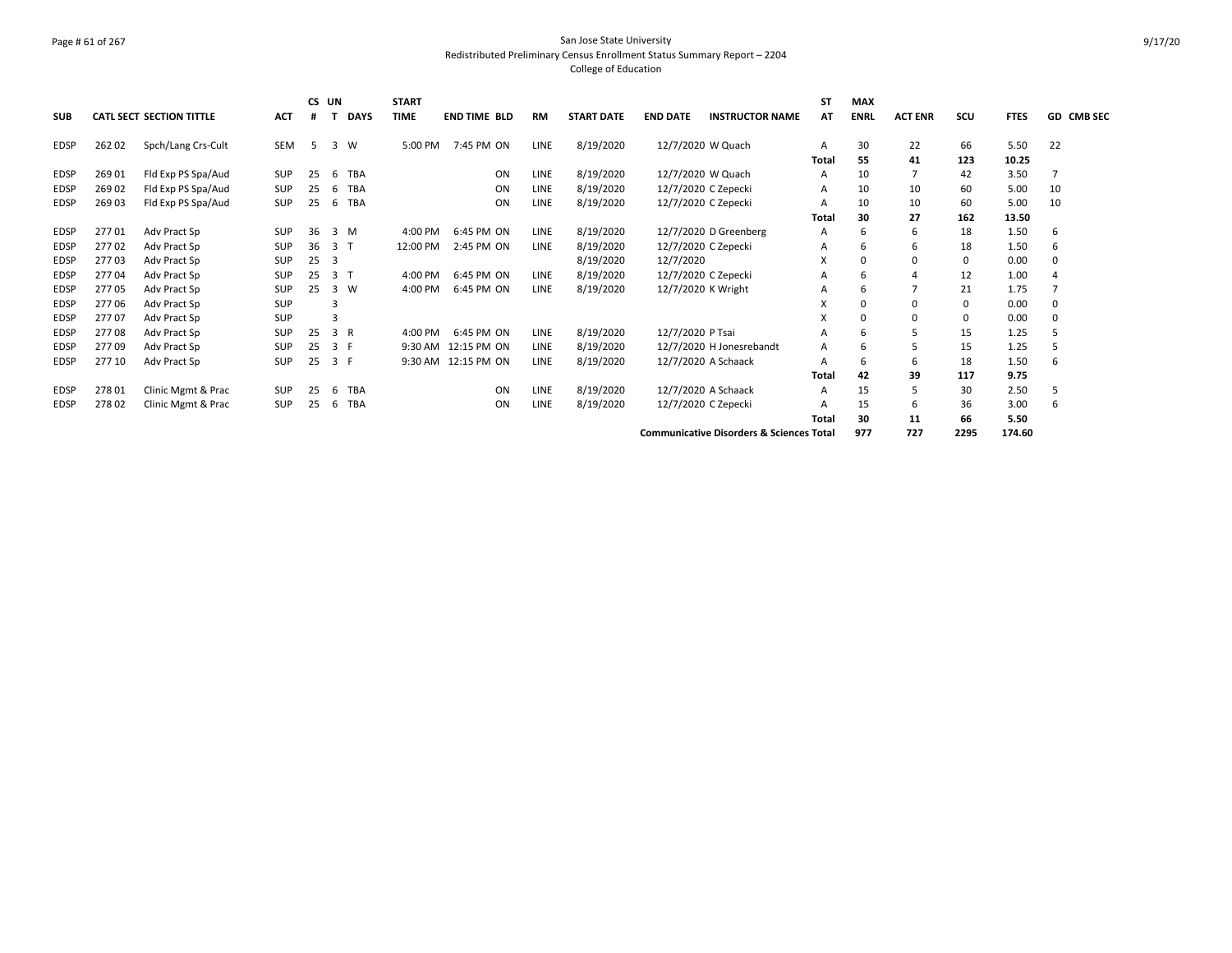# Page # 62 of 267 San Jose State University Redistributed Preliminary Census Enrollment Status Summary Report – 2204 College of Education

|             |                            |                           |            |              | CS UN                   |                | <b>START</b> |                      |      |                   |                     |                             | ST           | <b>MAX</b>  |                |             |             |             |
|-------------|----------------------------|---------------------------|------------|--------------|-------------------------|----------------|--------------|----------------------|------|-------------------|---------------------|-----------------------------|--------------|-------------|----------------|-------------|-------------|-------------|
| <b>SUB</b>  |                            | CATL SECT SECTION TITTLE  | <b>ACT</b> | #            | $\mathbf{T}$            | <b>DAYS</b>    | <b>TIME</b>  | <b>END TIME BLD</b>  | RM   | <b>START DATE</b> | <b>END DATE</b>     | <b>INSTRUCTOR NAME</b>      | AT           | <b>ENRL</b> | <b>ACT ENR</b> | scu         | <b>FTES</b> | GD CMB SEC  |
|             | <b>Counselor Education</b> |                           |            |              |                         |                |              |                      |      |                   |                     |                             |              |             |                |             |             |             |
| <b>EDCO</b> | 401                        | Career Exploration        | <b>LEC</b> | $\mathbf{1}$ | 3                       | <b>MW</b>      |              | 9:00 AM 10:15 AM ON  | LINE | 8/19/2020         |                     | 12/7/2020 J Cortes-Smith    | Α            | 30          | 30             | 90          | 6.00        | $\Omega$    |
| <b>EDCO</b> | 402                        | Career Exploration        | LEC        | $\mathbf{1}$ | $\overline{3}$          | <b>MW</b>      |              | 10:30 AM 11:45 AM ON | LINE | 8/19/2020         | 12/7/2020 M Lu      |                             | А            | 30          | 29             | 87          | 5.80        | $\Omega$    |
| EDCO        | 403                        | Career Exploration        | <b>LEC</b> | 1            | 3                       | <b>MW</b>      |              | 12:00 PM 1:15 PM ON  | LINE | 8/19/2020         | 12/7/2020 M Lu      |                             | Α            | 30          | 30             | 90          | 6.00        | $\Omega$    |
|             |                            |                           |            |              |                         |                |              |                      |      |                   |                     |                             |              |             |                |             |             | $\Omega$    |
| EDCO        | 404                        | Career Exploration        | <b>LEC</b> | $\mathbf{1}$ | 3                       | MW<br>TR       | 1:30 PM      | 2:45 PM ON           | LINE | 8/19/2020         | 12/7/2020 M Lu      |                             | Α            | 30          | 26             | 78          | 5.20        | $\Omega$    |
| <b>EDCO</b> | 405                        | Career Exploration        | <b>LEC</b> | $\mathbf{1}$ | 3                       |                |              | 9:00 AM 10:15 AM ON  | LINE | 8/19/2020         | 12/7/2020 M Burns   |                             | А            | 30          | 28             | 84          | 5.60        |             |
| EDCO        | 406                        | Career Exploration        | <b>LEC</b> | $\mathbf{1}$ | $\overline{3}$          | TR             |              | 10:30 AM 11:45 AM ON | LINE | 8/19/2020         | 12/7/2020 M Burns   |                             | Α            | 30          | 28             | 84          | 5.60        | $\Omega$    |
| EDCO        | 407                        | Career Exploration        | <b>LEC</b> | $\mathbf{1}$ | $\overline{3}$          | TR             | 12:00 PM     | 1:15 PM ON           | LINE | 8/19/2020         | 12/7/2020 A Jaffer  |                             | Α            | 30          | 30             | 90          | 6.00        | $\Omega$    |
| <b>EDCO</b> | 408                        | Career Exploration        | LEC.       | $\mathbf{1}$ | $\overline{3}$          | TR             |              | 1:30 PM 2:45 PM ON   | LINE | 8/19/2020         | 12/7/2020 A Jaffer  |                             | Α            | 30          | 30             | 90          | 6.00        | $\Omega$    |
| <b>EDCO</b> | 409                        | Career Exploration        | <b>LEC</b> |              | 3                       |                |              |                      |      |                   |                     |                             | X            | $\Omega$    | $\Omega$       | $\Omega$    | 0.00        | $\Omega$    |
| EDCO        | 4 1 0                      | Career Exploration        | LEC        |              | 3                       |                |              |                      |      |                   |                     |                             | X            | 0           | $\mathbf 0$    | 0           | 0.00        | 0           |
| EDCO        | 4 1 1                      | Career Exploration        | LEC        |              | 3                       |                |              |                      |      |                   |                     |                             | x            | $\Omega$    | $\Omega$       | 0           | 0.00        | $\Omega$    |
|             |                            |                           |            |              |                         |                |              |                      |      |                   |                     |                             | Total        | 240         | 231            | 693         | 46.20       |             |
| EDCO        | 18001                      | <b>Individual Studies</b> | <b>SUP</b> | 78           | 2 <sub>T</sub>          |                | 4:00 PM      | 6:00 PM ON           | LINE | 8/19/2020         |                     | 12/7/2020 M Randle          | Α            | 25          | 21             | 42          | 2.80        | $\Omega$    |
| EDCO        | 18002                      | <b>Individual Studies</b> | <b>SUP</b> | 78           | 2                       | $\mathsf{T}$   | 6:00 PM      | 8:00 PM ON           | LINE | 8/19/2020         |                     | 12/7/2020 J Kas-Osoka       | Α            | 25          | 20             | 40          | 2.67        | $\Omega$    |
| EDCO        | 18003                      | <b>Individual Studies</b> | <b>SUP</b> | 78           | 2                       | w              | 4:00 PM      | 6:00 PM ON           | LINE | 8/19/2020         |                     | 12/7/2020 A Defensor        | Α            | 25          | 23             | 46          | 3.07        | $\Omega$    |
| <b>EDCO</b> | 18004                      | <b>Individual Studies</b> | <b>SUP</b> | 78           |                         | 2 F            | 11:00 AM     | 1:00 PM ON           | LINE | 8/19/2020         |                     | 12/7/2020 B Petersen        | Α            | 25          | 19             | 38          | 2.53        | $\Omega$    |
| EDCO        | 18005                      | <b>Individual Studies</b> | <b>SUP</b> | 78           |                         | 2 M            | 4:00 PM      | 5:50 PM ON           | LINE | 8/19/2020         |                     | 12/7/2020 M Randle          | A            | 25          | 16             | 32          | 2.13        | $\Omega$    |
| <b>EDCO</b> | 18006                      | <b>Individual Studies</b> | <b>SUP</b> | 78           | $\overline{2}$          | M              | 6:00 PM      | 8:00 PM ON           | LINE | 8/19/2020         | 12/7/2020 M Randle  |                             | Α            | 25          | 14             | 28          | 1.87        | $\Omega$    |
| EDCO        | 18007                      | Individual Studies        | SUP        | 78           |                         | 2 W            | 4:00 PM      | 5:50 PM ON           | LINE | 8/19/2020         |                     | 12/7/2020 B Petersen        | Α            | 25          | 15             | 30          | 2.00        | $\Omega$    |
| EDCO        | 18008                      | Individual Studies        | SUP        | 78           | 2                       | $\mathsf{T}$   | 1:00 PM      | 2:50 PM ON           | LINE | 8/19/2020         | 12/7/2020 M Burns   |                             | А            | 25          | 22             | 44          | 2.93        | 0           |
| EDCO        | 18009                      | Individual Studies        | <b>SUP</b> | 78           | $\overline{2}$          | M              |              | 11:00 AM 12:50 PM ON | LINE | 8/19/2020         |                     | 12/7/2020 M Randle          | Α            | 25          | 16             | 32          | 2.13        | 0           |
| EDCO        | 180 10                     | <b>Individual Studies</b> | <b>SUP</b> |              | 2                       |                |              |                      |      |                   |                     |                             | X            | 0           | 0              | 0           | 0.00        | $\Omega$    |
|             |                            |                           |            |              |                         |                |              |                      |      |                   |                     |                             | Total        | 225         | 166            | 332         | 22.13       |             |
| <b>EDCO</b> | 215 01                     | Intro to Couns            | <b>LEC</b> | 3            |                         | 3 M            | 4:00 PM      | 6:45 PM ON           | LINE | 8/19/2020         | 12/7/2020 M Beach   |                             | Α            | 30          | 27             | 81          | 6.70        | 26          |
| EDCO        | 215 02                     | Intro to Couns            | <b>LEC</b> | 3            | $\overline{3}$          | $\mathsf{T}$   | 4:00 PM      | 6:45 PM ON           | LINE | 8/19/2020         | 12/7/2020 J Laker   |                             | Α            | 30          | 27             | 81          | 6.75        | 27          |
|             |                            |                           |            |              |                         |                |              |                      |      |                   |                     |                             | Total        | 60          | 54             | 162         | 13.45       |             |
| <b>EDCO</b> | 21801                      | <b>Couns Process</b>      | <b>LEC</b> | 3            |                         | $3 \, M$       | 7:00 PM      | 9:45 PM ON           | LINE | 8/19/2020         | 12/7/2020 L Capizzi |                             | Α            | 30          | 25             | 75          | 6.25        | 25          |
| EDCO        | 21802                      | <b>Couns Process</b>      | LEC        | 3            |                         | 3 <sub>T</sub> | 7:00 PM      | 9:45 PM ON           | LINE | 8/19/2020         | 12/7/2020 L Capizzi |                             | Α            | 30          | 26             | 78          | 6.50        | 26          |
|             |                            |                           |            |              |                         |                |              |                      |      |                   |                     |                             | Total        | 60          | 51             | 153         | 12.75       |             |
| EDCO        | 22101                      | Research Couns Ed         | LEC        | 3            | $\overline{\mathbf{3}}$ | $\mathsf{T}$   | 4:00 PM      | 6:45 PM ON           | LINE | 8/19/2020         | 12/7/2020 M Beach   |                             | Α            | 20          | 19             | 57          | 4.75        | 19          |
| EDCO        | 22102                      | Research Couns Ed         | LEC        | 3            | $\overline{\mathbf{3}}$ | $\mathsf{T}$   | 7:00 PM      | 9:45 PM ON           | LINE | 8/19/2020         | 12/7/2020 M Beach   |                             | Α            | 20          | 19             | 57          | 4.75        | 19          |
| <b>EDCO</b> | 22103                      | Research Couns Ed         | LEC        |              | 3                       |                |              |                      |      |                   |                     |                             | x            | $\mathbf 0$ | 0              | $\mathbf 0$ | 0.00        | 0           |
|             |                            |                           |            |              |                         |                |              |                      |      |                   |                     |                             | Total        | 40          | 38             | 114         | 9.50        |             |
| EDCO        | 22701                      | Sch Fam Comm              | <b>LEC</b> |              | 3 3 T                   |                | 4:00 PM      | 6:45 PM ON           | LINE | 8/19/2020         | 12/7/2020 A Uresti  |                             | Α            | 30          | 25             | 75          | 6.25        | 25          |
| <b>EDCO</b> | 22702                      | Sch Fam Comm              | LEC        |              | 3                       |                |              |                      |      |                   |                     |                             | X            | $\Omega$    | $\Omega$       | $\Omega$    | 0.00        | $\Omega$    |
| EDCO        | 22703                      | Sch Fam Comm              | <b>LEC</b> |              | 3                       |                |              |                      |      |                   |                     |                             | x            | 0           | 0              | 0           | 0.00        | $\mathbf 0$ |
| EDCO        | 22704                      | Sch Fam Comm              | <b>LEC</b> | 3            | $\overline{\mathbf{3}}$ | W              | 8:30 PM      | 9:45 PM ON           | LINE | 8/19/2020         | 12/7/2020 E Zepeda  |                             | Α            | 30          | 27             | 81          | 6.75        | 27          |
|             |                            |                           |            |              |                         |                |              |                      |      |                   |                     |                             | Tota         | 60          | 52             | 156         | 13.00       |             |
| EDCO        | 23201                      | Law & Ethics Couns        | LEC        | 3            | 3                       | W              | 4:00 PM      | 6:45 PM ON           | LINE | 8/19/2020         |                     | 12/7/2020 M Schekman        | Α            | 30          | 25             | 75          | 6.25        | 25          |
| <b>EDCO</b> | 23202                      | Law & Ethics Couns        | LEC        | 3            | $\overline{\mathbf{3}}$ | $\mathsf{R}$   | 4:00 PM      | 6:45 PM ON           | LINE |                   |                     | 12/7/2020 M Schekman        | Α            | 30          | 28             | 84          | 6.95        | 27          |
|             |                            |                           |            |              |                         |                |              |                      |      | 8/19/2020         |                     |                             | <b>Total</b> | 60          | 53             | 159         | 13.20       |             |
|             | 24401                      |                           | <b>LEC</b> | 3            |                         |                | 7:00 PM      |                      |      |                   |                     |                             |              | 30          |                | 84          |             |             |
| EDCO        |                            | <b>Cultural Couns</b>     |            |              | 3                       | M              |              | 9:45 PM ON           | LINE | 8/19/2020         |                     | 12/7/2020   Almazan         | Α            |             | 28             |             | 7.00        | 28          |
|             |                            |                           |            |              |                         |                |              |                      |      |                   |                     |                             | Total        | 30          | 28             | 84          | 7.00        |             |
| EDCO        | 24801                      | Dyn Behavior & Dev        | <b>SEM</b> |              | 3                       |                |              |                      |      |                   |                     |                             | Х            | 0           | 0              | 0           | 0.00        | 0           |
| EDCO        | 24802                      | Dyn Behavior & Dev        | SEM        | 5            | $\overline{\mathbf{3}}$ | R              | 7:00 PM      | 9:45 PM ON           | LINE | 8/19/2020         |                     | 12/7/2020 K Phillips-Matson | Α            | 30          | 25             | 75          | 6.25        | 25          |
| EDCO        | 24803                      | Dyn Behavior & Dev        | <b>SEM</b> |              | 3                       |                |              |                      |      |                   |                     |                             | х            | $\Omega$    | 0              | 0           | 0.00        | $\Omega$    |
|             |                            |                           |            |              |                         |                |              |                      |      |                   |                     |                             | Total        | 30          | 25             | 75          | 6.25        |             |
| EDCO        | 26601                      | Ed & Career Plan          | <b>SEM</b> | 5            |                         | 3 M            | 4:00 PM      | 6:45 PM ON           | LINE | 8/19/2020         | 12/7/2020 X Hu      |                             | Α            | 30          | 31             | 93          | 7.75        | 31          |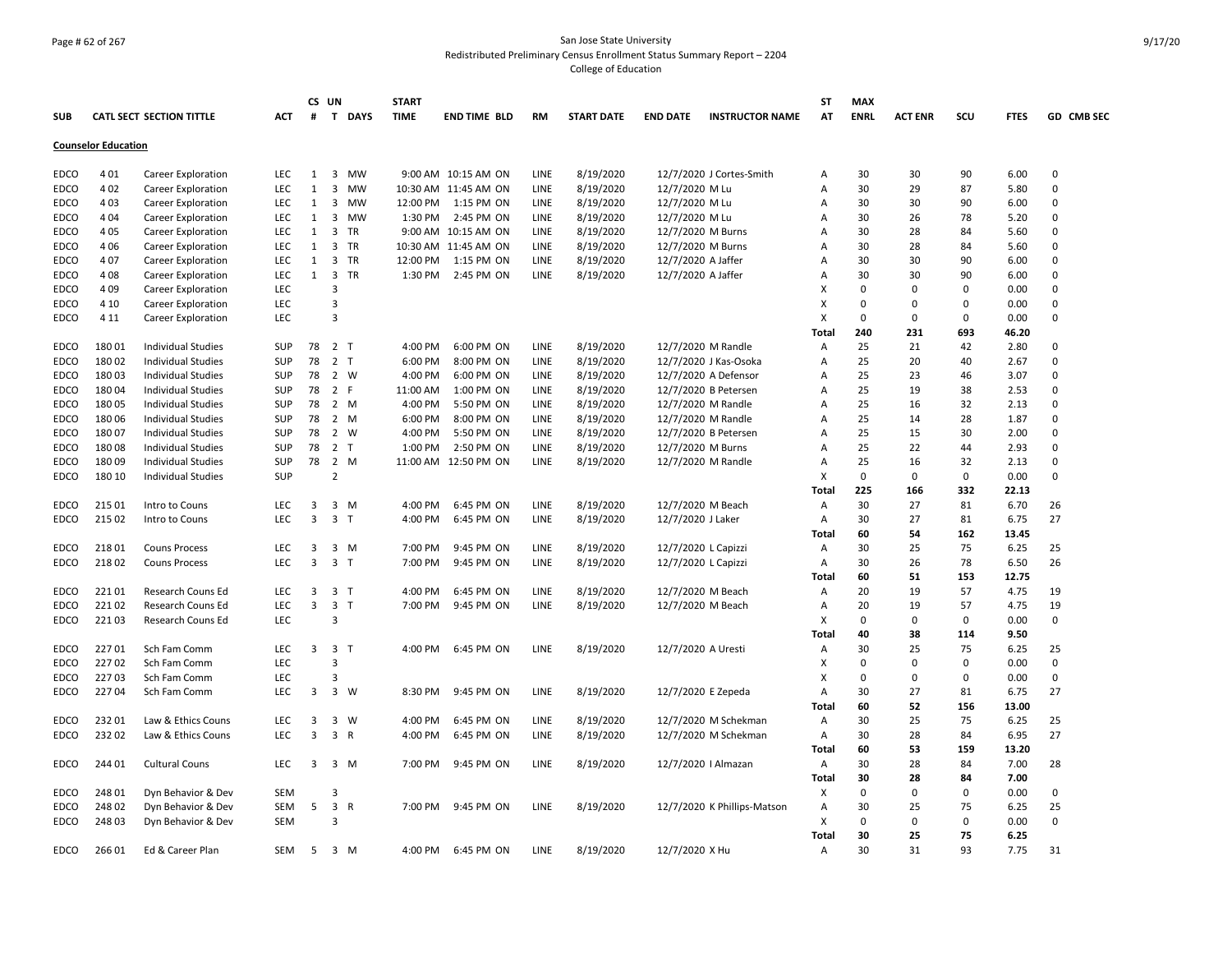# Page # 63 of 267 San Jose State University Redistributed Preliminary Census Enrollment Status Summary Report – 2204 College of Education

|             |        |                           |            | CS UN |                         |             | <b>START</b> |                     |             |                   |                    |                                  | <b>ST</b>    | <b>MAX</b>   |                |              |             |                          |
|-------------|--------|---------------------------|------------|-------|-------------------------|-------------|--------------|---------------------|-------------|-------------------|--------------------|----------------------------------|--------------|--------------|----------------|--------------|-------------|--------------------------|
| <b>SUB</b>  |        | CATL SECT SECTION TITTLE  | <b>ACT</b> | #     | $\mathbf{T}$            | <b>DAYS</b> | <b>TIME</b>  | <b>END TIME BLD</b> | <b>RM</b>   | <b>START DATE</b> | <b>END DATE</b>    | <b>INSTRUCTOR NAME</b>           | AT           | <b>ENRL</b>  | <b>ACT ENR</b> | SCU          | <b>FTES</b> | GD CMB SEC               |
|             |        |                           |            |       |                         |             |              |                     |             |                   |                    |                                  | Total        | 30           | 31             | 93           | 7.75        |                          |
| <b>EDCO</b> | 26701  | Pract LS CD               | SEM        | 6     |                         | 3 M         | 4:00 PM      | 6:45 PM ON          | LINE        | 8/19/2020         |                    | 12/7/2020 L Capizzi              | Α            | 25           | 26             | 26           | 6.50        | 26                       |
|             |        |                           |            |       |                         |             |              |                     |             |                   |                    |                                  | <b>Total</b> | 25           | 26             | 26           | 6.50        |                          |
| EDCO        | 26801  | Lifespan Dev              | <b>LEC</b> | 3     | 3                       | R           | 7:00 PM      | 9:45 PM ON          | LINE        | 8/19/2020         |                    | 12/7/2020 M Schekman             | A            | 30           | 27             | 81           | 6.75        | $\ast$<br>27 C           |
| GERO        | 268 01 | Lifespan Dev              | <b>LEC</b> | 3     | 3 R                     |             | 7:00 PM      | 9:45 PM ON          | <b>LINE</b> | 8/19/2020         |                    | 12/7/2020 M Schekman             | A            | $\mathbf{0}$ | $\Omega$       | $\mathbf{0}$ | 0.00        | $\ast$<br>0 <sup>o</sup> |
|             |        |                           |            |       |                         |             |              |                     |             |                   |                    |                                  | Total        | 30           | 27             | 81           | 6.75        |                          |
| <b>EDCO</b> | 279 01 | <b>Adv Group Process</b>  | SEM        | 5     | $\mathbf{3}$            | W           | 4:00 PM      | 6:45 PM ON          | LINE        | 8/19/2020         | 12/7/2020 K Choi   |                                  | Α            | 25           | 26             | 78           | 6.50        | 26                       |
| <b>EDCO</b> | 279 02 | <b>Adv Group Process</b>  | <b>SEM</b> | 5     | $\overline{3}$          | R           | 7:00 PM      | 9:45 PM ON          | LINE        | 8/19/2020         |                    | 12/7/2020 L Roberts              | А            | 25           | 25             | 75           | 6.25        | 25                       |
|             |        |                           |            |       |                         |             |              |                     |             |                   |                    |                                  | Total        | 50           | 51             | 153          | 12.75       |                          |
| <b>EDCO</b> | 28001  | MulticulturalCouns        | LEC        |       | 3                       |             |              |                     |             |                   |                    |                                  | X            | 0            | $\Omega$       | 0            | 0.00        | 0                        |
|             |        |                           |            |       |                         |             |              |                     |             |                   |                    |                                  | Total        | 0            | 0              | 0            | 0.00        |                          |
| <b>EDCO</b> | 28201  | <b>Assessmt for Couns</b> | <b>LEC</b> | 3     | $\overline{\mathbf{3}}$ | M           | 7:00 PM      | 9:45 PM ON          | LINE        | 8/19/2020         |                    | 12/7/2020 M Mann Stock           | Α            | 30           | 30             | 90           | 7.50        | 30                       |
| EDCO        | 28202  | <b>Assessmt for Couns</b> | <b>LEC</b> |       | 3                       |             |              |                     |             |                   |                    |                                  | x            | 0            | $\Omega$       | 0            | 0.00        | 0                        |
| <b>EDCO</b> | 28203  | <b>Assessmt for Couns</b> | LEC        | 3     |                         | 3 W         | 7:00 PM      | 9:45 PM ON          | LINE        | 8/19/2020         | 12/7/2020 A Uresti |                                  | Α            | 30           | 25             | 75           | 6.25        | 25                       |
|             |        |                           |            |       |                         |             |              |                     |             |                   |                    |                                  | <b>Total</b> | 60           | 55             | 165          | 13.75       |                          |
| <b>EDCO</b> | 28301  | Adv Ed Assess             | <b>SEM</b> |       | 3                       |             |              |                     |             |                   |                    |                                  | Х            | 0            | $\mathbf 0$    | 0            | 0.00        | 0                        |
| EDCO        | 28302  | Adv Ed Assess             | <b>SEM</b> | 5     | $\overline{3}$          | W           | 7:00 PM      | 8:15 PM ON          | <b>LINE</b> | 8/19/2020         |                    | 12/7/2020 E Zepeda               | Α            | 25           | 27             | 81           | 6.70        | 26                       |
|             |        |                           |            |       |                         |             |              |                     |             |                   |                    |                                  | Total        | 25           | 27             | 81           | 6.70        |                          |
| EDCO        | 28601  | Org Change & Dev          | <b>LEC</b> |       | 3                       |             |              |                     |             |                   |                    |                                  | X            | 0            | $\Omega$       | 0            | 0.00        | 0                        |
| <b>EDCO</b> | 28602  | Org Change & Dev          | <b>LEC</b> | 3     | 3 <sub>1</sub>          |             | 4:00 PM      | 6:45 PM ON          | LINE        | 8/19/2020         |                    | 12/7/2020 M Schekman             | Α            | 30           | 32             | 96           | 8.00        | 32                       |
|             |        |                           |            |       |                         |             |              |                     |             |                   |                    |                                  | <b>Total</b> | 30           | 32             | 96           | 8.00        |                          |
| <b>EDCO</b> | 28701  | Comp School Couns         | <b>LEC</b> | 3     | 3 T                     |             | 7:00 PM      | 9:45 PM ON          | LINE        | 8/19/2020         | 12/7/2020 X Hu     |                                  | Α            | 25           | 21             | 63           | 5.20        | 20                       |
|             |        |                           |            |       |                         |             |              |                     |             |                   |                    |                                  | <b>Total</b> | 25           | 21             | 63           | 5.20        |                          |
| <b>EDCO</b> | 28801  | Sem Couns Th Prac         | <b>SEM</b> | 5     | 3 R                     |             | 7:00 PM      | 9:45 PM ON          | LINE        | 8/19/2020         |                    | 12/7/2020 S Stovall              | Α            | 25           | 20             | 60           | 5.00        | 20                       |
|             |        |                           |            |       |                         |             |              |                     |             |                   |                    |                                  | <b>Total</b> | 25           | 20             | 60           | 5.00        |                          |
| EDCO        | 28901  | Sem Prof Couns            | <b>SEM</b> | 5     | 3 <sub>T</sub>          |             | 7:00 PM      | 9:45 PM ON          | <b>LINE</b> | 8/19/2020         |                    | 12/7/2020 D Hibbert              | A            | 25           | 33             | 99           | 8.25        | 33                       |
| <b>EDCO</b> | 28902  | Sem Prof Couns            | SEM        | 5     | 3 R                     |             | 4:00 PM      | 6:45 PM ON          | LINE        | 8/19/2020         |                    | 12/7/2020 L Roberts              | Α            | 25           | 20             | 60           | 5.00        | 20                       |
|             |        |                           |            |       |                         |             |              |                     |             |                   |                    |                                  | Total        | 50           | 53             | 159          | 13.25       |                          |
| <b>EDCO</b> | 292 01 | Supv Exp Couns            | <b>SUP</b> | 36    | $\overline{\mathbf{3}}$ | <b>TBA</b>  |              | ON                  | LINE        | 8/19/2020         | 12/7/2020 X Hu     |                                  | Α            | 10           | 8              | 24           | 2.00        | 8                        |
| EDCO        | 292 02 | Supv Exp Couns            | <b>SUP</b> | 36    | $\overline{\mathbf{3}}$ | <b>TBA</b>  |              | ON                  | LINE        | 8/19/2020         | 12/7/2020 J Laker  |                                  | A            | 10           | 9              | 27           | 2.15        | $\overline{7}$           |
| <b>EDCO</b> | 292 03 | Supv Exp Couns            | <b>SUP</b> |       | 3                       |             |              |                     |             |                   |                    |                                  | X            | $\Omega$     | $\Omega$       | 0            | 0.00        | 0                        |
| EDCO        | 292 04 | Supv Exp Couns            | <b>SUP</b> | 36    | $\overline{\mathbf{3}}$ | <b>TBA</b>  |              | ON                  | LINE        | 8/19/2020         | 12/7/2020 A Uresti |                                  | A            | 10           | 10             | 30           | 2.50        | 10                       |
| <b>EDCO</b> | 292 05 | Supv Exp Couns            | <b>SUP</b> | 36    | $\overline{\mathbf{3}}$ | TBA         |              | ON                  | LINE        | 8/19/2020         | 12/7/2020 K Choi   |                                  | A            | 10           | $\overline{7}$ | 21           | 1.75        | $\overline{7}$           |
| <b>EDCO</b> | 292 06 |                           | <b>SUP</b> | 36    | $\overline{\mathbf{3}}$ | <b>TBA</b>  |              | ON                  | LINE        | 8/19/2020         |                    | 12/7/2020 M Schekman             | A            | 10           | 10             | 30           | 2.50        | 10                       |
| EDCO        | 292 07 | Supv Exp Couns            | <b>SUP</b> |       | $\overline{\mathbf{3}}$ | TBA         |              | ON                  | LINE        |                   |                    |                                  | A            | 10           | 10             | 30           | 2.50        | 10                       |
|             |        | Supv Exp Couns            |            | 36    |                         |             |              |                     |             | 8/19/2020         |                    | 12/7/2020 L Roberts              |              |              |                |              |             |                          |
| <b>EDCO</b> | 292 08 | <b>Supv Exp Couns</b>     | <b>SUP</b> | 36    | $\overline{\mathbf{3}}$ | <b>TBA</b>  |              | ON                  | LINE        | 8/19/2020         |                    | 12/7/2020 A Gutierrez            | Α            | 10           | 9              | 27           | 2.20        | 8                        |
| <b>EDCO</b> | 292 09 | <b>Supv Exp Couns</b>     | <b>SUP</b> | 36    | $\overline{\mathbf{3}}$ | <b>TBA</b>  |              | ON                  | LINE        | 8/19/2020         | 12/7/2020 E Hugo   |                                  | Α            | 10           | 10             | 30           | 2.50        | 10                       |
| <b>EDCO</b> | 292 10 | Supv Exp Couns            | <b>SUP</b> | 36    | $\overline{\mathbf{3}}$ | TBA         |              | ON                  | LINE        | 8/19/2020         |                    | 12/7/2020 K Kruger               | A            | 10           | 9              | 27           | 2.25        | 9                        |
| EDCO        | 292 11 | Supv Exp Couns            | <b>SUP</b> |       | 3                       |             |              |                     |             |                   |                    |                                  | X            | 0            | $\Omega$       | 0            | 0.00        | 0                        |
| EDCO        | 292 12 | Supv Exp Couns            | <b>SUP</b> |       | 3                       |             |              |                     |             |                   |                    |                                  | x            | 0            | $\Omega$       | $\Omega$     | 0.00        | 0                        |
|             |        |                           |            |       |                         |             |              |                     |             |                   |                    |                                  | <b>Total</b> | 90           | 82             | 246          | 20.35       |                          |
| <b>EDCO</b> | 293 01 | Prac Child & Sub Abuse    | SEM        |       | 3                       |             |              |                     |             |                   |                    |                                  | X            | $\mathbf 0$  | $\mathbf 0$    | 0            | 0.00        | 0                        |
| EDCO        | 293 02 | Prac Child & Sub Abuse    | <b>SEM</b> | 6     | 3 R                     |             | 4:00 PM      | 6:45 PM ON          | LINE        | 8/19/2020         | 12/7/2020 A Jaffer |                                  | Α            | 30           | 27             | 81           | 6.75        | 27                       |
|             |        |                           |            |       |                         |             |              |                     |             |                   |                    |                                  | <b>Total</b> | 30           | 27             | 81           | 6.75        |                          |
| EDCO        | 298 01 | Spec Stud Couns Ed        | <b>SUP</b> | 48    | 3                       | <b>TBA</b>  |              | ON                  | LINE        | 8/19/2020         | 12/7/2020 X Hu     |                                  | Α            | 12           | 14             | 42           | 3.50        | 14                       |
| <b>EDCO</b> | 298 02 | Spec Stud Couns Ed        | <b>SUP</b> | 48    | $\overline{\mathbf{3}}$ | TBA         |              | ON                  | LINE        | 8/19/2020         | 12/7/2020 J Laker  |                                  | А            | 12           | 12             | 36           | 3.00        | 12                       |
|             |        |                           |            |       |                         |             |              |                     |             |                   |                    |                                  | Total        | 24           | 26             | 78           | 6.50        |                          |
|             |        |                           |            |       |                         |             |              |                     |             |                   |                    | <b>Counselor Education Total</b> |              | 1299         | 1176           | 3310         | 262.73      |                          |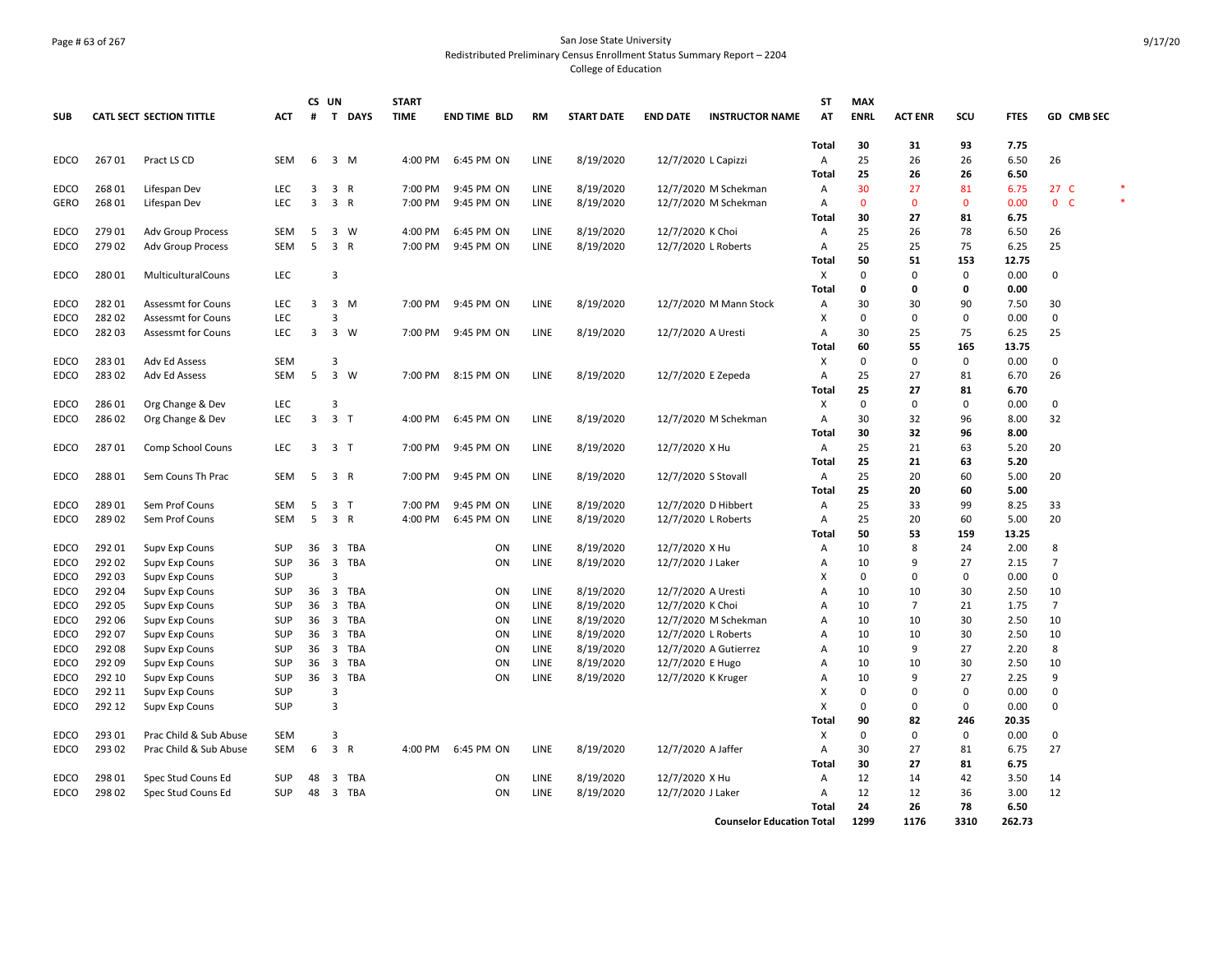#### Page # 64 of 267 San Jose State University Redistributed Preliminary Census Enrollment Status Summary Report – 2204 College of Education

| <b>SUB</b> |                               | <b>CATL SECT SECTION TITTLE</b> | <b>ACT</b> | CS UN |                | <b>DAYS</b> | <b>START</b><br><b>TIME</b> | <b>END TIME BLD</b> | <b>RM</b>   | <b>START DATE</b> | <b>END DATE</b>    | <b>INSTRUCTOR NAME</b>              | <b>ST</b><br>AT | <b>MAX</b><br><b>ENRL</b> | <b>ACT ENR</b> | scu      | <b>FTES</b>  | <b>GD CMB SEC</b> |
|------------|-------------------------------|---------------------------------|------------|-------|----------------|-------------|-----------------------------|---------------------|-------------|-------------------|--------------------|-------------------------------------|-----------------|---------------------------|----------------|----------|--------------|-------------------|
|            | <b>EdD Leadership Program</b> |                                 |            |       |                |             |                             |                     |             |                   |                    |                                     |                 |                           |                |          |              |                   |
| EDD        | 502 01                        | <b>Qualitative Method</b>       | LEC        | 2     | 3 S            |             | 8:00 AM                     | 5:00 PM ON          | <b>LINE</b> | 8/19/2020         |                    | 12/7/2020 A Danzig                  | A<br>Total      | 21<br>21                  | 18<br>18       | 54<br>54 | 3.60<br>3.60 | 0                 |
| <b>EDD</b> | 51501                         | Ldrshp, Diversity               | <b>LEC</b> |       | 3              | <b>W</b>    | 4:20 PM                     | 8:40 PM ON          | <b>LINE</b> | 8/19/2020         |                    | 12/7/2020 M Burciaga                | A<br>Total      | 18<br>18                  | 18<br>18       | 54<br>54 | 3.65<br>3.65 |                   |
| <b>EDD</b> | 52001                         | Org Behavior                    | <b>LEC</b> |       | 3 R            |             | 4:20 PM                     | 8:40 PM ON          | LINE        | 8/19/2020         | 12/7/2020 R Gliner |                                     | A<br>Total      | 21<br>21                  | 18<br>18       | 54<br>54 | 3.60<br>3.60 | 0                 |
| <b>EDD</b> | 53001                         | Assessment & Eval               | <b>LEC</b> |       | 3 <sub>5</sub> |             | 8:00 AM                     | 5:00 PM ON          | LINE        | 8/19/2020         |                    | 12/7/2020 B Duckor                  | A<br>Total      | 18<br>18                  | 17<br>17       | 51<br>51 | 3.40<br>3.40 | 0                 |
| <b>EDD</b> | 59901                         | Dissertation                    | <b>SUP</b> | 25    | 6 <sup>6</sup> |             | 4:20 PM                     | 7:05 PM ON          | LINE        | 8/19/2020         |                    | 12/7/2020 B Porfilio                | A<br>Total      | 14<br>14                  | 15<br>15       | 90<br>90 | 6.00<br>6.00 | 0                 |
|            |                               |                                 |            |       |                |             |                             |                     |             |                   |                    | <b>EdD Leadership Program Total</b> |                 | 92                        | 86             | 303      | 20.25        |                   |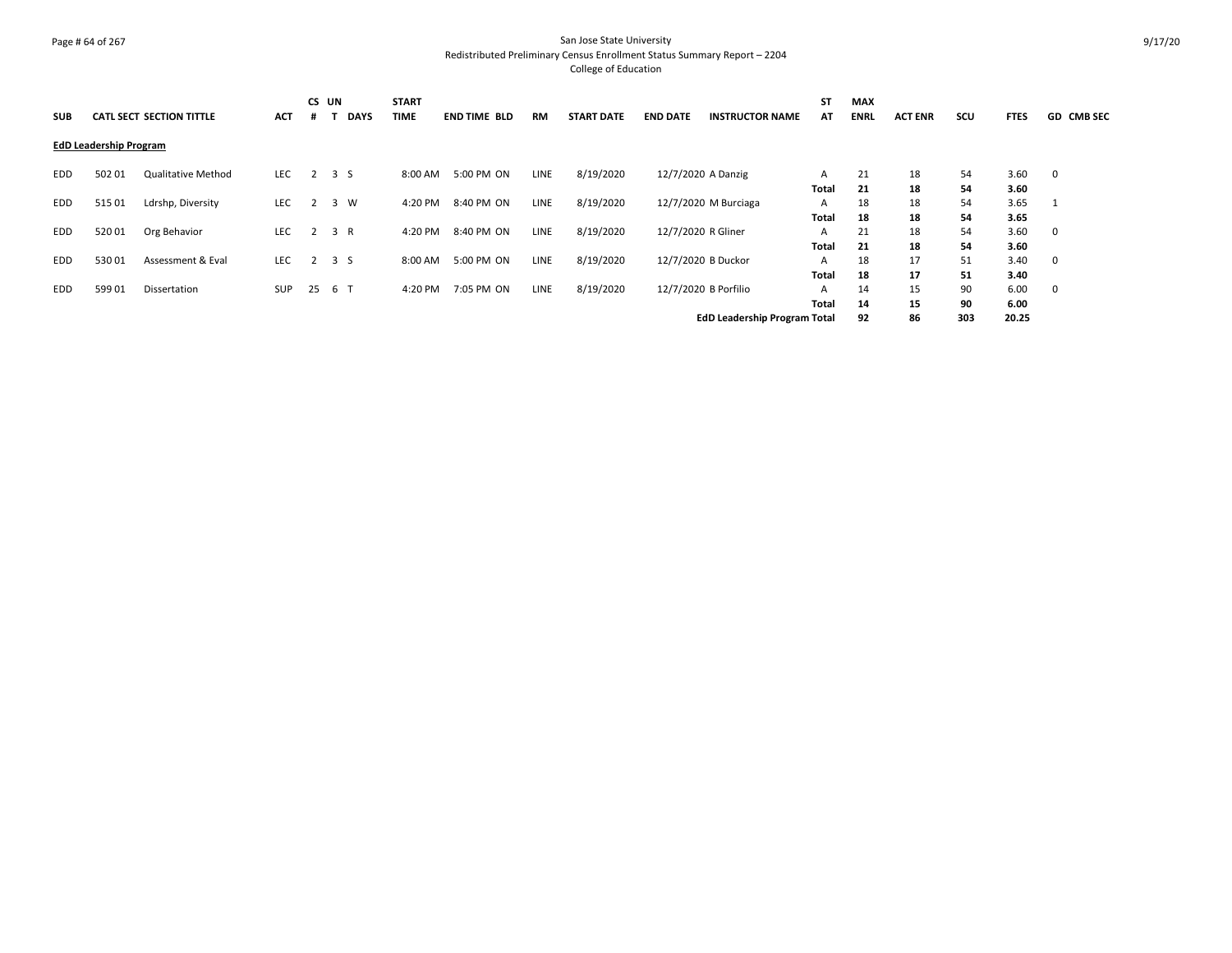# Page # 65 of 267 San Jose State University Redistributed Preliminary Census Enrollment Status Summary Report – 2204 College of Education

| <b>SUB</b> |                                | <b>CATL SECT SECTION TITTLE</b> | <b>ACT</b> | CS UN | <b>DAYS</b> | <b>START</b><br><b>TIME</b> | <b>END TIME BLD</b> | <b>RM</b>   | <b>START DATE</b> | <b>END DATE</b> | <b>INSTRUCTOR NAME</b>               | ST<br>AT   | <b>MAX</b><br><b>ENRL</b> | <b>ACT ENR</b> | scu            | <b>FTES</b>          | <b>GD CMB SEC</b> |
|------------|--------------------------------|---------------------------------|------------|-------|-------------|-----------------------------|---------------------|-------------|-------------------|-----------------|--------------------------------------|------------|---------------------------|----------------|----------------|----------------------|-------------------|
|            | <b>Education - All College</b> |                                 |            |       |             |                             |                     |             |                   |                 |                                      |            |                           |                |                |                      |                   |
| EDUC       | 8001                           | Independent Study               | SUP        |       | 36 1 TBA    |                             | ON                  | <b>LINE</b> | 8/19/2020         |                 | 12/7/2020 D Bee-Gates                | A<br>Total | 20<br>-20                 | 4<br>4         | 4<br>4         | 0.27<br>0.27         |                   |
| EDUC       | 18601                          | Using Instr Media               | SEM        |       | 5 3 TBA     |                             | ON                  | <b>LINE</b> | 8/19/2020         | 12/7/2020 M Lu  | <b>Education - All College Total</b> | A<br>Total | 20<br>-20<br>40           | 22<br>22<br>26 | 66<br>66<br>70 | 5.50<br>5.50<br>5.77 | 22                |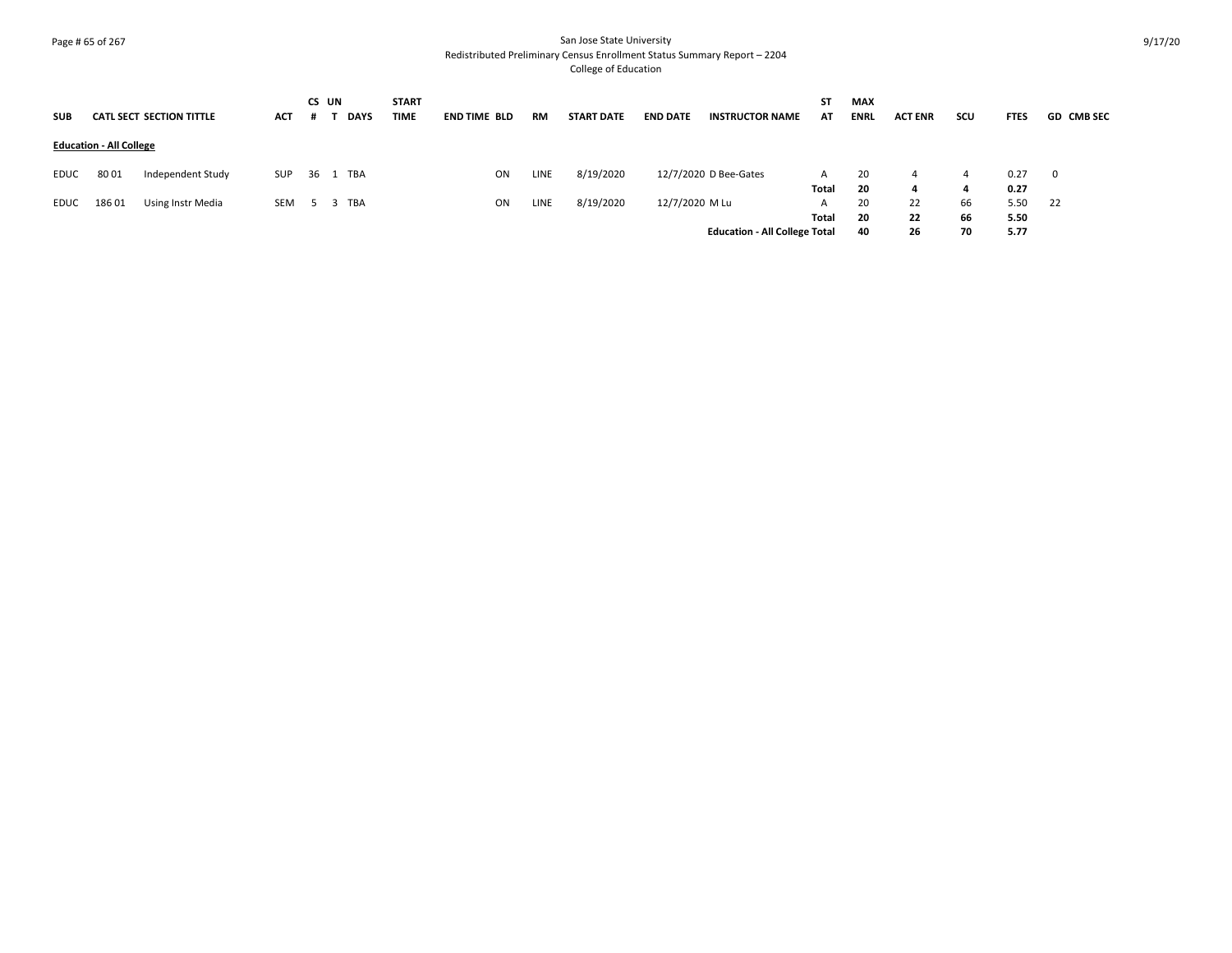# Page # 66 of 267 San Jose State University Redistributed Preliminary Census Enrollment Status Summary Report – 2204 College of Education

| <b>SUB</b> |                               | <b>CATL SECT SECTION TITTLE</b> | <b>ACT</b> | CS UN | <b>DAYS</b> | <b>START</b><br><b>TIME</b> | <b>END TIME BLD</b> | RM          | <b>START DATE</b> | <b>END DATE</b> | <b>INSTRUCTOR NAME</b>              | ST<br>AT | <b>MAX</b><br><b>ENRL</b> | <b>ACT ENR</b> | scu | <b>FTES</b> | <b>GD CMB SEC</b> |
|------------|-------------------------------|---------------------------------|------------|-------|-------------|-----------------------------|---------------------|-------------|-------------------|-----------------|-------------------------------------|----------|---------------------------|----------------|-----|-------------|-------------------|
|            | <b>Educational Leadership</b> |                                 |            |       |             |                             |                     |             |                   |                 |                                     |          |                           |                |     |             |                   |
| EDAD       | 205 80                        | Equity & Access                 | SEM        | 5 3 M |             | 4:30 PM                     | 7:15 PM ON          | <b>LINE</b> | 8/19/2020         |                 | 12/7/2020 F Bagula                  |          | 20                        |                | 21  | 1.75        |                   |
|            |                               |                                 |            |       |             |                             |                     |             |                   |                 |                                     | Total    | 20                        |                | 21  | 1.75        |                   |
|            |                               |                                 |            |       |             |                             |                     |             |                   |                 | <b>Educational Leadership Total</b> |          | 20                        |                |     | 1.75        |                   |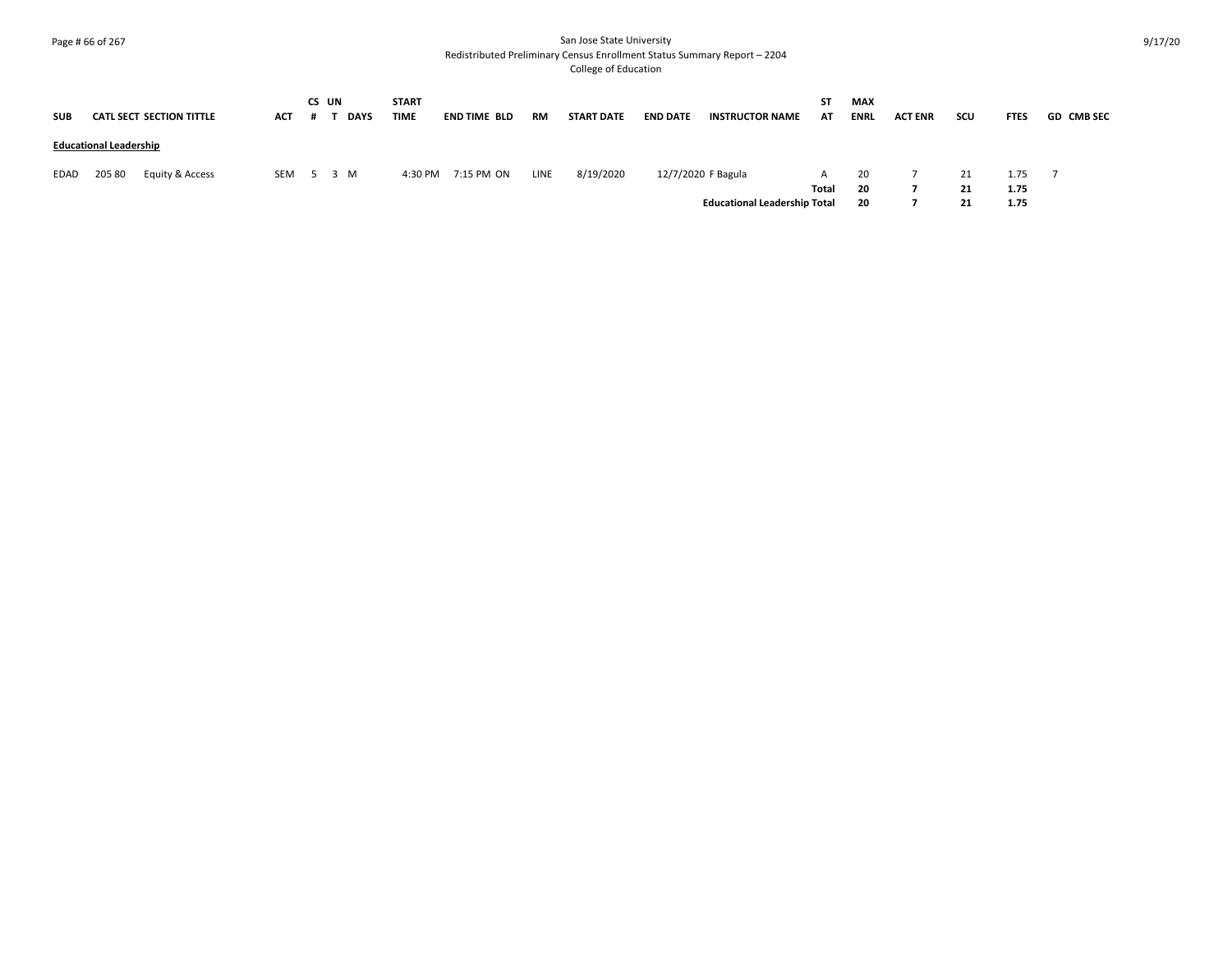# Page # 67 of 267 San Jose State University Redistributed Preliminary Census Enrollment Status Summary Report – 2204 College of Education

|             |                          |                                 |            |                | CS UN                   |              | <b>START</b> |                      |           |                   |                    |                        | <b>ST</b>    | <b>MAX</b>  |                      |             |              |                |
|-------------|--------------------------|---------------------------------|------------|----------------|-------------------------|--------------|--------------|----------------------|-----------|-------------------|--------------------|------------------------|--------------|-------------|----------------------|-------------|--------------|----------------|
| <b>SUB</b>  |                          | <b>CATL SECT SECTION TITTLE</b> | <b>ACT</b> | #              |                         | T DAYS       | <b>TIME</b>  | <b>END TIME BLD</b>  | <b>RM</b> | <b>START DATE</b> | <b>END DATE</b>    | <b>INSTRUCTOR NAME</b> | AT           | <b>ENRL</b> | <b>ACT ENR</b>       | SCU         | <b>FTES</b>  | GD CMB SEC     |
|             | <b>Special Education</b> |                                 |            |                |                         |              |              |                      |           |                   |                    |                        |              |             |                      |             |              |                |
| EDSE        | 14A 01                   | American Sign I                 | SEM        | 4              | 3                       | <b>MW</b>    |              | 10:30 AM 11:45 AM ON | LINE      | 8/19/2020         | 12/7/2020 E Smith  |                        | Α            | 30          | 32                   | 96          | 6.40         | $\Omega$       |
| EDSE        | 14A 02                   | American Sign I                 | SEM        | $\overline{4}$ | 3                       | MW           |              | 12:00 PM 1:15 PM ON  | LINE      | 8/19/2020         | 12/7/2020 E Smith  |                        | Α            | 30          | 32                   | 96          | 6.40         | $\Omega$       |
| <b>EDSE</b> | 14A 03                   | American Sign I                 | <b>SEM</b> | 4              | 3                       | <b>TR</b>    |              | 9:00 AM 10:15 AM ON  | LINE      | 8/19/2020         | 12/7/2020 E Smith  |                        | Α            | 30          | 30                   | 90          | 6.00         | $\Omega$       |
|             |                          |                                 |            |                |                         |              |              |                      |           |                   |                    |                        | <b>Total</b> | 90          | 94                   | 282         | 18.80        |                |
| EDSE        | 14B01                    | American Sign II                | SEM        | 4              | 3                       | TR           |              | 10:30 AM 11:45 AM ON | LINE      | 8/19/2020         | 12/7/2020 E Smith  |                        | Α            | 30          | 22                   | 66          | 4.40         | $\Omega$       |
|             |                          |                                 |            |                |                         |              |              |                      |           |                   |                    |                        | Total        | 30          | 22                   | 66          | 4.40         |                |
| EDSE        | 102 80                   | Sp Lng Typ/At Dev               | <b>LEC</b> | 2              | $\overline{\mathbf{3}}$ | TBA          |              | ON                   | LINE      | 8/19/2020         |                    | 12/7/2020 A Henderson  | Α            | 40          | 42                   | 126         | 8.40         | $\Omega$       |
| <b>EDSE</b> | 10281                    | Sp Lng Typ/At Dev               | <b>LEC</b> | 2              | 3                       | TBA          |              | ON                   | LINE      | 8/19/2020         |                    | 12/7/2020 A Henderson  | Α            | 40          | 40                   | 120         | 8.05         | 1              |
| <b>EDSE</b> | 10282                    | Sp Lng Typ/At Dev               | <b>LEC</b> | $\overline{2}$ |                         | 3 TBA        |              | ON                   | LINE      | 8/19/2020         |                    | 12/7/2020 A Henderson  | Α            | 40          | 40                   | 120         | 8.40         | 8              |
|             |                          |                                 |            |                |                         |              |              |                      |           |                   |                    |                        | Total        | 120         | 122                  | 366         | 24.85        |                |
| EDSE        | 104 01                   | <b>Atypical Dev Young</b>       | LEC        | 3              | $\overline{\mathbf{3}}$ | W            | $4:00$ PM    | 6:45 PM ON           | LINE      | 8/19/2020         |                    | 12/7/2020 A Golloher   | Α            | 30          | 29                   | 87          | 5.95         | 3              |
|             |                          |                                 |            |                |                         |              |              |                      |           |                   |                    |                        | Total        | 30          | 29                   | 87          | 5.95         |                |
| EDSE        | 105 01                   | Sup Ind Plan Eval               | <b>SUP</b> | 25             | 6                       | <b>TBA</b>   |              | ON                   | LINE      | 8/19/2020         | 12/7/2020 S Ortiz  |                        | Α            | 6           | 6                    | 36          | 2.60         | $\overline{2}$ |
| <b>EDSE</b> | 105 02                   | Sup Ind Plan Eval               | <b>SUP</b> | 25             | 6                       | TBA          |              | ON                   | LINE      | 8/19/2020         |                    | 12/7/2020 V Perkins    | Α            | 6           | $\overline{4}$       | 24          | 1.70         | $\mathbf{1}$   |
| EDSE        | 105 03                   | Sup Ind Plan Eval               | <b>SUP</b> | 25             | 6                       | TBA          |              | ON                   | LINE      | 8/19/2020         | 12/7/2020 J Totter |                        | Α            | 6           | 14                   | 84          | 5.60         | $\Omega$       |
| <b>EDSE</b> | 105 04                   | Sup Ind Plan Eval               | <b>SUP</b> | 25             | 6                       | TBA          |              | ON                   | LINE      | 8/19/2020         | 12/7/2020 L Beto   |                        | Α            | 6           | 10                   | 60          | 4.40         | 4              |
| <b>EDSE</b> | 105 05                   | Sup Ind Plan Eval               | <b>SUP</b> | 25             | 6                       | TBA          |              | ON                   | LINE      | 8/19/2020         | 12/7/2020          |                        | Α            | 6           | $\mathbf 0$          | 0           | 0.00         | 0              |
| EDSE        | 105 06                   | Sup Ind Plan Eval               | <b>SUP</b> | 25             | 6                       | TBA          |              | ON                   | LINE      | 8/19/2020         | 12/7/2020          |                        | Α            | 6           | 0                    | 0           | 0.00         | $\Omega$       |
|             |                          |                                 |            |                |                         |              |              |                      |           |                   |                    |                        | Total        | 36          | 34                   | 204         | 14.30        |                |
| EDSE        | 115 01                   | Intro to Deaf Culture           | <b>LEC</b> | 2              | 3                       | MW           | 1:30 PM      | 2:45 PM ON           | LINE      | 8/19/2020         | 12/7/2020 E Smith  |                        | Α            | 30          | 20                   | 60          | 4.00         | $\Omega$       |
|             |                          |                                 |            |                |                         |              |              |                      |           |                   |                    |                        | <b>Total</b> | 30          | 20                   | 60          | 4.00         |                |
| <b>EDSE</b> | 124 01                   | Meth Engl Lrn Dis               | <b>LEC</b> | 2              | $\overline{3}$          | $\mathsf{R}$ | 4:00 PM      | 6:45 PM ON           | LINE      | 8/19/2020         |                    | 12/7/2020 S Kulkarni   | A            | 15          | 11                   | 33          | 2.20         | $\Omega$       |
|             |                          |                                 |            |                |                         |              |              |                      |           |                   |                    |                        | Total        | 15          | 11                   | 33          | 2.20         |                |
| <b>EDSE</b> | 154 01                   | Prac St Tch Sed                 | <b>SUP</b> | 25             | 6                       | TBA          |              | ON                   | LINE      | 8/19/2020         | 12/7/2020 L Beto   |                        | Α            | 6           | 3                    | 18          | 1.30         | 1              |
| EDSE        | 154 02                   | Prac St Tch Sed                 | <b>SUP</b> | 25             | 6                       | TBA          |              | ON                   | LINE      | 8/19/2020         |                    | 12/7/2020 V Perkins    | Α            | 6           | $\Omega$             | 0           | 0.00         | $\Omega$       |
|             |                          |                                 |            |                |                         |              |              |                      |           |                   |                    |                        | Total        | 12          | 3                    | 18          | 1.30         |                |
| <b>EDSE</b> | 18080                    | <b>Indiv Studies</b>            | <b>SUP</b> | 78             |                         | 3 TBA        |              | ON                   | LINE      | 8/19/2020         |                    | 12/7/2020 M Hughes     | А            | 5           | 1                    | 3           | 0.25         | 1              |
|             |                          |                                 |            |                |                         |              |              |                      |           |                   |                    |                        | <b>Total</b> | 5           | 1                    | 3           | 0.25         |                |
| EDSE        | 192A 80                  |                                 | LEC        | 3              |                         | 3 TBA        |              | ON                   | LINE      | 8/19/2020         |                    | 12/7/2020 J Madigan    |              | 40          | 23                   | 69          | 4.90         | 6              |
|             |                          | Incl Supp Students              |            |                |                         |              |              |                      |           |                   |                    |                        | Α<br>Total   | 40          | 23                   | 69          | 4.90         |                |
| EDSE        | 215 01                   | Assessment in SPED              | SEM        | 5              | $\overline{\mathbf{3}}$ | $\top$       | 7:00 PM      | 9:45 PM ON           | LINE      | 8/19/2020         | 12/7/2020 M Love   |                        | Α            | 20          | 20                   | 60          | 4.20         | 4              |
| <b>EDSE</b> | 215 02                   | <b>Assessment in SPED</b>       | <b>SEM</b> | 5              | 3 <sub>T</sub>          |              | 7:00 PM      | 9:45 PM ON           | LINE      |                   |                    |                        | Α            | 20          | 19                   | 57          | 4.00         | $\overline{4}$ |
|             |                          |                                 |            |                |                         |              |              |                      |           | 8/19/2020         | 12/7/2020 R Cruz   |                        | Total        | 40          | 39                   | 117         | 8.20         |                |
|             |                          |                                 |            | 3              |                         | 3 M          | 7:00 PM      |                      |           |                   |                    |                        |              | 20          | 6                    |             |              |                |
| EDSE        | 216A 01                  | Rdng Lang Arts                  | LEC        |                |                         |              |              | 9:45 PM ON           | LINE      | 8/19/2020         | 12/7/2020 R Cruz   |                        | А            |             | 6                    | 18          | 1.25         | 1              |
|             |                          |                                 |            | 25             |                         |              |              |                      | LINE      |                   |                    |                        | Total        | 20          | 3                    | 18          | 1.25<br>1.30 |                |
| EDSE        | 217A 01                  | Dir Tchng I LH                  | <b>SUP</b> |                | 6                       | TBA          |              | ON                   | LINE      | 8/19/2020         | 12/7/2020 L Beto   |                        | Α            | 6           |                      | 18          |              | 1<br>$\Omega$  |
| <b>EDSE</b> | 217A 02                  | Dir Tchng I LH                  | <b>SUP</b> | 25             | 6                       | TBA          |              | ON                   |           | 8/19/2020         | 12/7/2020 J Totter |                        | Α            | 6           | $\overline{2}$       | 12          | 0.80         |                |
| EDSE        | 217A 03                  | Dir Tchng I LH                  | <b>SUP</b> | 25             | 6                       | <b>TBA</b>   |              | ON                   | LINE      | 8/19/2020         | 12/7/2020          |                        | A            | 6           | $\Omega$<br>$\Omega$ | $\mathbf 0$ | 0.00         | $\Omega$       |
| <b>EDSE</b> | 217A 04                  | Dir Tchng I LH                  | <b>SUP</b> | 25             | 6                       | <b>TBA</b>   |              | ON                   | LINE      | 8/19/2020         | 12/7/2020          |                        | Α            | 6           |                      | $\mathbf 0$ | 0.00         | $\Omega$       |
| EDSE        | 217A 05                  | Dir Tchng I LH                  | <b>SUP</b> | 25             | 6                       | TBA          |              | ON                   | LINE      | 8/19/2020         | 12/7/2020          |                        | Α            | 6           | $\Omega$             | $\Omega$    | 0.00         | $\Omega$       |
|             |                          |                                 |            |                |                         |              |              |                      |           |                   |                    |                        | Total        | 30          | 5                    | 30          | 2.10         |                |
| EDSE        | 217B 01                  | Dir Tchng II LH                 | <b>SUP</b> | 25             | 6                       | TBA          |              | ON                   | LINE      | 8/19/2020         | 12/7/2020          |                        | Α            | 6           | $\Omega$             | 0           | 0.00         | 0              |
|             |                          |                                 |            |                |                         |              |              |                      |           |                   |                    |                        | Total        | 6           | 0                    | 0           | 0.00         |                |
| EDSE        | 218A01                   | ASD: M/S Disabilit              | LEC        |                | 3                       |              |              |                      |           |                   |                    |                        | х            | $\Omega$    | $\Omega$             | $\mathbf 0$ | 0.00         | $\Omega$       |
| EDSE        | 218A 80                  | ASD: M/S Disabilit              | LEC        | 3              |                         | $3 \, M$     | 7:00 PM      | 9:45 PM ON           | LINE      | 8/19/2020         |                    | 12/7/2020 S Krishnan   | Α            | 40          | 25                   | 75          | 5.65         | 13             |
|             |                          |                                 |            |                |                         |              |              |                      |           |                   |                    |                        | Total        | 40          | 25                   | 75          | 5.65         |                |
| EDSE        | 218B 80                  | ASD: M/M Disabilit              | <b>LEC</b> |                | 3                       |              |              |                      |           |                   |                    |                        | Х            | $\Omega$    | $\Omega$             | 0           | 0.00         | $\Omega$       |
|             |                          |                                 |            |                |                         |              |              |                      |           |                   |                    |                        | <b>Total</b> | $\Omega$    | $\Omega$             | $\Omega$    | 0.00         |                |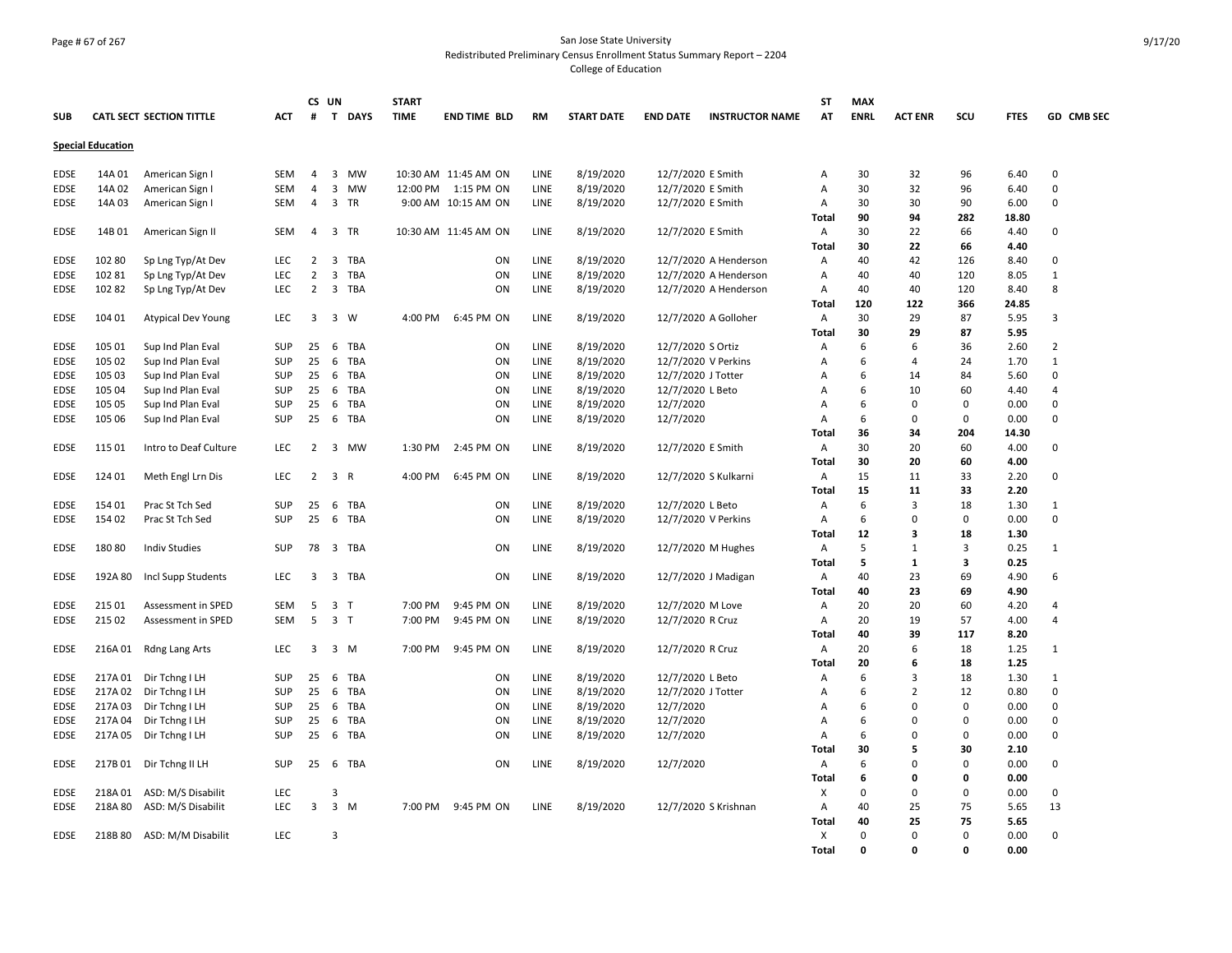#### Page # 68 of 267 San Jose State University Redistributed Preliminary Census Enrollment Status Summary Report – 2204 College of Education

| <b>SUB</b>  |                                | <b>CATL SECT SECTION TITTLE</b> | <b>ACT</b> | CS UN          |                | <b>DAYS</b> | <b>START</b><br><b>TIME</b> | <b>END TIME BLD</b> | <b>RM</b>   | <b>START DATE</b> | <b>END DATE</b>      | <b>INSTRUCTOR NAME</b> | <b>ST</b><br>AT | <b>MAX</b><br><b>ENRL</b> | <b>ACT ENR</b> | scu  | <b>FTES</b> | <b>GD CMB SEC</b> |
|-------------|--------------------------------|---------------------------------|------------|----------------|----------------|-------------|-----------------------------|---------------------|-------------|-------------------|----------------------|------------------------|-----------------|---------------------------|----------------|------|-------------|-------------------|
| <b>EDSE</b> | 218C 80                        | ASD: Collab Implem              | LEC        | $\overline{3}$ | 3              | TBA         |                             | ON                  | LINE        | 8/19/2020         | 12/7/2020 J Astor    |                        | A               | 30                        | 18             | 54   | 4.20        | 12                |
|             |                                |                                 |            |                |                |             |                             |                     |             |                   |                      |                        | <b>Total</b>    | 30                        | 18             | 54   | 4.20        |                   |
| <b>EDSE</b> | 22101                          | Int Yg Ch Dis Dlys              | SEM        | -5             |                | 3 M         | 4:00 PM                     | 6:45 PM ON          | <b>LINE</b> | 8/19/2020         | 12/7/2020 A Golloher |                        | A               | 20                        | 8              | 24   | 1.80        | 4                 |
|             |                                |                                 |            |                |                |             |                             |                     |             |                   |                      |                        | Total           | 20                        | 8              | 24   | 1.80        |                   |
| <b>EDSE</b> | 224 01                         | Meths SLL in Sp Ed              | LEC        | 3              |                | 3 W         | 7:00 PM                     | 9:45 PM ON          | LINE        | 8/19/2020         | 12/7/2020 S Kulkarni |                        | A               | 25                        | 11             | 33   | 2.40        | 4                 |
|             |                                |                                 |            |                |                |             |                             |                     |             |                   |                      |                        | <b>Total</b>    | 25                        | 11             | 33   | 2.40        |                   |
| <b>EDSE</b> | 230A 01                        | Curr Instr M/M                  | LEC        | 3              |                | 3 M         | 4:00 PM                     | 6:45 PM ON          | LINE        | 8/19/2020         | 12/7/2020 R Cruz     |                        | A               | 34                        | 37             | 111  | 7.80        | 8                 |
|             |                                |                                 |            |                |                |             |                             |                     |             |                   |                      |                        | Total           | 34                        | 37             | 111  | 7.80        |                   |
| <b>EDSE</b> | 231X 01                        | Ed Res: Design Imp              | <b>SEM</b> | -5             | 3              | W           | 4:00 PM                     | 6:45 PM ON          | <b>LINE</b> | 8/19/2020         | 12/7/2020 L Simpson  |                        | A               | 20                        | 16             | 48   | 4.00        | 16                |
| <b>EDSE</b> | 231X02                         | Ed Res: Design Imp              | SEM        | .5             | 3              | W           | 4:00 PM                     | 6:45 PM ON          | <b>LINE</b> | 8/19/2020         | 12/7/2020 S Kulkarni |                        | A               | 20                        | 16             | 48   | 4.00        | 16                |
|             |                                |                                 |            |                |                |             |                             |                     |             |                   |                      |                        | Total           | 40                        | 32             | 96   | 8.00        |                   |
| <b>EDSE</b> | 234 01                         | Adv FW Spec Ed                  | SUP        | 25             | 6              | TBA         |                             | ON                  | LINE        | 8/19/2020         | 12/7/2020 N Smith    |                        | A               | 10                        | 8              | 48   | 3.20        | 0                 |
| <b>EDSE</b> | 234 02                         | Adv FW Spec Ed                  | SUP        | 25             | 6              | TBA         |                             | ON                  | LINE        | 8/19/2020         | 12/7/2020            |                        | A               | 10                        |                | 0    | 0.00        | 0                 |
|             |                                |                                 |            |                |                |             |                             |                     |             |                   |                      |                        | <b>Total</b>    | 20                        | 8              | 48   | 3.20        |                   |
| <b>EDSE</b> | 24180                          | Emrg Tech All Lrn               | <b>SEM</b> | - 5            | 3              | <b>TBA</b>  |                             | ON                  | LINE        | 8/19/2020         | 12/7/2020 M Love     |                        | A               | 40                        | 37             | 111  | 7.95        | 11                |
|             |                                |                                 |            |                |                |             |                             |                     |             |                   |                      |                        | Total           | 40                        | 37             | 111  | 7.95        |                   |
| <b>EDSE</b> | 27901                          | Mgn Bhvr Empss SED              | SEM        | -5             | 3 <sub>T</sub> |             | 4:00 PM                     | 6:45 PM ON          | LINE        | 8/19/2020         | 12/7/2020 H Park     |                        | A               | 35                        | 23             | 69   | 4.85        | 5                 |
|             |                                |                                 |            |                |                |             |                             |                     |             |                   |                      |                        | Total           | 35                        | 23             | 69   | 4.85        |                   |
| <b>EDSE</b> | 285 01                         | Sem on Is Rel Tch Ex Ind        | SEM        | -5             | 3 R            |             | 4:00 PM                     | 6:45 PM ON          | LINE        | 8/19/2020         | 12/7/2020 S Krishnan |                        | A               | 25                        | 18             | 54   | 4.50        | 18                |
|             |                                |                                 |            |                |                |             |                             |                     |             |                   |                      |                        | Total           | 25                        | 18             | 54   | 4.50        |                   |
|             |                                |                                 |            |                |                |             |                             |                     |             |                   |                      |                        |                 | 813                       | 626            | 2028 | 142.85      |                   |
|             | <b>Special Education Total</b> |                                 |            |                |                |             |                             |                     |             |                   |                      |                        |                 |                           |                |      |             |                   |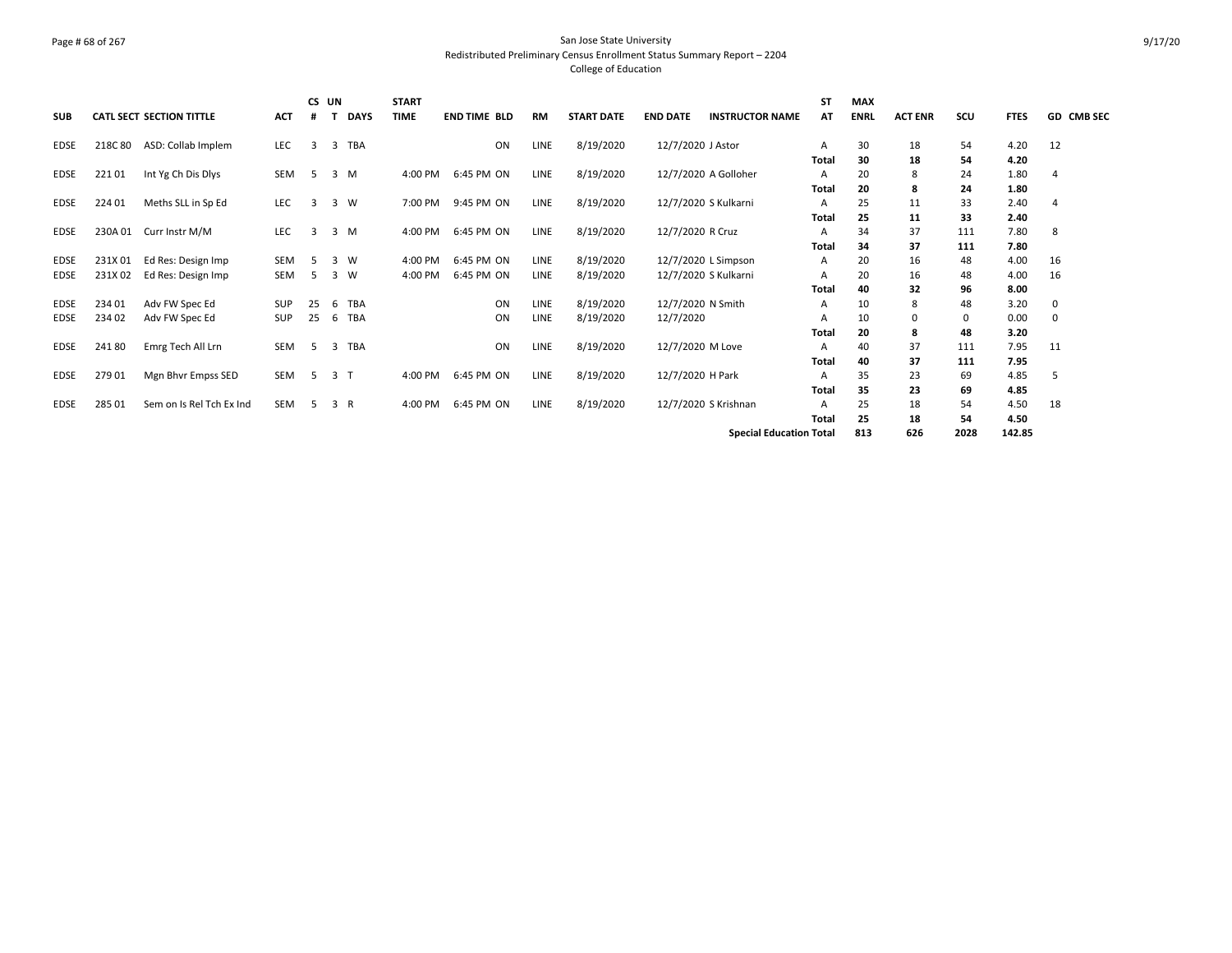# Page # 69 of 267 San Jose State University Redistributed Preliminary Census Enrollment Status Summary Report – 2204 College of Education

|                          |         |                                 |            |    | CS UN                   |              | <b>START</b> |                     |             |                   |                   |                             | ST           | <b>MAX</b>  |                |             |               |                          |
|--------------------------|---------|---------------------------------|------------|----|-------------------------|--------------|--------------|---------------------|-------------|-------------------|-------------------|-----------------------------|--------------|-------------|----------------|-------------|---------------|--------------------------|
| <b>SUB</b>               |         | <b>CATL SECT SECTION TITTLE</b> | ACT        | #  |                         | T DAYS       | <b>TIME</b>  | <b>END TIME BLD</b> | <b>RM</b>   | <b>START DATE</b> | <b>END DATE</b>   | <b>INSTRUCTOR NAME</b>      | AT           | <b>ENRL</b> | <b>ACT ENR</b> | scu         | <b>FTES</b>   | GD CMB SEC               |
| <b>Teacher Education</b> |         |                                 |            |    |                         |              |              |                     |             |                   |                   |                             |              |             |                |             |               |                          |
| EDEL                     | 108A 01 | Curr Rdng/Lang Arts             | SEM        | 5  |                         | 3 M          | 4:00 PM      | 6:45 PM ON          | LINE        | 8/19/2020         | 12/7/2020 J Asato |                             | Α            | 30          | 24             | 48          | 4.80          | 0                        |
| EDEL                     | 108A 02 | Curr Rdng/Lang Arts             | SEM        | 5  | $\overline{3}$          | $\mathsf{T}$ | 4:00 PM      | 6:45 PM ON          | LINE        | 8/19/2020         |                   | 12/7/2020 D Miranda         | А            | 30          | 25             | 50          | 5.00          | $\Omega$                 |
| EDEL                     | 108A03  | Curr Rdng/Lang Arts             | <b>SEM</b> | 5  |                         | 3 W          | 4:00 PM      | 6:45 PM ON          | <b>LINE</b> | 8/19/2020         | 12/7/2020 J Asato |                             | Α            | 30          | 25             | 50          | 5.00          | $\Omega$                 |
|                          |         |                                 |            |    |                         |              |              |                     |             |                   |                   |                             | Total        | 90          | 74             | 148         | 14.80         |                          |
| EDEL                     | 108B01  | <b>Curr Science</b>             | <b>SEM</b> | 5  | $\overline{\mathbf{3}}$ | R            | 4:00 PM      | 6:45 PM ON          | <b>LINE</b> | 8/19/2020         | 12/7/2020 G Smith |                             | Α            | 30          | 20             | 20          | 4.00          | $\Omega$                 |
| EDEL                     | 108B02  | <b>Curr Science</b>             | <b>SEM</b> | 5  | $\overline{\mathbf{3}}$ | $\mathsf{R}$ | 7:00 PM      | 9:45 PM ON          | LINE        | 8/19/2020         | 12/7/2020 G Smith |                             | Α            | 30          | 30             | 30          | 6.00          | $\Omega$                 |
| <b>EDEL</b>              | 108B03  |                                 | <b>SEM</b> | 5  | 3 R                     |              | 4:00 PM      | 6:45 PM ON          | LINE        | 8/19/2020         | 12/7/2020 G Smith |                             | A            | 30          | 25             | 25          | 5.00          | $\Omega$                 |
|                          |         | <b>Curr Science</b>             |            |    |                         |              |              |                     |             |                   |                   |                             | <b>Total</b> | 90          | 75             | 75          | 15.00         |                          |
|                          | 108C01  |                                 |            | 5  | $\overline{\mathbf{3}}$ | $\top$       | 4:00 PM      | 6:45 PM ON          | LINE        | 8/19/2020         | 12/7/2020 J Asato |                             |              | 30          | 22             | 22          |               | 21                       |
| EDEL                     | 108C02  | <b>Curr Social Stu</b>          | SEM        |    | $\overline{\mathbf{3}}$ |              |              |                     |             |                   |                   |                             | Α            | 30          |                |             | 5.45          | 20                       |
| <b>EDEL</b>              |         | Curr Social Stu                 | SEM        | 5  |                         | $\top$       | 7:00 PM      | 9:45 PM ON          | LINE        | 8/19/2020         | 12/7/2020 J Asato |                             | Α<br>Total   | 60          | 21<br>43       | 21<br>43    | 5.20<br>10.65 |                          |
|                          |         |                                 |            |    | 3                       |              |              |                     |             |                   |                   |                             |              | $\mathbf 0$ | $\mathbf 0$    | $\mathbf 0$ |               |                          |
| <b>EDEL</b>              |         | 108D 01 Curr Math               | <b>SEM</b> |    |                         |              |              |                     |             |                   |                   |                             | Х            |             |                |             | 0.00          | $\Omega$<br>$\Omega$     |
| <b>EDEL</b>              |         | 108D 02 Curr Math               | <b>SEM</b> | 5  | $\overline{\mathbf{3}}$ | $\mathsf{T}$ | 7:00 PM      | 9:45 PM ON          | LINE        | 8/19/2020         | 12/7/2020 R Rios  |                             | Α            | 30          | 27             | 27          | 5.40          |                          |
| <b>EDEL</b>              | 108D03  | <b>Curr Math</b>                | <b>SEM</b> | 5  | $\overline{\mathbf{3}}$ | M            | 7:00 PM      | 9:45 PM ON          | LINE        | 8/19/2020         |                   | 12/7/2020 F Darling         | Α            | 35          | 31             | 31          | 6.25          | $\mathbf{1}$<br>$\Omega$ |
| <b>EDEL</b>              | 108D 04 | Curr Math                       | SEM        | 5  | $\overline{\mathbf{3}}$ | R            | 4:00 PM      | 6:45 PM ON          | LINE        | 8/19/2020         |                   | 12/7/2020 P Swanson         | А            | 30          | 27             | 27          | 5.40          |                          |
|                          |         |                                 |            |    |                         |              |              |                     |             |                   |                   |                             | Tota         | 95          | 85             | 85          | 17.05         |                          |
| EDEL                     | 143A 01 | Phase I Stdt-Teach              | <b>SUP</b> | 25 |                         | 4 TBA        |              | ON                  | LINE        | 8/19/2020         | 12/7/2020 J Asato |                             | Α            | 12          | 5              | 20          | 1.33          | $\Omega$                 |
| EDEL                     | 143A 02 | Phase I Stdt-Teach              | <b>SUP</b> | 25 | $\overline{4}$          | <b>TBA</b>   |              | ON                  | LINE        | 8/19/2020         |                   | 12/7/2020 C Hartunian       | Α            | 12          | 8              | 32          | 2.13          | $\Omega$                 |
| EDEL                     | 143A 03 | Phase I Stdt-Teach              | <b>SUP</b> | 25 | $\overline{4}$          | TBA          |              | ON                  | LINE        | 8/19/2020         |                   | 12/7/2020 R Messina         | Α            | 12          | 6              | 24          | 1.60          | $\Omega$                 |
| EDEL                     | 143A 04 | Phase I Stdt-Teach              | <b>SUP</b> | 25 | $\overline{4}$          | TBA          |              | ON                  | LINE        | 8/19/2020         | 12/7/2020 H Smith |                             | А            | 12          | 11             | 44          | 2.93          | $\Omega$                 |
| EDEL                     | 143A 05 | Phase I Stdt-Teach              | <b>SUP</b> | 25 | $\overline{4}$          | <b>TBA</b>   |              | ON                  | LINE        | 8/19/2020         |                   | 12/7/2020 S Aichele-Chang   | A            | 12          | 12             | 48          | 3.20          | $\Omega$                 |
| EDEL                     | 143A 06 | Phase I Stdt-Teach              | <b>SUP</b> | 25 | $\overline{4}$          | TBA          |              | ON                  | LINE        | 8/19/2020         | 12/7/2020 J Kaay  |                             | A            | 12          | 5              | 20          | 1.33          | $\Omega$                 |
| EDEL                     | 143A 07 | Phase I Stdt-Teach              | <b>SUP</b> | 25 | $\overline{4}$          | <b>TBA</b>   |              | ON                  | LINE        | 8/19/2020         |                   | 12/7/2020 D Mitchell        | Α            | 12          | $\overline{7}$ | 28          | 1.87          | $\Omega$                 |
| EDEL                     | 143A 08 | Phase I Stdt-Teach              | <b>SUP</b> | 25 | $\overline{4}$          | TBA          |              | ON                  | LINE        | 8/19/2020         |                   | 12/7/2020 D Nemecek         | А            | 12          | 1              | 4           | 0.27          | $\Omega$                 |
| EDEL                     | 143A 09 | Phase I Stdt-Teach              | <b>SUP</b> | 25 | 4                       | TBA          |              | ON                  | LINE        | 8/19/2020         | 12/7/2020         |                             | Α            | 12          | $\Omega$       | $\Omega$    | 0.00          | $\Omega$                 |
| EDEL                     | 143A 10 | Phase I Stdt-Teach              | <b>SUP</b> | 25 | $\overline{4}$          | TBA          |              | ON                  | LINE        | 8/19/2020         | 12/7/2020         |                             | A            | 12          | $\Omega$       | 0           | 0.00          | $\Omega$                 |
| EDEL                     | 143A 30 | Phase I Stdt-Teach              | <b>SUP</b> | 25 | $\overline{4}$          | TBA          |              | ON                  | <b>LINE</b> | 8/19/2020         |                   | 12/7/2020 L Sizelove-Secola | Α            | 6           | 4              | 16          | 1.07          | $\Omega$                 |
| EDEL                     | 143A 31 | Phase I Stdt-Teach              | <b>SUP</b> | 25 | $\overline{4}$          | <b>TBA</b>   |              | ON                  | LINE        | 8/19/2020         | 12/7/2020         |                             | Α            | 6           | $\Omega$       | $\mathbf 0$ | 0.00          | $\Omega$                 |
| EDEL                     | 143A 60 | Phase I Stdt-Teach              | <b>SUP</b> | 25 | $\overline{4}$          | TBA          |              | ON                  | LINE        | 8/19/2020         |                   | 12/7/2020 D Miranda         | A            | 12          | 13             | 52          | 3.47          | $\Omega$                 |
| EDEL                     | 143A 61 | Phase I Stdt-Teach              | <b>SUP</b> | 25 | $\overline{4}$          | TBA          |              | ON                  | LINE        | 8/19/2020         |                   | 12/7/2020 A Ramirez         | А            | 6           | $\overline{2}$ | 8           | 0.53          | $\Omega$                 |
| <b>EDEL</b>              | 143A 62 | Phase I Stdt-Teach              | <b>SUP</b> | 25 |                         | 4 TBA        |              | ON                  | LINE        | 8/19/2020         | 12/7/2020         |                             | Α            | 6           | 0              | $\pmb{0}$   | 0.00          | $\Omega$                 |
|                          |         |                                 |            |    |                         |              |              |                     |             |                   |                   |                             | Total        | 156         | 74             | 296         | 19.73         |                          |
| EDEL                     | 143B 01 | Phase 2 Stdt-Teach              | <b>SUP</b> | 25 |                         | 10 TBA       |              | ON                  | LINE        | 8/19/2020         |                   | 12/7/2020 D Nemecek         | Α            | 12          | 11             | 110         | 9.00          | 10                       |
| EDEL                     | 143B 02 | Phase 2 Stdt-Teach              | <b>SUP</b> |    |                         | 25 10 TBA    |              | ON                  | LINE        | 8/19/2020         |                   | 12/7/2020 S Hughes          | Α            | 12          | 6              | 60          | 5.00          | 6                        |
| EDEL                     | 143B03  | Phase 2 Stdt-Teach              | <b>SUP</b> | 25 |                         | 10 TBA       |              | ON                  | LINE        | 8/19/2020         |                   | 12/7/2020 E Scullion-Jones  | Α            | 12          | $\overline{a}$ | 40          | 3.33          | $\overline{a}$           |
| EDEL                     | 143B 04 | Phase 2 Stdt-Teach              | <b>SUP</b> | 25 |                         | 10 TBA       |              | ON                  | LINE        | 8/19/2020         |                   | 12/7/2020 C Hartunian       | Α            | 12          | 5              | 50          | 4.17          | 5                        |
| <b>EDEL</b>              | 143B 05 | Phase 2 Stdt-Teach              | <b>SUP</b> | 25 |                         | 10 TBA       |              | ON                  | LINE        | 8/19/2020         |                   | 12/7/2020 P Schultz         | А            | 12          | 6              | 60          | 4.83          | 5                        |
| EDEL                     | 143B 06 | Phase 2 Stdt-Teach              | <b>SUP</b> | 25 | 10                      | TBA          |              | ON                  | LINE        | 8/19/2020         | 12/7/2020         |                             | Α            | 12          | $\Omega$       | $\Omega$    | 0.00          | $\Omega$                 |
| EDEL                     | 143B 07 | Phase 2 Stdt-Teach              | <b>SUP</b> |    |                         | 25 10 TBA    |              | ON                  | LINE        | 8/19/2020         |                   | 12/7/2020 N Bilbao          | Α            | 12          | 8              | 80          | 6.50          | 7                        |
| <b>EDEL</b>              | 143B 30 | Phase 2 Stdt-Teach              | <b>SUP</b> | 25 |                         | 10 TBA       |              | ON                  | LINE        | 8/19/2020         | 12/7/2020         |                             | А            | 6           | $\Omega$       | $\Omega$    | 0.00          | $\Omega$                 |
| <b>EDEL</b>              | 143B 31 | Phase 2 Stdt-Teach              | <b>SUP</b> | 25 | 10                      | TBA          |              | ON                  | LINE        | 8/19/2020         | 12/7/2020         |                             | Α            | 6           | $\Omega$       | 0           | 0.00          | $\Omega$                 |
| <b>EDEL</b>              | 143B 60 | Phase 2 Stdt-Teach              | <b>SUP</b> | 25 | 10                      | TBA          |              | ON                  | LINE        | 8/19/2020         | 12/7/2020         |                             | A            | 12          | $\Omega$       | 0           | 0.00          | $\Omega$                 |
| EDEL                     | 143B 61 | Phase 2 Stdt-Teach              | <b>SUP</b> |    |                         | 25 10 TBA    |              | ON                  | LINE        | 8/19/2020         |                   | 12/7/2020 B Rodriguez       | Α            | 6           | $\overline{7}$ | 70          | 5.83          | $\overline{7}$           |
|                          |         |                                 |            |    |                         |              |              |                     |             |                   |                   |                             | Total        | 114         | 47             | 470         | 38.67         |                          |
| EDEL                     | 294 81  | HithandSpecEdTeachers           | SEM        | 6  | $\overline{3}$          | $\mathsf{R}$ |              | 7:00 PM 9:45 PM ON  | LINE        | 8/19/2020         | 12/7/2020 C Rabin |                             | Α            | 30          | 26             | 78          | 5.20          | $\Omega$                 |
| EDEL                     | 294 82  | HithandSpecEdTeachers           | SEM        | 6  | $\overline{\mathbf{3}}$ | TBA          |              | ON                  | LINE        | 8/19/2020         |                   | 12/7/2020 J Madigan         | Α            | 30          | 27             | 81          | 5.40          | $\Omega$                 |
| <b>EDEL</b>              | 294 83  | HithandSpecEdTeachers           | SEM        | 6  | 3                       | TBA          |              | ON                  | LINE        | 8/19/2020         |                   | 12/7/2020 J Madigan         | А            | 30          | 20             | 60          | 4.10          | $\overline{2}$           |
| <b>EDEL</b>              | 294 84  | HithandSpecEdTeachers           | <b>SEM</b> | 6  |                         | 3 TBA        |              | ON                  | LINE        | 8/19/2020         | 12/7/2020         |                             | A            | 30          | $\Omega$       | $\Omega$    | 0.00          | $\Omega$                 |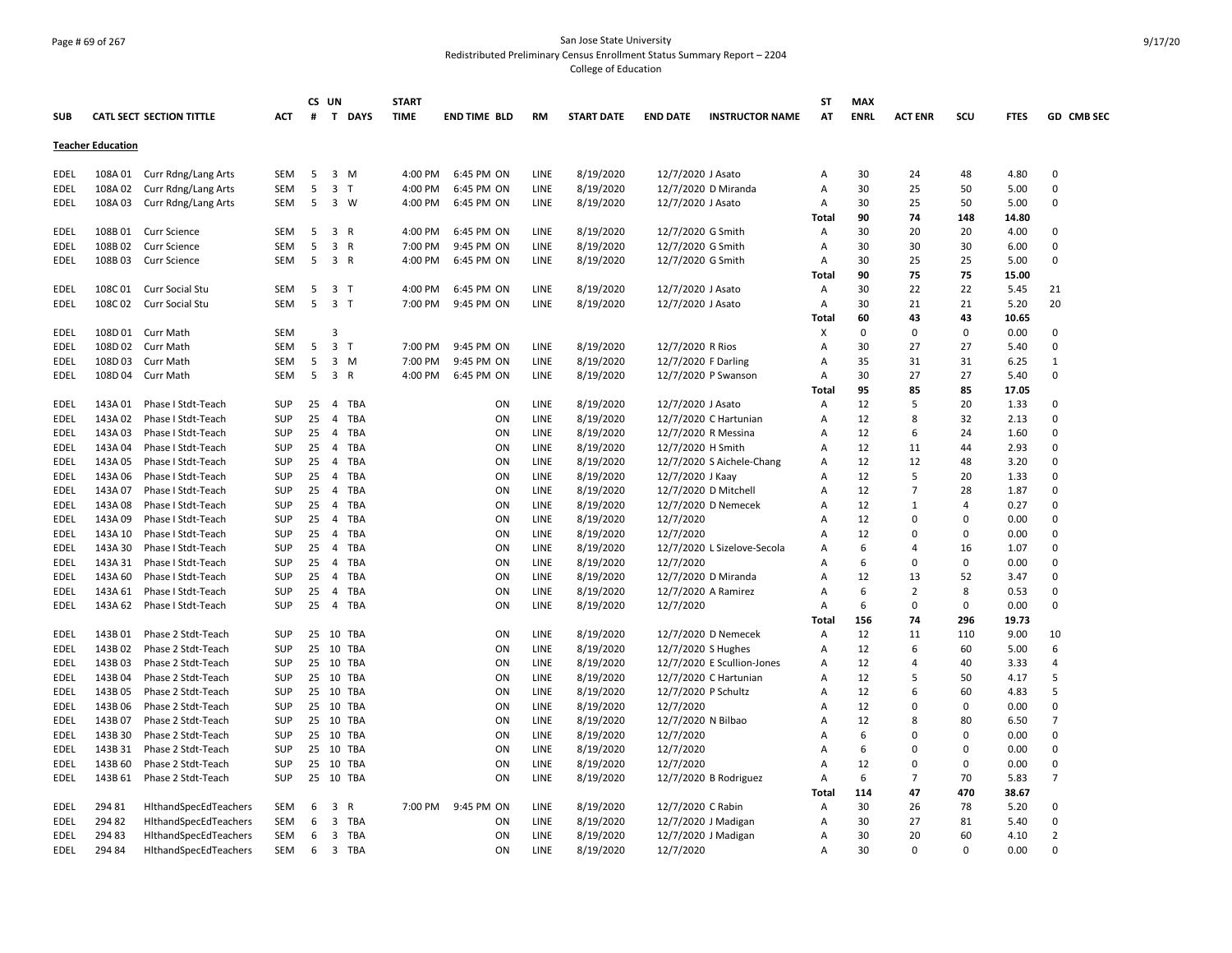# Page # 70 of 267 San Jose State University Redistributed Preliminary Census Enrollment Status Summary Report – 2204 College of Education

| <b>SUB</b>  |         |                          |            |    |                         |             |             |                     |             |                   |                    |                                | <b>ST</b>      | <b>MAX</b>  |                |                |             |              |
|-------------|---------|--------------------------|------------|----|-------------------------|-------------|-------------|---------------------|-------------|-------------------|--------------------|--------------------------------|----------------|-------------|----------------|----------------|-------------|--------------|
|             |         | CATL SECT SECTION TITTLE | ACT        | #  | T                       | <b>DAYS</b> | <b>TIME</b> | <b>END TIME BLD</b> | RM          | <b>START DATE</b> | <b>END DATE</b>    | <b>INSTRUCTOR NAME</b>         | AT             | <b>ENRL</b> | <b>ACT ENR</b> | SCU            | <b>FTES</b> | GD CMB SEC   |
| EDEL        | 29485   | HithandSpecEdTeachers    | SEM        | 6  |                         | 3 TBA       |             | ON                  | <b>LINE</b> | 8/19/2020         |                    | 12/7/2020 P Swanson            | Α              | 30          | 29             | 87             | 5.80        | 0            |
|             |         |                          |            |    |                         |             |             |                     |             |                   |                    |                                | Total          | 150         | 102            | 306            | 20.50       |              |
| <b>EDSC</b> | 16201   | L <sub>2</sub> Learners  | LEC        |    | $\overline{3}$          |             |             |                     |             |                   |                    |                                | х              | $\Omega$    | $\Omega$       | $\mathbf 0$    | 0.00        | $\Omega$     |
| <b>EDSC</b> | 162 02  | L2 Learners              | LEC        |    | $\overline{\mathbf{3}}$ |             |             |                     |             |                   |                    |                                | X              | 0           | $\Omega$       | $\mathbf 0$    | 0.00        | 0            |
| <b>EDSC</b> | 16203   | L2 Learners              | LEC        |    | 3                       |             |             |                     |             |                   |                    |                                | х              | 0           | 0              | 0              | 0.00        | 0            |
|             |         |                          |            |    |                         |             |             |                     |             |                   |                    |                                | Total          | 0           | 0              | 0              | 0.00        |              |
| <b>EDSC</b> | 18201   | Assessment/Evaluation    | SEM        | 5  |                         | 3 W         | 4:00 PM     | 6:45 PM ON          | LINE        | 8/19/2020         |                    | 12/7/2020 B Duckor             | Α              | 24          | 17             | 51             | 3.40        | 0            |
| <b>EDSC</b> | 18202   | Assessment/Evaluation    | <b>SEM</b> | 5  | 3                       | R           | 7:00 PM     | 9:45 PM ON          | LINE        | 8/19/2020         | 12/7/2020 B Duckor |                                | Α              | 24          | 23             | 69             | 4.60        | 0            |
| <b>EDSC</b> | 182 10  | Assessment/Evaluation    | <b>SEM</b> |    | 3                       |             |             |                     |             |                   |                    |                                | X              | $\mathbf 0$ | $\Omega$       | $\mathbf 0$    | 0.00        | 0            |
| EDSC        | 182 11  | Assessment/Evaluation    | SEM        | 5  | $\overline{3}$          | W           | 7:00 PM     | 9:45 PM ON          | LINE        | 8/19/2020         | 12/7/2020 B Duckor |                                | A              | 25          | 21             | 63             | 4.25        | $\mathbf{1}$ |
| EDSC        | 182 12  | Assessment/Evaluation    | SEM        | 5  | $\overline{\mathbf{3}}$ | R           | 4:00 PM     | 6:45 PM ON          | LINE        | 8/19/2020         | 12/7/2020 B Duckor |                                | Α              | 30          | 24             | 72             | 4.80        | 0            |
| EDSC        | 182 13  | Assessment/Evaluation    | SEM        | 5  | 3 F                     |             | 12:00 PM    | 2:45 PM ON          | LINE        | 8/19/2020         | 12/7/2020 B Duckor |                                | A              | 30          | 23             | 69             | 4.60        | 0            |
|             |         |                          |            |    |                         |             |             |                     |             |                   |                    |                                | Total          | 133         | 108            | 324            | 21.65       |              |
| <b>EDSC</b> | 184X 01 | Stdt Tchg I              | <b>SUP</b> | 36 |                         | 6 TBA       |             | ON                  | LINE        | 8/19/2020         | 12/7/2020          |                                | A              | 10          | $\Omega$       | $\mathbf 0$    | 0.00        | 0            |
| EDSC        | 184X 02 | Stdt Tchg                | <b>SUP</b> | 36 | 6                       | TBA         |             | ON                  | LINE        | 8/19/2020         |                    | 12/7/2020 H Schlaman           | A              | 10          | 3              | 18             | 1.20        | 0            |
| <b>EDSC</b> | 184X 03 | Stdt Tchg                | <b>SUP</b> | 36 | 6                       | TBA         |             | ON                  | <b>LINE</b> | 8/19/2020         |                    | 12/7/2020 K Ireland D'Ambrosio | A              | 10          | $\overline{a}$ | 24             | 1.60        | $\Omega$     |
| <b>EDSC</b> | 184X 04 | Stdt Tchg                | <b>SUP</b> | 36 | 6                       | TBA         |             | ON                  | LINE        | 8/19/2020         | 12/7/2020 C Hewko  |                                | A              | 10          | 3              | 18             | 1.20        | 0            |
| EDSC        | 184X 05 | Stdt Tchg                | <b>SUP</b> | 36 | 6                       | TBA         |             | ON                  | LINE        | 8/19/2020         |                    | 12/7/2020 R Calonico           | Α              | 10          | 6              | 36             | 2.40        | 0            |
| EDSC        | 184X 06 | Stdt Tchg                | <b>SUP</b> | 36 |                         | 6 TBA       |             | ON                  | LINE        | 8/19/2020         |                    | 12/7/2020 L Bernbaum           | Α              | 10          | 6              | 36             | 2.40        | 0            |
| EDSC        | 184X 07 | Stdt Tchg                | <b>SUP</b> | 36 | 6                       | TBA         |             | ON                  | LINE        | 8/19/2020         |                    | 12/7/2020 F Hurndon            | A              | 10          | 5              | 30             | 2.00        | 0            |
| <b>EDSC</b> | 184X 08 | Stdt Tchg                | <b>SUP</b> | 36 | 6                       | TBA         |             | ON                  | LINE        | 8/19/2020         |                    | 12/7/2020 M Haggerty           | Α              | 10          | 6              | 36             | 2.40        | $\Omega$     |
| <b>EDSC</b> | 184X 09 | Stdt Tchg                | <b>SUP</b> | 36 | 6                       | TBA         |             | ON                  | <b>LINE</b> | 8/19/2020         | 12/7/2020 R McKay  |                                | A              | 10          | 6              | 36             | 2.40        | $\Omega$     |
| <b>EDSC</b> | 184X 10 | Stdt Tchg                | <b>SUP</b> | 36 | 6                       | TBA         |             | ON                  | LINE        | 8/19/2020         | 12/7/2020          |                                | A              | 10          | $\Omega$       | $\mathbf 0$    | 0.00        | 0            |
| EDSC        |         | 184X 11 Stdt Tchg        | SUP        | 36 | 6                       | TBA         |             | ON                  | LINE        | 8/19/2020         | 12/7/2020          |                                | Α              | 10          | $\Omega$       | $\mathbf 0$    | 0.00        | $\Omega$     |
| EDSC        | 184X 12 | Stdt Tchg                | <b>SUP</b> | 36 | 6                       | TBA         |             | ON                  | LINE        | 8/19/2020         | 12/7/2020          |                                | Α              | 10          | $\Omega$       | 0              | 0.00        | $\Omega$     |
| <b>EDSC</b> | 184X 13 | Stdt Tchg                | <b>SUP</b> | 36 | 6                       | TBA         |             | ON                  | LINE        | 8/19/2020         | 12/7/2020          |                                | A              | 10          | 0              | 0              | 0.00        | 0            |
| EDSC        | 184X 14 | Stdt Tchg                | <b>SUP</b> | 36 | 6                       | TBA         |             | ON                  | <b>LINE</b> | 8/19/2020         | 12/7/2020          |                                | A              | 10          | $\Omega$       | $\Omega$       | 0.00        | $\Omega$     |
| EDSC        |         | 184X 15 Stdt Tchg        | <b>SUP</b> | 36 | 6                       | TBA         |             | ON                  | LINE        | 8/19/2020         | 12/7/2020          |                                | $\overline{A}$ | 10          | $\Omega$       | $\mathbf 0$    | 0.00        | 0            |
|             |         |                          |            |    |                         |             |             |                     |             |                   |                    |                                | Total          | 150         | 39             | 234            | 15.60       |              |
| EDSC        | 24601   | Learn. Communities       | <b>SEM</b> |    | 3                       |             |             |                     |             |                   |                    |                                | X              | 0           | $\Omega$       | $\mathbf 0$    | 0.00        | 0            |
| <b>EDSC</b> | 246 02  | Learn. Communities       | <b>SEM</b> |    | 3                       |             |             |                     |             |                   |                    |                                | X              | 0           | 0              | 0              | 0.00        | 0            |
|             |         |                          |            |    |                         |             |             |                     |             |                   |                    |                                | Total          | 0           | 0              | 0              | 0.00        |              |
| EDTE        | 18001   | <b>Indiv Studies</b>     | <b>SUP</b> | 78 | 1                       | TBA         |             | ON                  | LINE        | 8/19/2020         |                    | 12/7/2020 K Ireland D'Ambrosio | A              | 6           | 4              | $\overline{4}$ | 0.28        | $\mathbf{1}$ |
| <b>EDTE</b> | 18002   | <b>Indiv Studies</b>     | <b>SUP</b> | 78 | $\overline{3}$          | TBA         |             | ON                  | LINE        | 8/19/2020         | 12/7/2020          |                                | A              | 1           | $\Omega$       | $\mathbf 0$    | 0.00        | 0            |
| <b>EDTE</b> | 18003   | <b>Indiv Studies</b>     | <b>SUP</b> | 78 |                         | 1 TBA       |             | ON                  | LINE        | 8/19/2020         | 12/7/2020          |                                | $\overline{A}$ | 15          | $\Omega$       | 0              | 0.00        | 0            |
|             |         |                          |            |    |                         |             |             |                     |             |                   |                    |                                | Total          | 22          | 4              | 4              | 0.28        |              |
| EDTE        | 208 01  | <b>Educ Sociology</b>    | <b>SEM</b> | 5  | 3                       | M           | 4:00 PM     | 6:45 PM ON          | LINE        | 8/19/2020         | 12/7/2020 L Poza   |                                | Α              | 30          | 29             | 87             | 5.80        | 0            |
| EDTE        | 208 02  | Educ Sociology           | <b>SEM</b> | 5  | 3                       | W           | 4:00 PM     | 6:45 PM ON          | LINE        | 8/19/2020         | 12/7/2020 C Rabin  |                                | Α              | 30          | 26             | 78             | 5.20        | 0            |
| <b>EDTE</b> | 208 03  | <b>Educ Sociology</b>    | <b>SEM</b> | 5  | 3 <sub>T</sub>          |             | 4:00 PM     | 6:45 PM ON          | LINE        | 8/19/2020         | 12/7/2020 A Rios   |                                | Α              | 30          | 26             | 78             | 5.20        | 0            |
| <b>EDTE</b> | 208 04  | <b>Educ Sociology</b>    | <b>SEM</b> | 5  | 3                       | M           | 4:00 PM     | 6:45 PM ON          | LINE        | 8/19/2020         |                    | 12/7/2020 J Sokolower          | Α              | 30          | 25             | 75             | 5.00        | $\Omega$     |
| <b>EDTE</b> | 208 10  | <b>Educ Sociology</b>    | SEM        | 5  |                         | $3 \, M$    | 4:00 PM     | 6:45 PM ON          | LINE        | 8/19/2020         |                    | 12/7/2020 S Vecellio           | A              | 30          | 24             | 72             | 4.85        | $\mathbf{1}$ |
| <b>EDTE</b> | 208 11  | <b>Educ Sociology</b>    | <b>SEM</b> | 5  | 3                       | M           | 7:00 PM     | 9:45 PM ON          | LINE        | 8/19/2020         | 12/7/2020 L Poza   |                                | Α              | 30          | 22             | 66             | 4.45        | $\mathbf{1}$ |
| <b>EDTE</b> | 208 12  | <b>Educ Sociology</b>    | <b>SEM</b> | 5  | 3                       | W           | 4:00 PM     | 6:45 PM ON          | LINE        | 8/19/2020         |                    | 12/7/2020 S Vecellio           | A              | 30          | 23             | 69             | 4.60        | 0            |
|             |         |                          |            |    |                         |             |             |                     |             |                   |                    |                                | Total          | 210         | 175            | 525            | 35.10       |              |
| EDTE        | 224 01  | Ed Psych Seminar         | SEM        | 5  | 3                       | W           | 4:00 PM     | 6:45 PM ON          | LINE        | 8/19/2020         |                    | 12/7/2020 R Marachi            | Α              | 30          | 27             | 81             | 5.45        | 1            |
| EDTE        | 224 02  | Ed Psych Seminar         | SEM        | 5  | $\overline{\mathbf{3}}$ | W           | 7:00 PM     | 9:45 PM ON          | LINE        | 8/19/2020         | 12/7/2020 S Cooper |                                | Α              | 30          | 29             | 87             | 5.80        | 0            |
| <b>EDTE</b> | 224 03  | Ed Psych Seminar         | SEM        | 5  | $\overline{\mathbf{3}}$ | R           | 4:00 PM     | 6:45 PM ON          | LINE        | 8/19/2020         | 12/7/2020 S Cooper |                                | A              | 30          | 30             | 90             | 6.00        | 0            |
| <b>EDTE</b> | 224 10  | Ed Psych Seminar         | <b>SEM</b> | 5  | 3                       | T           | 12:00 PM    | 2:45 PM ON          | <b>LINE</b> | 8/19/2020         | 12/7/2020 M Felton |                                | Α              | 30          | 22             | 66             | 4.40        | $\Omega$     |
| <b>EDTE</b> | 224 11  | Ed Psych Seminar         | <b>SEM</b> | 5  |                         | $3 \quad W$ | 4:00 PM     | 6:45 PM ON          | LINE        | 8/19/2020         | 12/7/2020 S Cooper |                                | Α              | 30          | 22             | 66             | 4.45        | $\mathbf{1}$ |
| <b>EDTE</b> | 224 12  | Ed Psych Seminar         | SEM        | 5  |                         | 3 M         | 4:00 PM     | 6:45 PM ON          | LINE        | 8/19/2020         | 12/7/2020 S Cooper |                                | A              | 30          | 19             | 57             | 3.80        | $\mathbf 0$  |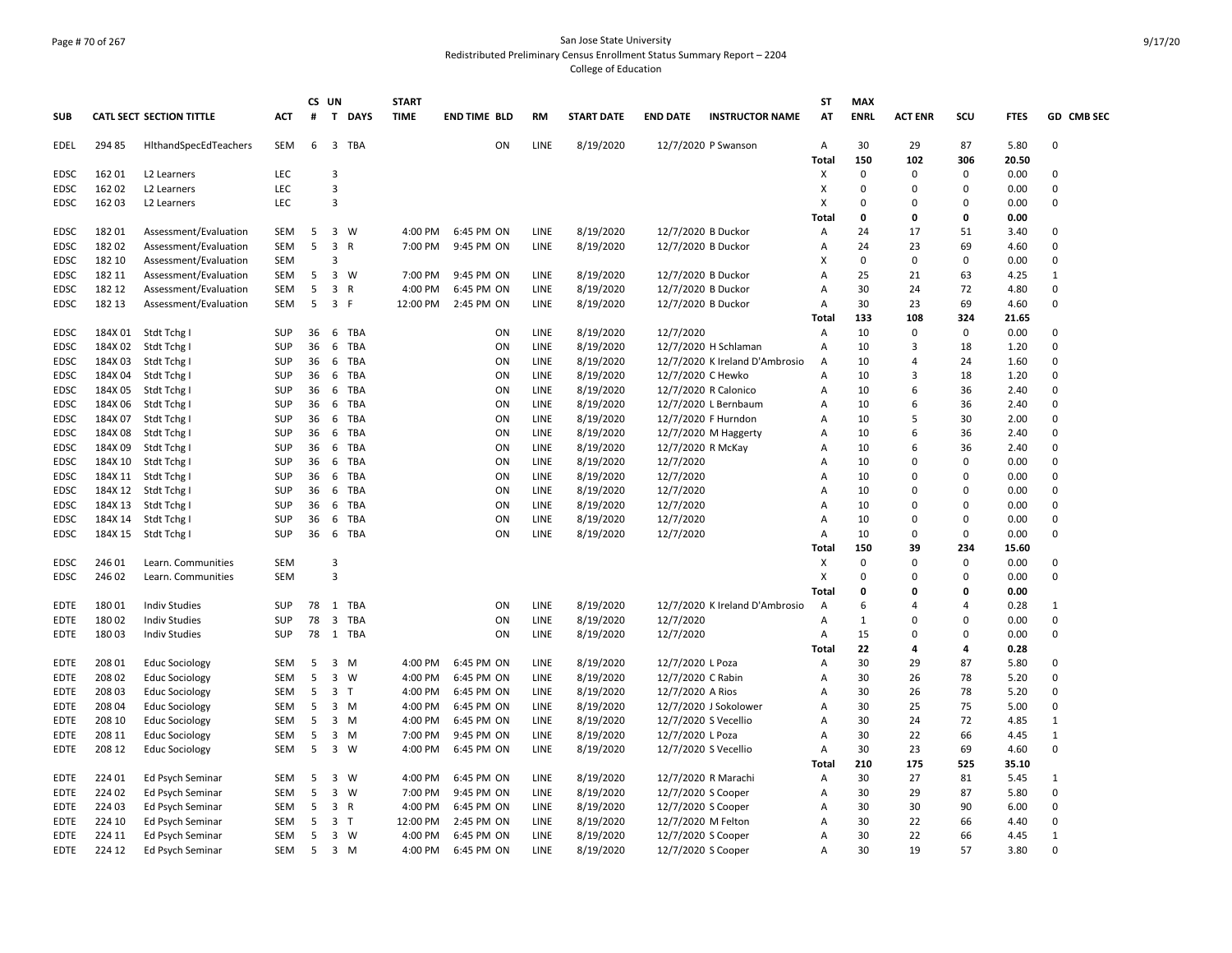#### Page # 71 of 267 San Jose State University Redistributed Preliminary Census Enrollment Status Summary Report – 2204 College of Education

| <b>SUB</b>  |        | <b>CATL SECT SECTION TITTLE</b> | <b>ACT</b> | #  | CS UN<br>т     | <b>DAYS</b>    | <b>START</b><br><b>TIME</b> | <b>END TIME BLD</b> | <b>RM</b>   | <b>START DATE</b> | <b>END DATE</b>    | <b>INSTRUCTOR NAME</b>         | <b>ST</b><br>AT | <b>MAX</b><br><b>ENRL</b> | <b>ACT ENR</b> | SCU         | <b>FTES</b> | GD CMB SEC   |
|-------------|--------|---------------------------------|------------|----|----------------|----------------|-----------------------------|---------------------|-------------|-------------------|--------------------|--------------------------------|-----------------|---------------------------|----------------|-------------|-------------|--------------|
|             |        |                                 |            |    |                |                |                             |                     |             |                   |                    |                                | Total           | 180                       | 149            | 447         | 29.90       |              |
| <b>EDTE</b> | 25001  | Qual Res in Educ                | <b>SEM</b> | 5  |                | 3 <sub>T</sub> | 7:00 PM                     | 9:45 PM ON          | <b>LINE</b> | 8/19/2020         |                    | 12/7/2020 E Scullion-Jones     | $\overline{A}$  | 32                        | 22             | 66          | 4.40        | 0            |
| <b>EDTE</b> | 25002  | Qual Res in Educ                | <b>SEM</b> | 5  | 3              | W              | 7:00 PM                     | 9:45 PM ON          | LINE        | 8/19/2020         | 12/7/2020 G Smith  |                                | Α               | 32                        | 25             | 75          | 5.00        | $\Omega$     |
| <b>EDTE</b> | 25003  | Qual Res in Educ                | SEM        | 5  | 3              | M              | 4:00 PM                     | 6:45 PM ON          | LINE        | 8/19/2020         |                    | 12/7/2020 E Scullion-Jones     | A               | 30                        | 21             | 63          | 4.20        | $\Omega$     |
| <b>EDTE</b> | 250 10 | Qual Res in Educ                | <b>SEM</b> | 5  | 3              | M              | 7:00 PM                     | 9:45 PM ON          | <b>LINE</b> | 8/19/2020         |                    | 12/7/2020 H Schlaman           | A               | 27                        | 13             | 39          | 2.60        | $\Omega$     |
| <b>EDTE</b> | 250 11 | Qual Res in Educ                | <b>SEM</b> |    | 3              |                |                             |                     |             |                   |                    |                                | X               | $\Omega$                  | $\Omega$       | $\mathbf 0$ | 0.00        | 0            |
| EDTE        | 250 12 | Qual Res in Educ                | <b>SEM</b> | 5  | 3              | W              | 4:00 PM                     | 6:45 PM ON          | LINE        | 8/19/2020         |                    | 12/7/2020 H Schlaman           | $\overline{A}$  | 27                        | 21             | 63          | 4.20        | 0            |
|             |        |                                 |            |    |                |                |                             |                     |             |                   |                    |                                | Total           | 148                       | 102            | 306         | 20.40       |              |
| <b>EDTE</b> | 26001  | Cr Pers Sch Pl Dem              | <b>SEM</b> | -5 | $\overline{3}$ | T              | 4:00 PM                     | 6:45 PM ON          | LINE        | 8/19/2020         | 12/7/2020 L Kassab |                                | A               | 30                        | 25             | 75          | 5.00        | 0            |
| <b>EDTE</b> | 26002  | Cr Pers Sch Pl Dem              | <b>SEM</b> | 5  | 3              | <b>W</b>       | 4:00 PM                     | 6:45 PM ON          | LINE        | 8/19/2020         | 12/7/2020 K Cross  |                                | $\Delta$        | 30                        | 25             | 75          | 5.00        | 0            |
| <b>EDTE</b> | 26003  | Cr Pers Sch Pl Dem              | <b>SEM</b> | 5  | $\overline{3}$ | M              | 7:00 PM                     | 9:45 PM ON          | LINE        | 8/19/2020         | 12/7/2020 L Kassab |                                | A               | 30                        | 24             | 72          | 4.80        | $\Omega$     |
| EDTE        | 260 10 | Cr Pers Sch Pl Dem              | SEM        | 5  | 3              | R              | 4:00 PM                     | 6:45 PM ON          | LINE        | 8/19/2020         | 12/7/2020 L Kassab |                                | A               | 24                        | 22             | 66          | 4.40        | $\Omega$     |
| <b>EDTE</b> | 260 11 | Cr Pers Sch Pl Dem              | SEM        | 5  |                | 3 R            | 4:00 PM                     | 6:45 PM ON          | LINE        | 8/19/2020         |                    | 12/7/2020 N Ramos-Beban        | $\overline{A}$  | 24                        | 19             | 57          | 3.85        | $\mathbf{1}$ |
|             |        |                                 |            |    |                |                |                             |                     |             |                   |                    |                                | Total           | 138                       | 115            | 345         | 23.05       |              |
| <b>EDTE</b> | 26201  | L2 Lang/Lit Devlt               | SEM        |    | $\overline{3}$ |                |                             |                     |             |                   |                    |                                | X               | 0                         | 0              | $\mathbf 0$ | 0.00        | $\Omega$     |
| <b>EDTE</b> | 26202  | L2 Lang/Lit Devlt               | <b>SEM</b> | 5  |                | 3 <sub>1</sub> | 4:00 PM                     | 6:45 PM ON          | <b>LINE</b> | 8/19/2020         |                    | 12/7/2020 E Munoz-Munoz        | $\overline{A}$  | 30                        | 31             | 93          | 6.20        | $\Omega$     |
| <b>EDTE</b> | 26203  | L2 Lang/Lit Devlt               | SEM        | 5  | $\overline{3}$ | M              | 4:00 PM                     | 6:45 PM ON          | LINE        | 8/19/2020         |                    | 12/7/2020 B Rodriguez          | A               | 30                        | 27             | 81          | 5.40        | $\Omega$     |
| <b>EDTE</b> | 26204  | L2 Lang/Lit Devlt               | SEM        | 5  |                | 3 <sub>T</sub> | 4:00 PM                     | 6:45 PM ON          | LINE        | 8/19/2020         |                    | 12/7/2020 B Rodriguez          | A               | 30                        | 25             | 75          | 5.00        | $\Omega$     |
| <b>EDTE</b> | 26205  | L2 Lang/Lit Devlt               | <b>SEM</b> | 5  |                | 3 <sub>T</sub> | 4:00 PM                     | 6:45 PM ON          | <b>LINE</b> | 8/19/2020         |                    | 12/7/2020 D Whitenack          | A               | 30                        | 23             | 69          | 4.60        | $\Omega$     |
| <b>EDTE</b> | 262 10 | L2 Lang/Lit Devlt               | SEM        | 5  | $\overline{3}$ | M              | 12:00 PM                    | 2:45 PM ON          | LINE        | 8/19/2020         | 12/7/2020 N Lang   |                                | A               | 30                        | 23             | 69          | 4.60        | $\Omega$     |
| <b>EDTE</b> | 262 11 | L2 Lang/Lit Devlt               | SEM        | 5  | 3              | M              | 4:00 PM                     | 6:45 PM ON          | LINE        | 8/19/2020         |                    | 12/7/2020 H Schlaman           | A               | 30                        | 15             | 45          | 3.00        | $\Omega$     |
| <b>EDTE</b> | 262 12 | L2 Lang/Lit Devlt               | <b>SEM</b> | 5  | 3              | W              | 7:00 PM                     | 9:45 PM ON          | <b>LINE</b> | 8/19/2020         |                    | 12/7/2020 H Schlaman           | $\overline{A}$  | 30                        | 21             | 63          | 4.20        | 0            |
|             |        |                                 |            |    |                |                |                             |                     |             |                   |                    |                                | Total           | 210                       | 165            | 495         | 33.00       |              |
| <b>EDTE</b> | 298 01 | <b>Spec Studies</b>             | SUP        | 48 | 3              | TBA            |                             | ON                  | LINE        | 8/19/2020         | 12/7/2020 G Smith  |                                | A               | 12                        | 11             | 33          | 2.70        | 10           |
| <b>EDTE</b> | 298 02 | <b>Spec Studies</b>             | SUP        | 48 | 3              | TBA            |                             | ON                  | LINE        | 8/19/2020         | 12/7/2020 L Poza   |                                | A               | 12                        | 12             | 36          | 3.00        | 12           |
| <b>EDTE</b> | 29803  | <b>Spec Studies</b>             | SUP        | 48 | 3              | TBA            |                             | ON                  | LINE        | 8/19/2020         |                    | 12/7/2020 N Ramos-Beban        | A               | 12                        | 9              | 27          | 2.20        | 8            |
| EDTE        | 298 04 | <b>Spec Studies</b>             | SUP        | 48 | 3              | TBA            |                             | ON                  | LINE        | 8/19/2020         | 12/7/2020 C Rabin  |                                | A               | 12                        | 11             | 33          | 2.75        | 11           |
| <b>EDTE</b> | 298 05 | <b>Spec Studies</b>             | SUP        | 48 | 3              | TBA            |                             | ON                  | <b>LINE</b> | 8/19/2020         | 12/7/2020          |                                | A               | 12                        | $\Omega$       | 0           | 0.00        | 0            |
| EDTE        | 298 06 | <b>Spec Studies</b>             | SUP        | 48 | 3              | TBA            |                             | ON                  | LINE        | 8/19/2020         | 12/7/2020          |                                | A               | 6                         | $\Omega$       | 0           | 0.00        | 0            |
| <b>EDTE</b> | 298 07 | <b>Spec Studies</b>             | SUP        | 48 | 3              | TBA            |                             | ON                  | LINE        | 8/19/2020         | 12/7/2020          |                                | A               | 6                         | 0              | 0           | 0.00        | 0            |
|             |        |                                 |            |    |                |                |                             |                     |             |                   |                    |                                | Total           | 72                        | 43             | 129         | 10.65       |              |
|             |        |                                 |            |    |                |                |                             |                     |             |                   |                    | <b>Teacher Education Total</b> |                 | 2018                      | 1400           | 4232        | 326.03      |              |